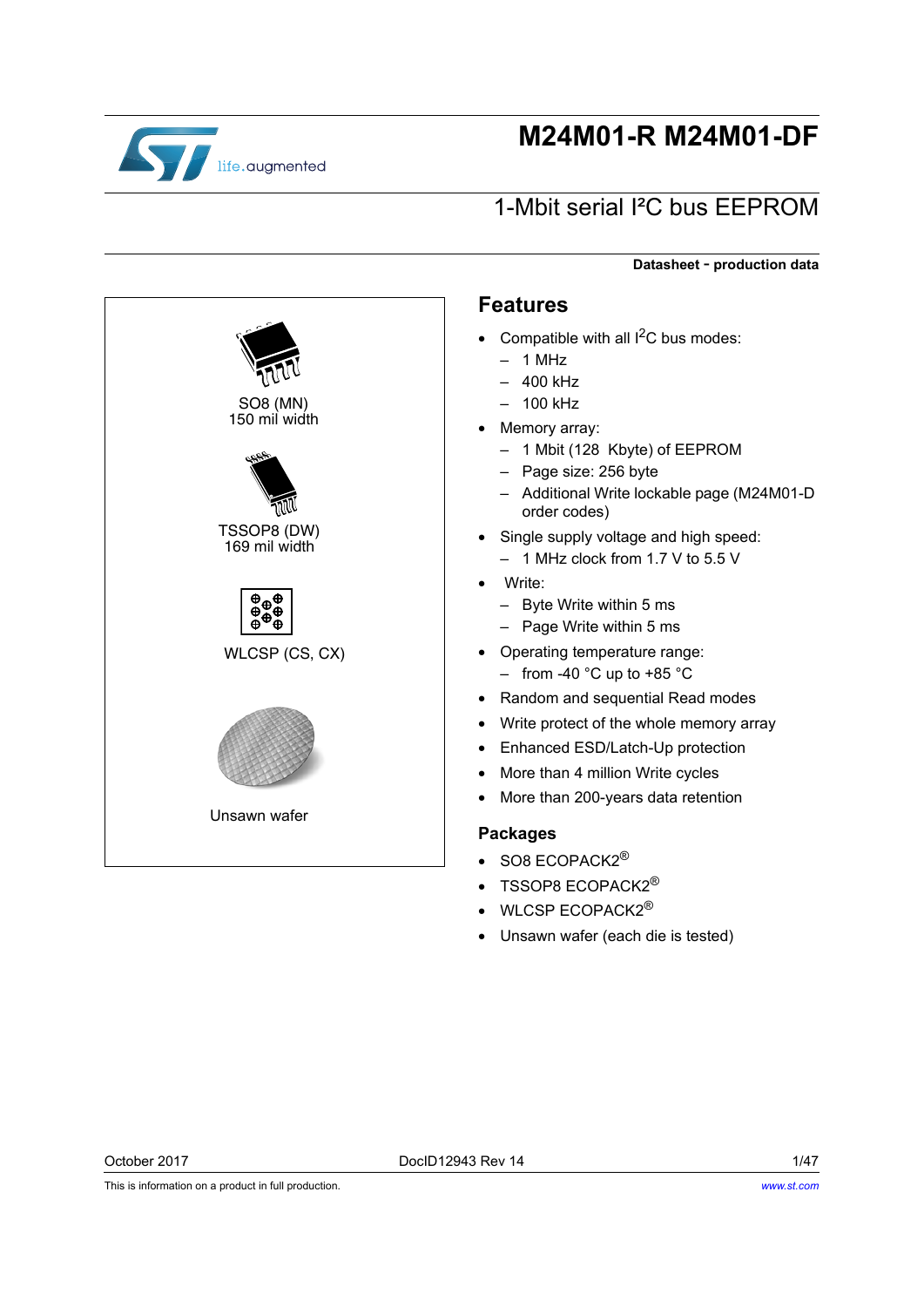# **Contents**

| 1              |     |       |                                               |  |  |  |  |  |
|----------------|-----|-------|-----------------------------------------------|--|--|--|--|--|
| $\overline{2}$ |     |       |                                               |  |  |  |  |  |
|                | 2.1 |       |                                               |  |  |  |  |  |
|                | 2.2 |       |                                               |  |  |  |  |  |
|                | 2.3 |       |                                               |  |  |  |  |  |
|                | 2.4 |       |                                               |  |  |  |  |  |
|                | 2.5 |       |                                               |  |  |  |  |  |
|                | 2.6 |       |                                               |  |  |  |  |  |
|                |     | 2.6.1 |                                               |  |  |  |  |  |
|                |     | 2.6.2 |                                               |  |  |  |  |  |
|                |     | 2.6.3 |                                               |  |  |  |  |  |
|                |     | 2.6.4 |                                               |  |  |  |  |  |
| 3              |     |       |                                               |  |  |  |  |  |
|                |     |       |                                               |  |  |  |  |  |
| 4              |     |       |                                               |  |  |  |  |  |
|                | 4.1 |       |                                               |  |  |  |  |  |
|                | 4.2 |       |                                               |  |  |  |  |  |
|                | 4.3 |       |                                               |  |  |  |  |  |
|                | 4.4 |       |                                               |  |  |  |  |  |
|                | 4.5 |       |                                               |  |  |  |  |  |
| 5              |     |       |                                               |  |  |  |  |  |
|                | 5.1 |       |                                               |  |  |  |  |  |
|                |     | 5.1.1 |                                               |  |  |  |  |  |
|                |     | 5.1.2 |                                               |  |  |  |  |  |
|                |     | 5.1.3 |                                               |  |  |  |  |  |
|                |     | 5.1.4 |                                               |  |  |  |  |  |
|                |     | 5.1.5 |                                               |  |  |  |  |  |
|                |     | 5.1.6 | Minimizing Write delays by polling on ACK  18 |  |  |  |  |  |
|                | 5.2 |       |                                               |  |  |  |  |  |
|                |     | 5.2.1 |                                               |  |  |  |  |  |

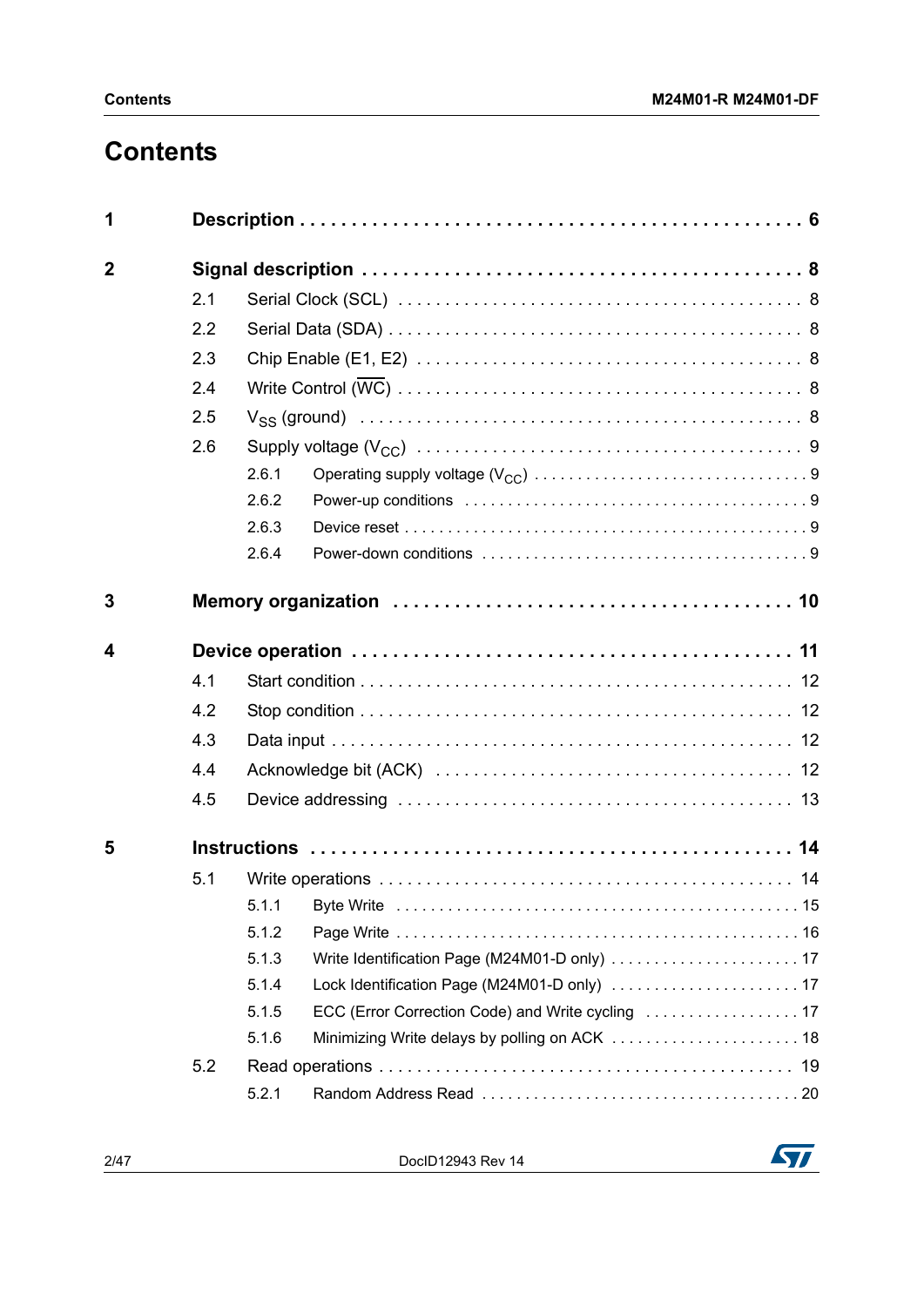|                |     | 5.2.2 |  |
|----------------|-----|-------|--|
|                |     | 5.2.3 |  |
|                | 5.3 |       |  |
|                | 5.4 |       |  |
| 6              |     |       |  |
| $\overline{7}$ |     |       |  |
| 8              |     |       |  |
| 9              |     |       |  |
|                | 9.1 |       |  |
|                | 9.2 |       |  |
|                | 9.3 |       |  |
|                | 9.4 |       |  |
| 10             |     |       |  |
| 11             |     |       |  |

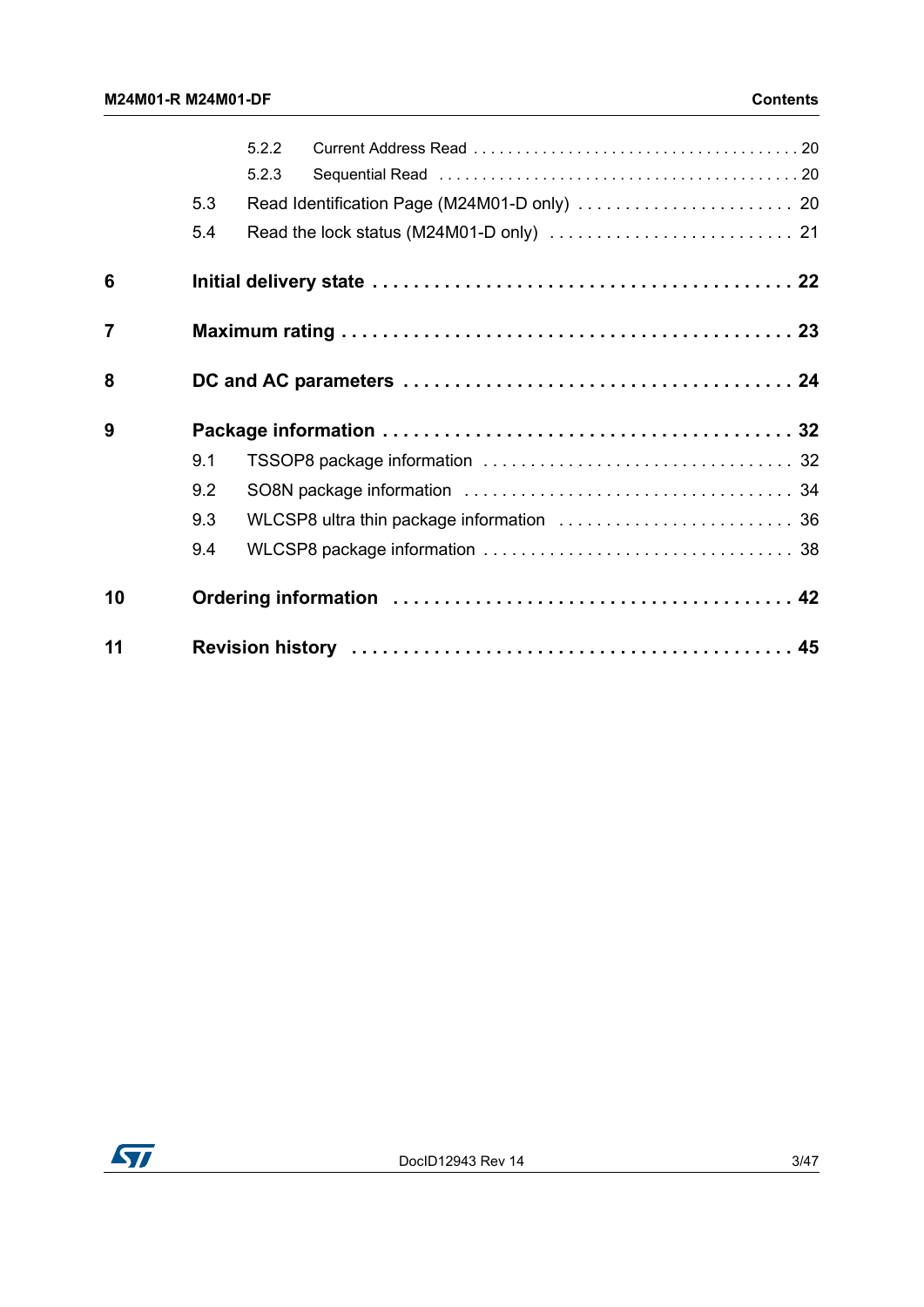# **List of tables**

| TSSOP8 – 3 x 4.4 mm, 0.65 mm pitch, 8-lead thin shrink small outline, |
|-----------------------------------------------------------------------|
|                                                                       |
| SO8N - 3.9x4.9 mm, 8-lead plastic small outline, 150 mils body width, |
| 34                                                                    |
| WLCSP - 8 balls, 2.578x1.716 mm, 0.5 mm pitch, wafer level chip scale |
|                                                                       |
| WLCSP-8-bump, without BSC, 2.578 x 1.716 mm, wafer level chip scale   |
|                                                                       |
| WLCSP-8-bump, with BSC, 2.578 x 1.716 mm, wafer level chip scale      |
|                                                                       |
|                                                                       |
|                                                                       |
|                                                                       |
|                                                                       |

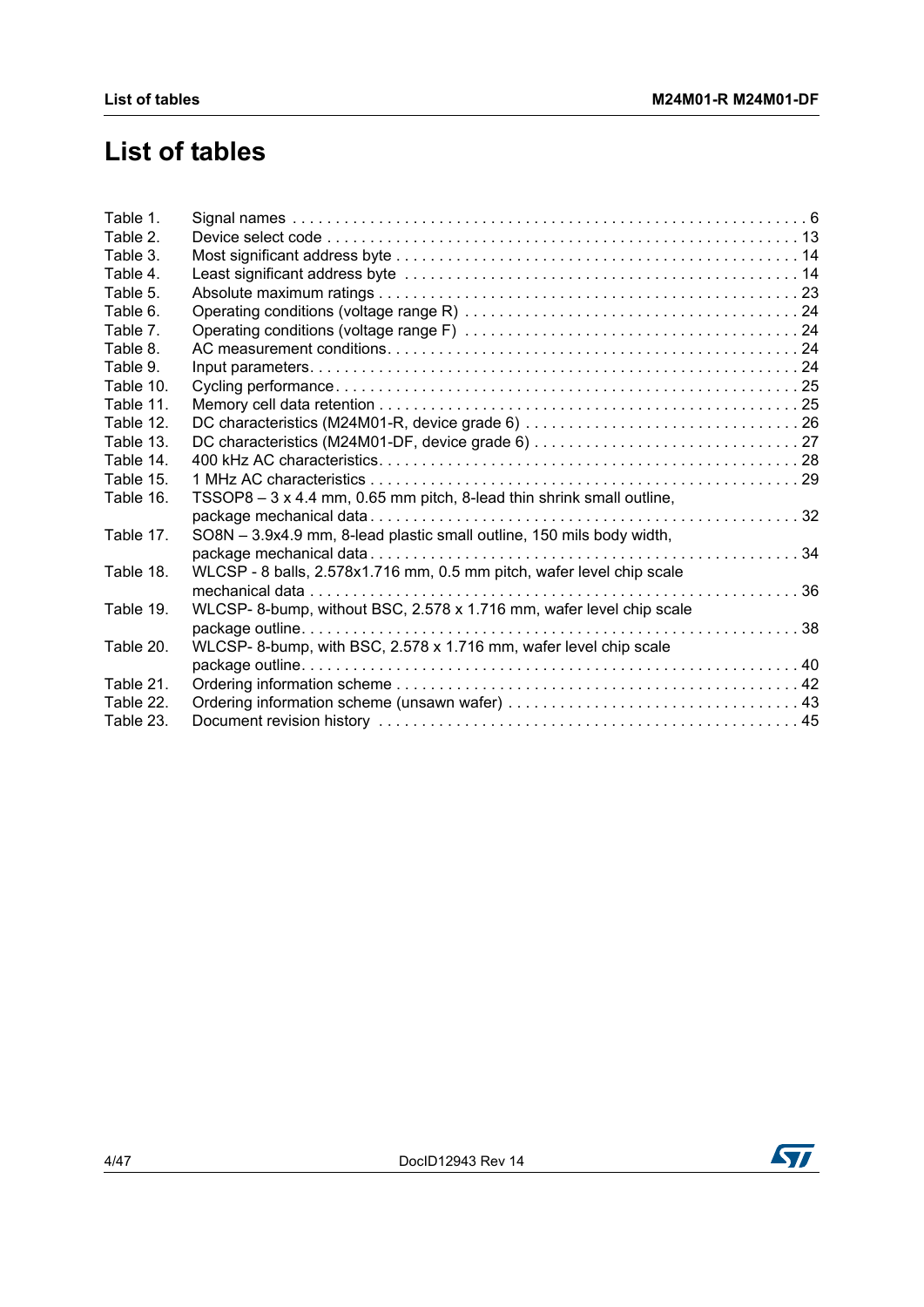# **List of figures**

| Figure 1.  |                                                                                                                   |
|------------|-------------------------------------------------------------------------------------------------------------------|
| Figure 2.  |                                                                                                                   |
| Figure 3.  | WLCSP connections (top view, marking side,                                                                        |
|            |                                                                                                                   |
| Figure 4.  |                                                                                                                   |
| Figure 5.  |                                                                                                                   |
| Figure 6.  |                                                                                                                   |
| Figure 7.  |                                                                                                                   |
| Figure 8.  | Write mode sequences with WC = 1 (data write inhibited) $\ldots \ldots \ldots \ldots \ldots \ldots \ldots \ldots$ |
| Figure 9.  |                                                                                                                   |
| Figure 10. |                                                                                                                   |
| Figure 11. |                                                                                                                   |
| Figure 12. | Maximum Rbus value versus bus parasitic capacitance (Cbus) for                                                    |
|            |                                                                                                                   |
| Figure 13. | Maximum $R_{bus}$ value versus bus parasitic capacitance $C_{bus}$ for                                            |
|            |                                                                                                                   |
| Figure 14. |                                                                                                                   |
| Figure 15. | TSSOP8 - 3x4.4 mm, 0.65 mm pitch, 8-lead thin shrink small outline,                                               |
|            |                                                                                                                   |
| Figure 16. | SO8N - 3.9x4.9 mm, 8-lead plastic small outline, 150 mils body width, package outline . 34                        |
| Figure 17. | SO8N - 3.9x4.9 mm, 8-lead plastic small outline, 150 mils body width,                                             |
|            | 35                                                                                                                |
| Figure 18. | WLCSP - 8 balls, 2.578x1.716 mm, 0.5 mm pitch, wafer level chip scale                                             |
|            | . 36                                                                                                              |
| Figure 19. | WLCSP - 8 balls, 2.578x1.716 mm, 0.5 mm pitch, wafer level chip scale                                             |
|            |                                                                                                                   |
| Figure 20. | WLCSP-8-bump, without BSC, 2.578 x 1.716 mm, wafer level chip scale                                               |
|            | 38                                                                                                                |
| Figure 21. | WLCSP-8-bump, with BSC, 2.578 x 1.716 mm, wafer level chip scale                                                  |
|            |                                                                                                                   |
| Figure 22. | WLCSP-8-bump, 2.578 x 1.716 mm, wafer level chip scale                                                            |
|            |                                                                                                                   |

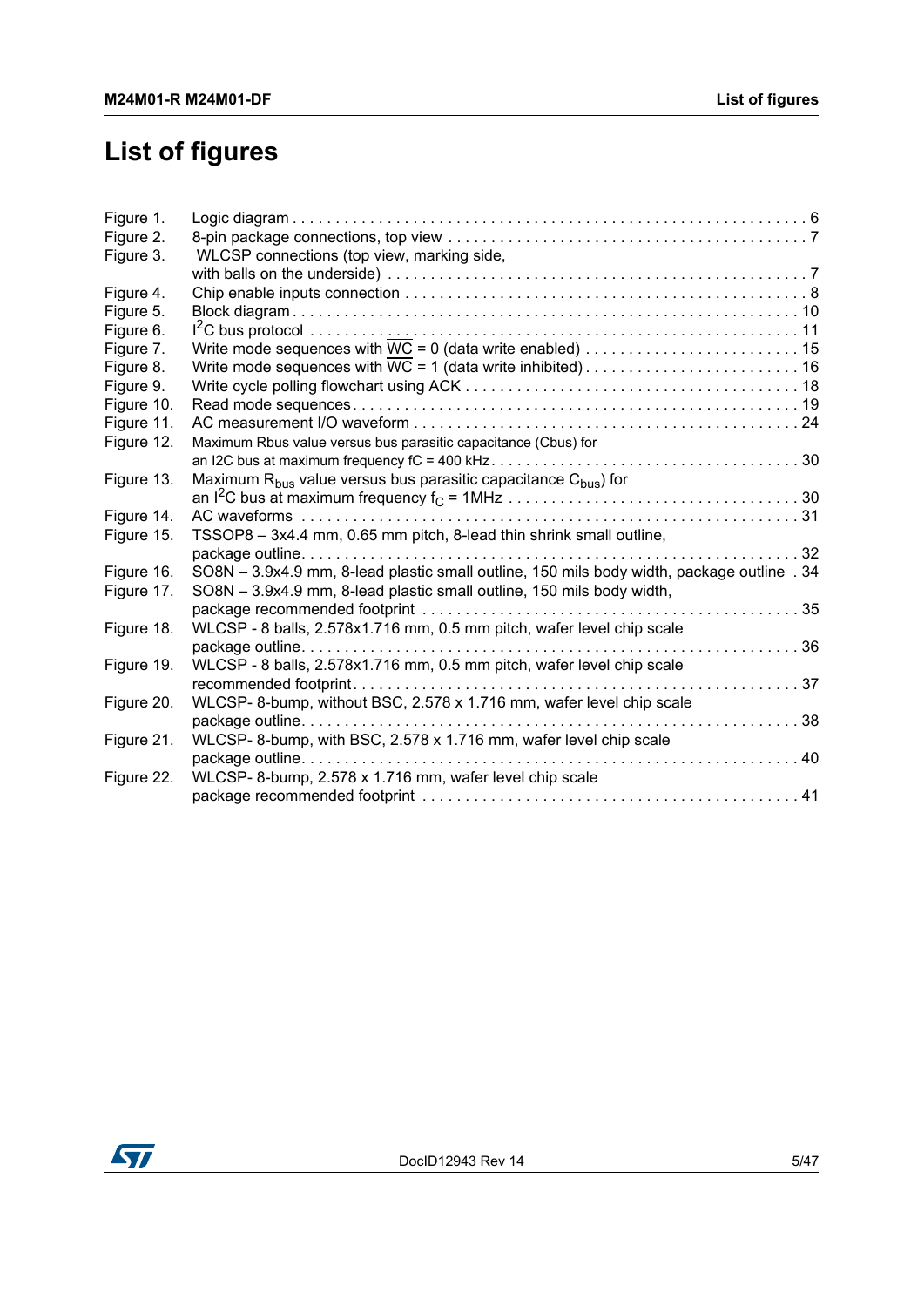## <span id="page-5-0"></span>**1 Description**

The M24M01 is a 1 Mbit  $1<sup>2</sup>C$ -compatible EEPROM (Electrically Erasable PROgrammable Memory) organized as  $128$  K  $\times$  8 bits.

The M24M01-R can operate with a supply voltage from 1.8 V to 5.5 V, and the M24M01-DF can operate with a supply voltage from 1.7 V to 5.5 V, over an ambient temperature range of  $-40 °C / +85 °C$ .

 The M24M01-D offers an additional page, named the Identification Page (256 byte). The Identification Page can be used to store sensitive application parameters which can be (later) permanently locked in Read-only mode.

<span id="page-5-2"></span>

|  |  |  | Figure 1. Logic diagram |
|--|--|--|-------------------------|
|--|--|--|-------------------------|

|  |  |  | Table 1. Signal names |
|--|--|--|-----------------------|
|--|--|--|-----------------------|

<span id="page-5-1"></span>

| Signal name     | <b>Function</b>      | <b>Direction</b> |
|-----------------|----------------------|------------------|
| E1, E2          | Chip Enable          | Input            |
| <b>SDA</b>      | Serial Data          | $U$              |
| <b>SCL</b>      | Serial Clock         | Input            |
| $\overline{WC}$ | <b>Write Control</b> | Input            |
| $V_{\rm CC}$    | Supply voltage       |                  |
| $V_{SS}$        | Ground               |                  |

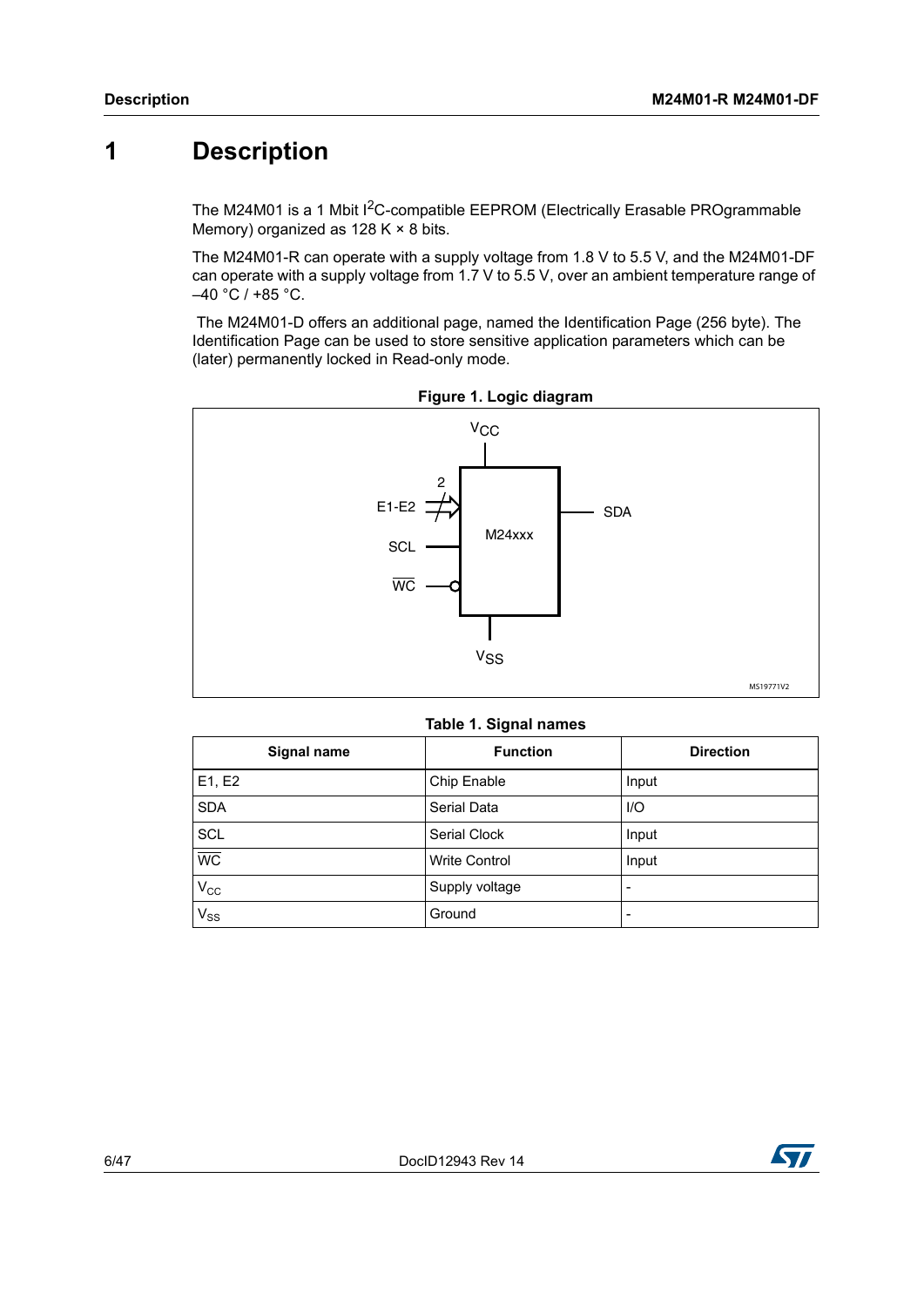<span id="page-6-0"></span>

1. DU: Don't use (no signal should be applied on this pin; if connected, must be connected to  $V_{SS}$ )

<span id="page-6-1"></span>2. See *[Section 9: Package information](#page-31-0)* for package dimensions, and how to identify pin 1



**Figure 3. WLCSP connections (top view, marking side, with balls on the underside)**

1. DU: Don't Use (if connected, must be connected to  $V_{SS}$ )

2. See *Section 9: Package mechanical data* for package dimensions, and how to identify pin 1.

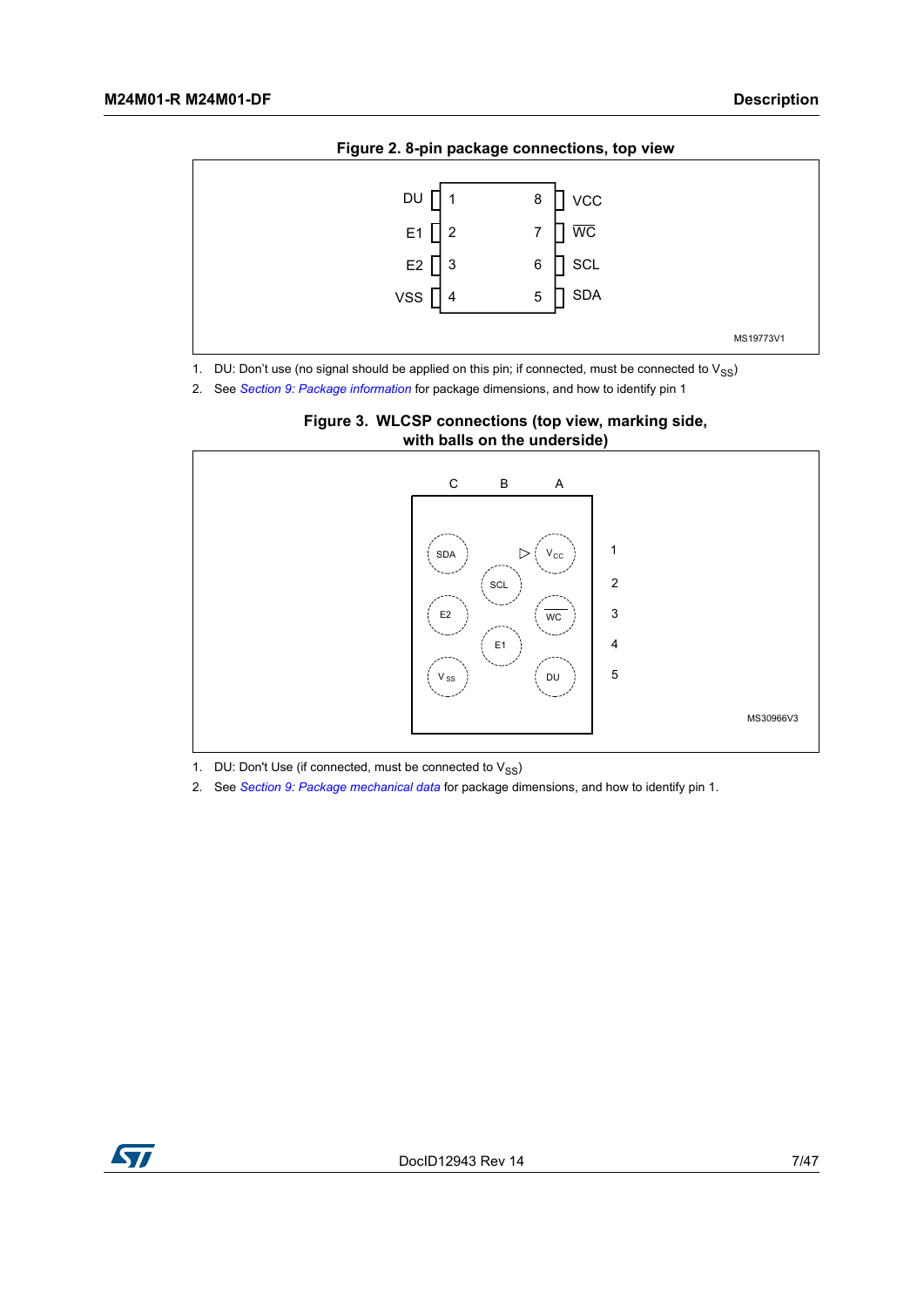## <span id="page-7-0"></span>**2 Signal description**

## <span id="page-7-1"></span>**2.1 Serial Clock (SCL)**

The signal applied on the SCL input is used to strobe the data available on SDA(in) and to output the data on SDA(out).

### <span id="page-7-2"></span>**2.2 Serial Data (SDA)**

SDA is an input/output used to transfer data in or data out of the device. SDA(out) is an open drain output that may be wire-OR'ed with other open drain or open collector signals on the bus. A pull-up resistor must be connected (*[Figure](#page-29-0) 12* indicates how to calculate the value of the pull-up resistor).

## <span id="page-7-3"></span>**2.3 Chip Enable (E1, E2)**

These input signals are used to set the value that is to be looked for on the two bits (b3, b2) of the 7-bit device select code. These inputs must be tied to  $V_{CC}$  or  $V_{SS}$ , to establish the device select code as shown in *Figure 4*. When not connected (left floating), These inputs are read as low (0,0).

<span id="page-7-6"></span>



# <span id="page-7-4"></span>**2.4 Write Control (WC)**

This input signal is useful for protecting the entire contents of the memory from inadvertent write operations. Write operations are disabled to the entire memory array when Write Control (WC) is driven high. Write operations are enabled when Write Control (WC) is either driven low or left floating.

When Write Control  $(\overline{WC})$  is driven high, device select and address bytes are acknowledged, Data bytes are not acknowledged.

## <span id="page-7-5"></span> $2.5 \qquad V_{SS}$  (ground)

 $V_{SS}$  is the reference for the  $V_{CC}$  supply voltage.



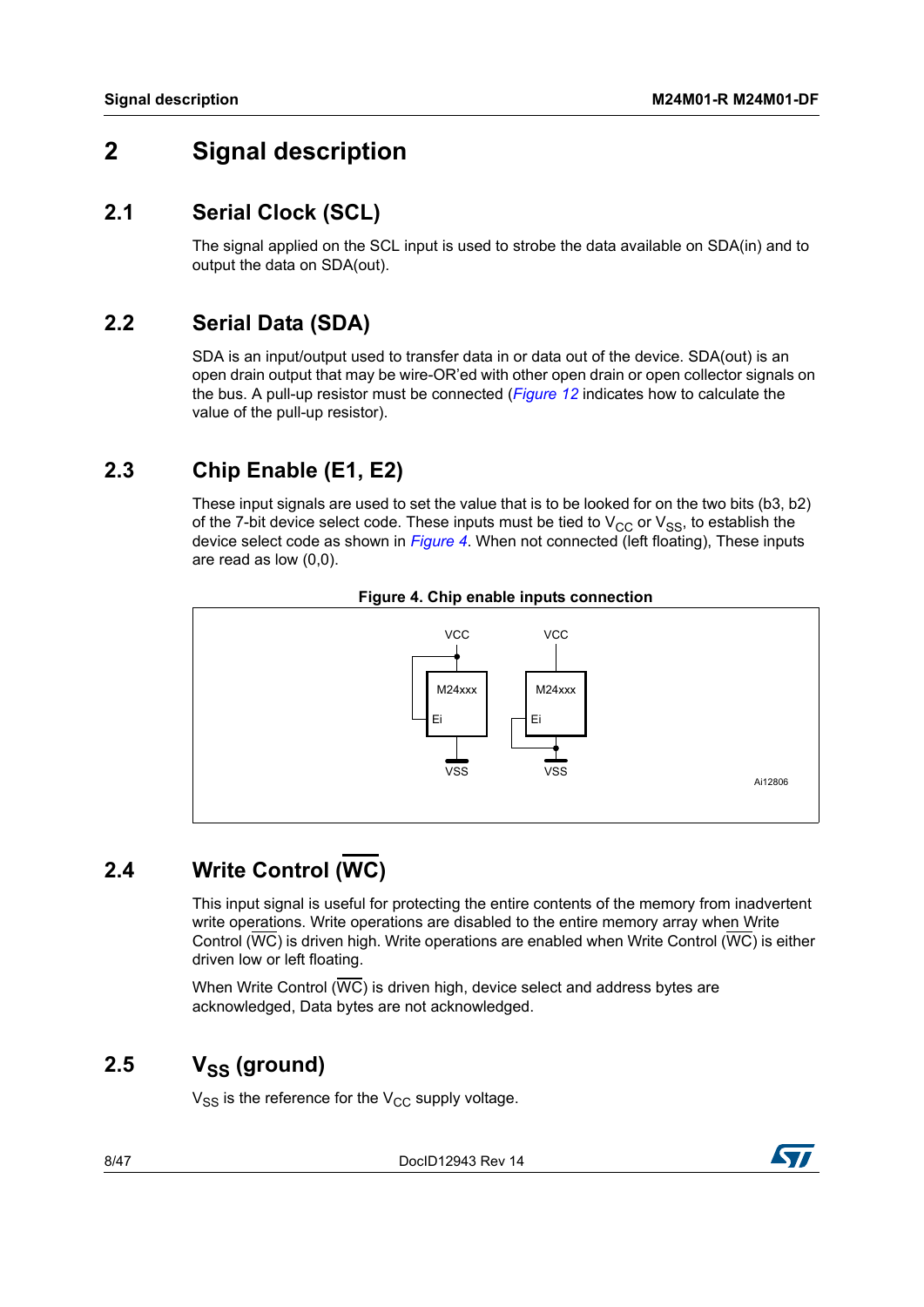## <span id="page-8-0"></span>**2.6** Supply voltage (V<sub>CC</sub>)

### <span id="page-8-1"></span>**2.6.1** Operating supply voltage (V<sub>CC</sub>)

Prior to selecting the memory and issuing instructions to it, a valid and stable  $V_{CC}$  voltage within the specified  $[V_{CC}(min), V_{CC}(max)]$  range must be applied (see Operating conditions in *Section [8: DC and AC parameters](#page-23-0))*. In order to secure a stable DC supply voltage, it is recommended to decouple the  $V_{CC}$  line with a suitable capacitor (usually of the order of 10 nF to 100 nF) close to the  $V_{\rm CC}/V_{\rm SS}$  package pins.

This voltage must remain stable and valid until the end of the transmission of the instruction and, for a write instruction, until the completion of the internal write cycle  $(t_{W})$ .

### <span id="page-8-2"></span>**2.6.2 Power-up conditions**

The  $V_{CC}$  voltage has to rise continuously from 0 V up to the minimum  $V_{CC}$  operating voltage (see Operating conditions in *Section [8: DC and AC parameters](#page-23-0))*.

#### <span id="page-8-3"></span>**2.6.3 Device reset**

In order to prevent inadvertent write operations during power-up, a power-on-reset (POR) circuit is included.

At power-up, the device does not respond to any instruction until  $V_{CC}$  has reached the internal reset threshold voltage. This threshold is lower than the minimum  $V_{CC}$  operating voltage (see Operating conditions in *Section [8: DC and AC parameters](#page-23-0)*). When V<sub>CC</sub> passes over the POR threshold, the device is reset and enters the Standby Power mode; however, the device must not be accessed until  $V_{CC}$  reaches a valid and stable DC voltage within the specified [V<sub>CC</sub>(min), V<sub>CC</sub>(max)] range (see Operating conditions in *Section 8: DC and AC [parameters](#page-23-0)*).

In a similar way, during power-down (continuous decrease in  $V_{CC}$ ), the device must not be accessed when  $V_{CC}$  drops below  $V_{CC}$ (min). When  $V_{CC}$  drops below the internal reset threshold voltage, the device stops responding to any instruction sent to it.

#### <span id="page-8-4"></span>**2.6.4 Power-down conditions**

During power-down (continuous decrease in  $V_{CC}$ ), the device must be in the Standby Power mode (mode reached after decoding a Stop condition, assuming that there is no internal write cycle in progress).

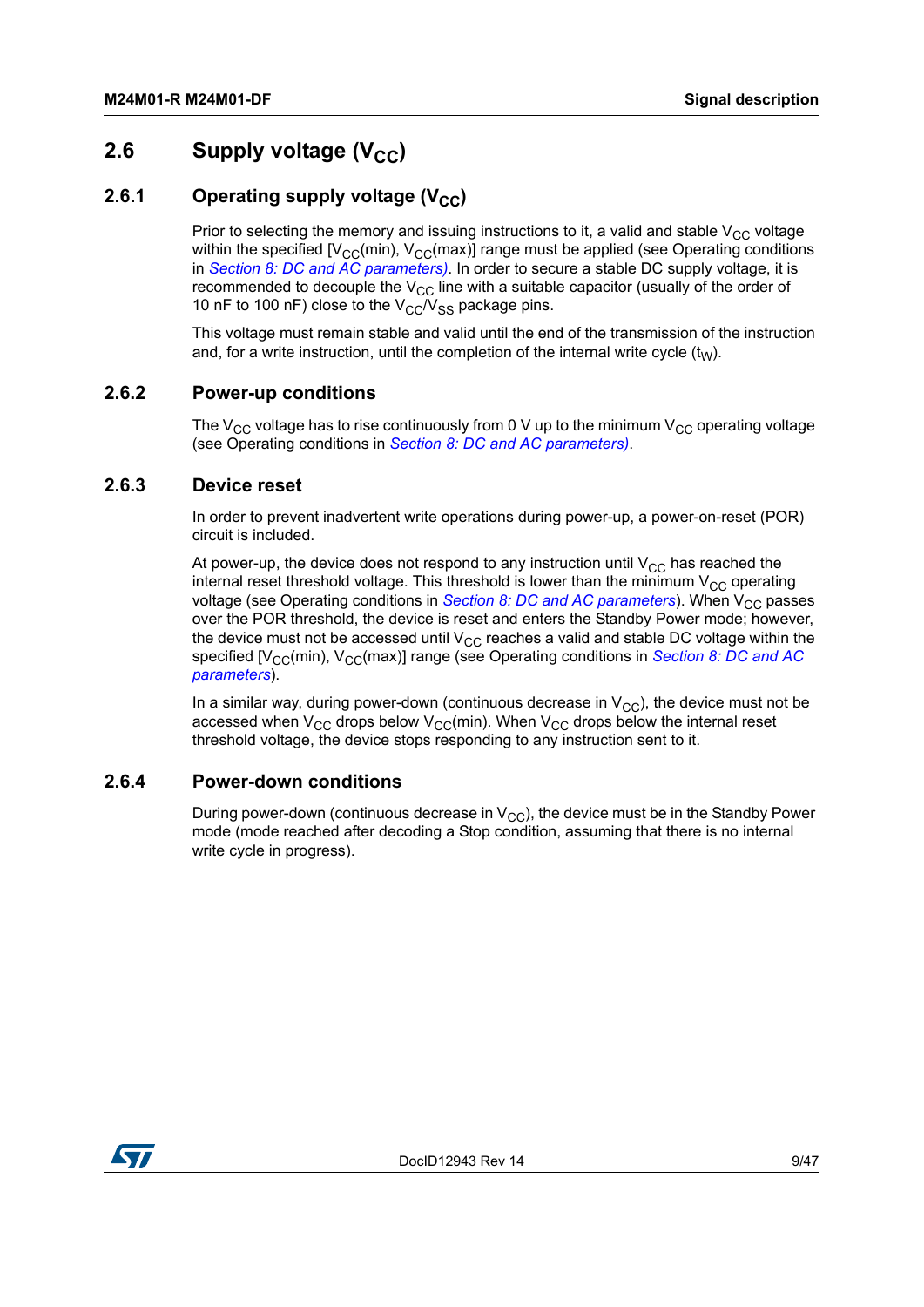# <span id="page-9-0"></span>**3 Memory organization**

The memory is organized as shown below.

<span id="page-9-1"></span>

**Figure 5. Block diagram**

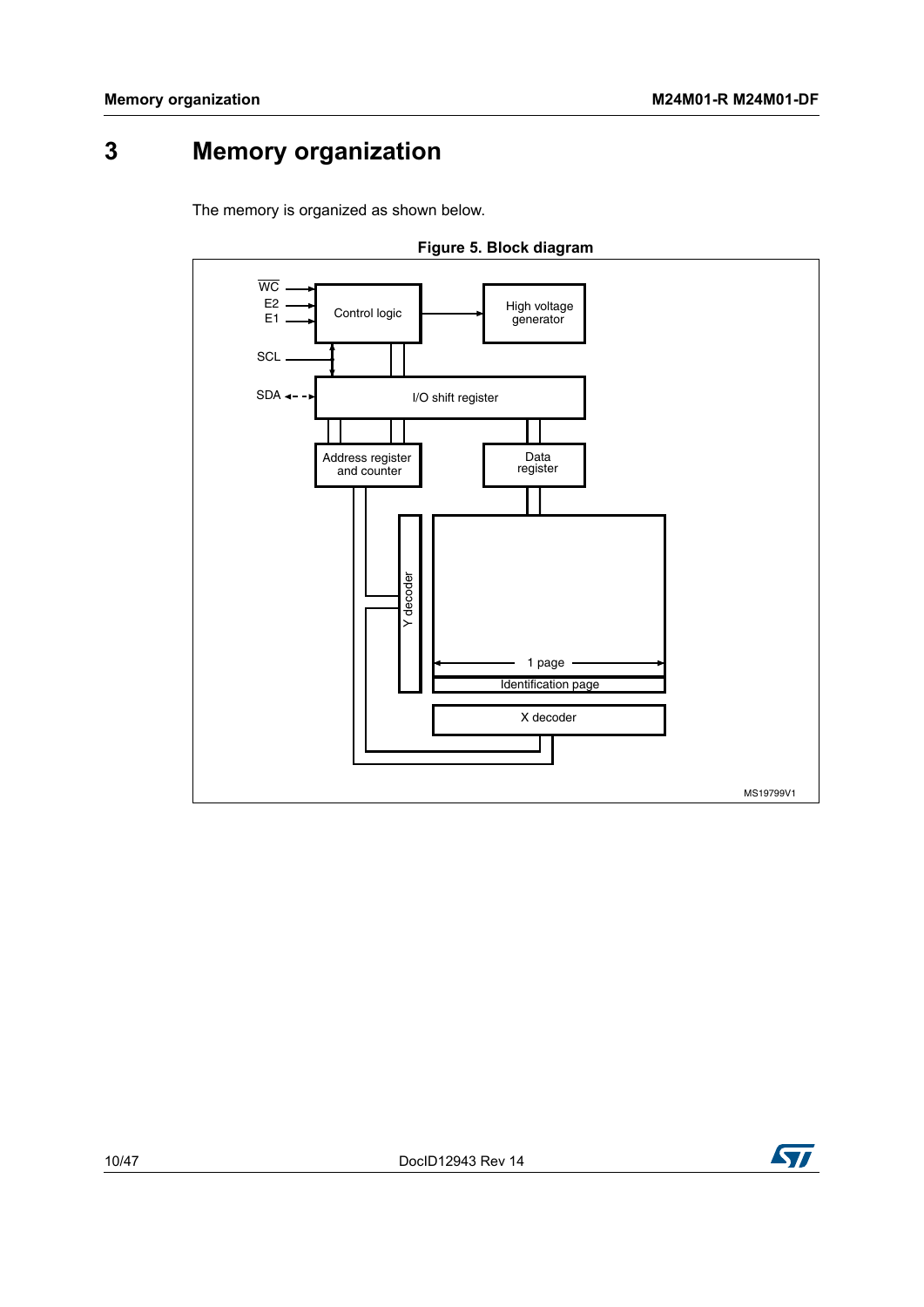# <span id="page-10-0"></span>**4 Device operation**

The device supports the I<sup>2</sup>C protocol. This is summarized in *[Figure](#page-10-1)* 6. Any device that sends data on to the bus is defined to be a transmitter, and any device that reads the data to be a receiver. The device that controls the data transfer is known as the bus master, and the other as the slave device. A data transfer can only be initiated by the bus master, which will also provide the serial clock for synchronization. The device is always a slave in all communications.

<span id="page-10-1"></span>



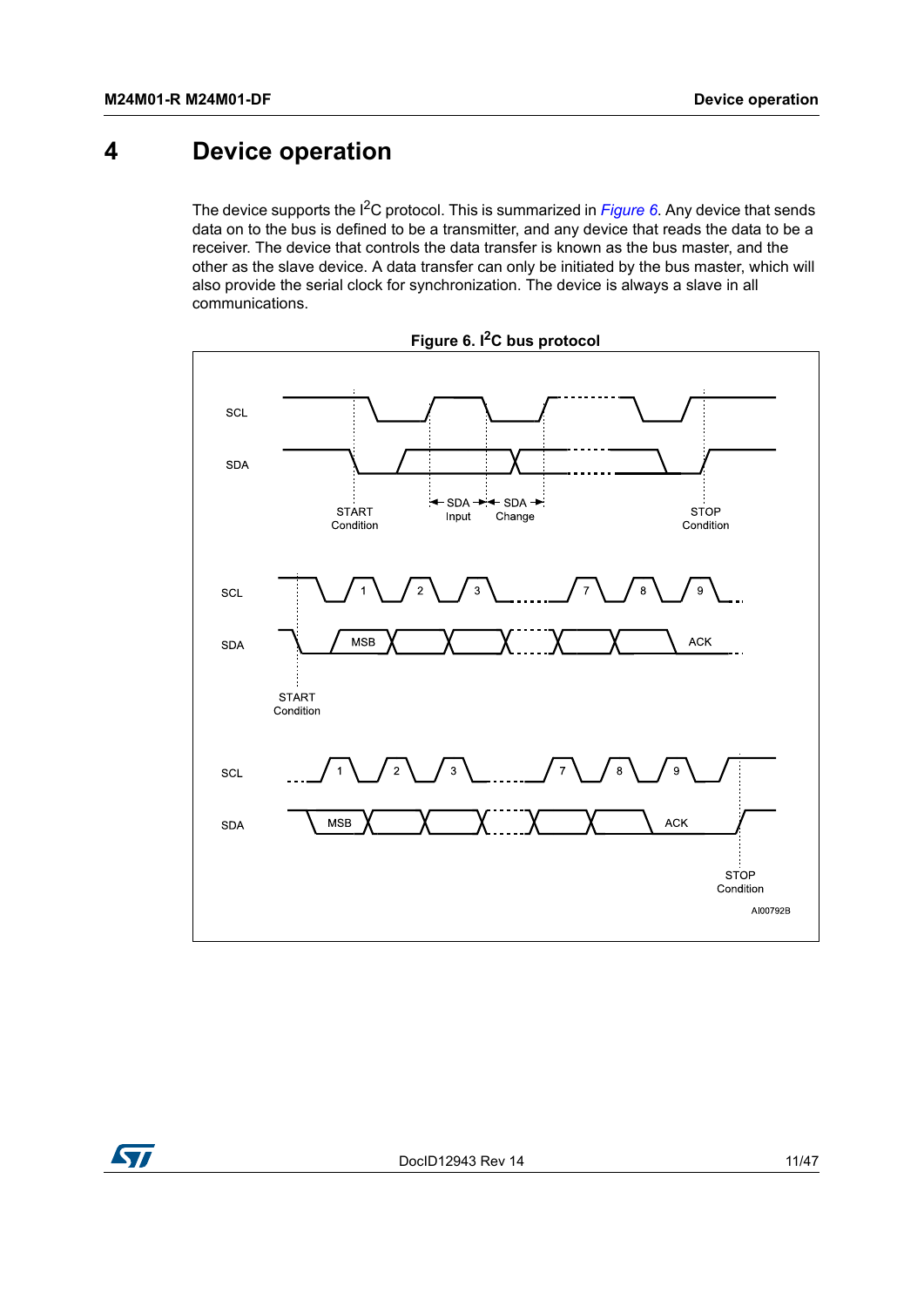### <span id="page-11-0"></span>**4.1 Start condition**

Start is identified by a falling edge of Serial Data (SDA) while Serial Clock (SCL) is stable in the high state. A Start condition must precede any data transfer instruction. The device continuously monitors (except during a Write cycle) Serial Data (SDA) and Serial Clock (SCL) for a Start condition.

### <span id="page-11-1"></span>**4.2 Stop condition**

Stop is identified by a rising edge of Serial Data (SDA) while Serial Clock (SCL) is stable and driven high. A Stop condition terminates communication between the device and the bus master. A Read instruction that is followed by NoAck can be followed by a Stop condition to force the device into the Standby mode.

A Stop condition at the end of a Write instruction triggers the internal Write cycle.

### <span id="page-11-2"></span>**4.3 Data input**

During data input, the device samples Serial Data (SDA) on the rising edge of Serial Clock (SCL). For correct device operation, Serial Data (SDA) must be stable during the rising edge of Serial Clock (SCL), and the Serial Data (SDA) signal must change *only* when Serial Clock (SCL) is driven low.

## <span id="page-11-3"></span>**4.4 Acknowledge bit (ACK)**

The acknowledge bit is used to indicate a successful byte transfer. The bus transmitter, whether it be bus master or slave device, releases Serial Data (SDA) after sending eight bits of data. During the 9<sup>th</sup> clock pulse period, the receiver pulls Serial Data (SDA) low to acknowledge the receipt of the eight data bits.

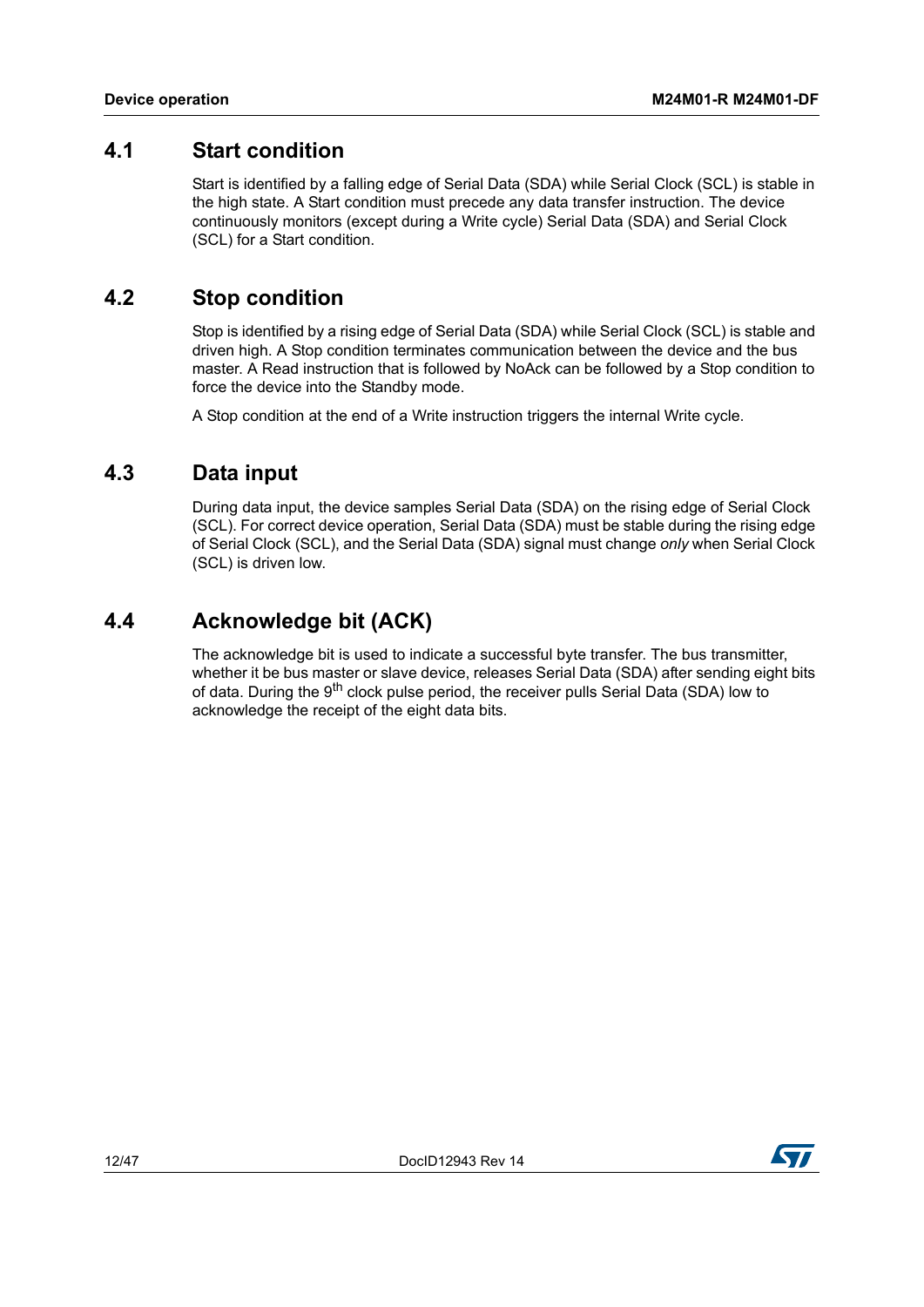## <span id="page-12-0"></span>**4.5 Device addressing**

To start communication between the bus master and the slave device, the bus master must initiate a Start condition. Following this, the bus master sends the device select code, shown in *[Table](#page-12-1) 2* (most significant bit first).

<span id="page-12-1"></span>

|                                              | Device type identifier <sup>(1)</sup> |    |                |    | <b>Chip Enable</b><br>address <sup>(2)</sup> |                | <b>Address</b><br>bit | <b>RW</b> |
|----------------------------------------------|---------------------------------------|----|----------------|----|----------------------------------------------|----------------|-----------------------|-----------|
| When accessing                               | b7                                    | b6 | b <sub>5</sub> | b4 | b <sub>3</sub>                               | b2             | b1                    | b0        |
| the memory                                   |                                       |    |                | 0  | E <sub>2</sub>                               | E <sub>1</sub> | A16                   | <b>RW</b> |
| When accessing<br>the Identification<br>page |                                       | 0  |                |    | E <sub>2</sub>                               | E <sub>1</sub> | $X^{(3)}$             | <b>RW</b> |

|  | Table 2. Device select code |  |
|--|-----------------------------|--|
|  |                             |  |

1. The most significant bit, b7, is sent first.

2. E2,E1 are compared against the external pin on the memory device.

 $3. X =$  don't care.

When the device select code is received, the device only responds if the Chip Enable address is the same as the value on its Chip Enable E2,E1 inputs.

The  $8^{th}$  bit is the Read/Write bit (RW). This bit is set to 1 for Read and 0 for Write operations.

If a match occurs on the device select code, the corresponding device gives an acknowledgment on Serial Data (SDA) during the 9<sup>th</sup> bit time. If the device does not match the device select code, the device deselects itself from the bus, and goes into Standby mode.

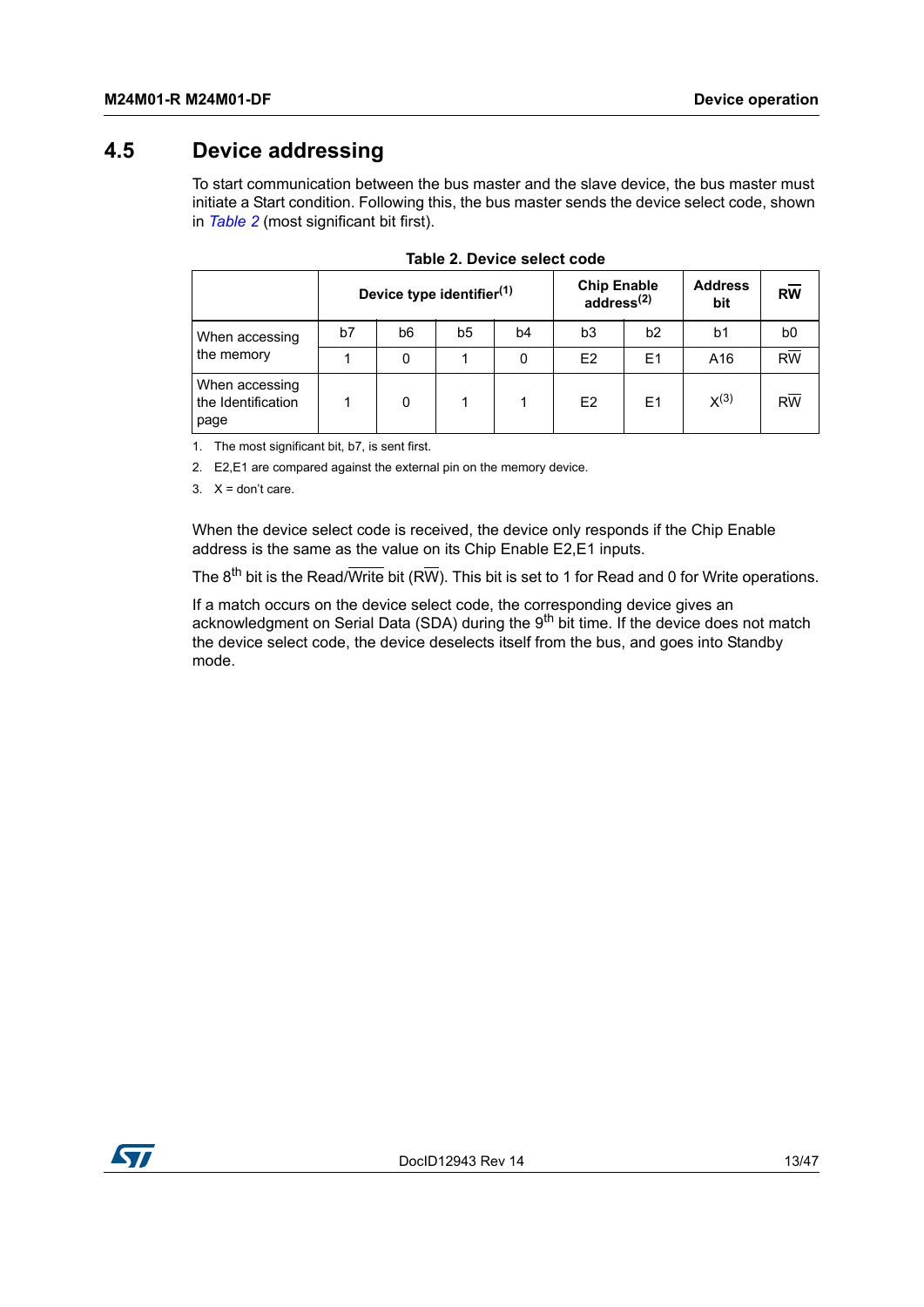## <span id="page-13-0"></span>**5 Instructions**

### <span id="page-13-1"></span>**5.1 Write operations**

Following a Start condition the bus master sends a device select code with the R/W bit (RW) reset to 0. The device acknowledges this, as shown in *[Figure](#page-14-1) 7*, and waits for two address bytes. The device responds to each address byte with an acknowledge bit, and then waits for the data byte.

<span id="page-13-2"></span>

| Table 3. Most significant address byte |     |  |  |  |     |  |    |  |  |
|----------------------------------------|-----|--|--|--|-----|--|----|--|--|
| A15                                    | A14 |  |  |  | A10 |  | Α8 |  |  |

| . | . .<br>$\cdot$ $\cdot$ $\cdot$ $\cdot$ | 1 I V | πJ |
|---|----------------------------------------|-------|----|
|   |                                        |       |    |

|  |  | Table 4. Least significant address byte |  |  |
|--|--|-----------------------------------------|--|--|
|  |  |                                         |  |  |
|  |  |                                         |  |  |

<span id="page-13-3"></span>

| Table 4. Least significant address byte |    |  |  |    |   |  |    |
|-----------------------------------------|----|--|--|----|---|--|----|
|                                         | יר |  |  | ¬๛ | ∼ |  | n. |

The 128 Kbytes (1 Mb) are addressed with 17 address bits, the 16 lower address bits being defined by the two address bytes and the most significant address bit (A16) being included in the Device Select code (see *Table 2*).

When the bus master generates a Stop condition immediately after a data byte Ack bit (in the "10<sup>th</sup> bit" time slot), either at the end of a Byte Write or a Page Write, the internal Write cycle  $t_W$  is triggered. A Stop condition at any other time slot does not trigger the internal Write cycle.

After the Stop condition and the successful completion of an internal Write cycle  $(t<sub>W</sub>)$ , the device internal address counter is automatically incremented to point to the next byte after the last modified byte.

During the internal Write cycle, Serial Data (SDA) is disabled internally, and the device does not respond to any requests.

If the Write Control input (WC) is driven High, the Write instruction is not executed and the accompanying data bytes are *not* acknowledged, as shown in *[Figure](#page-15-1) 8*.

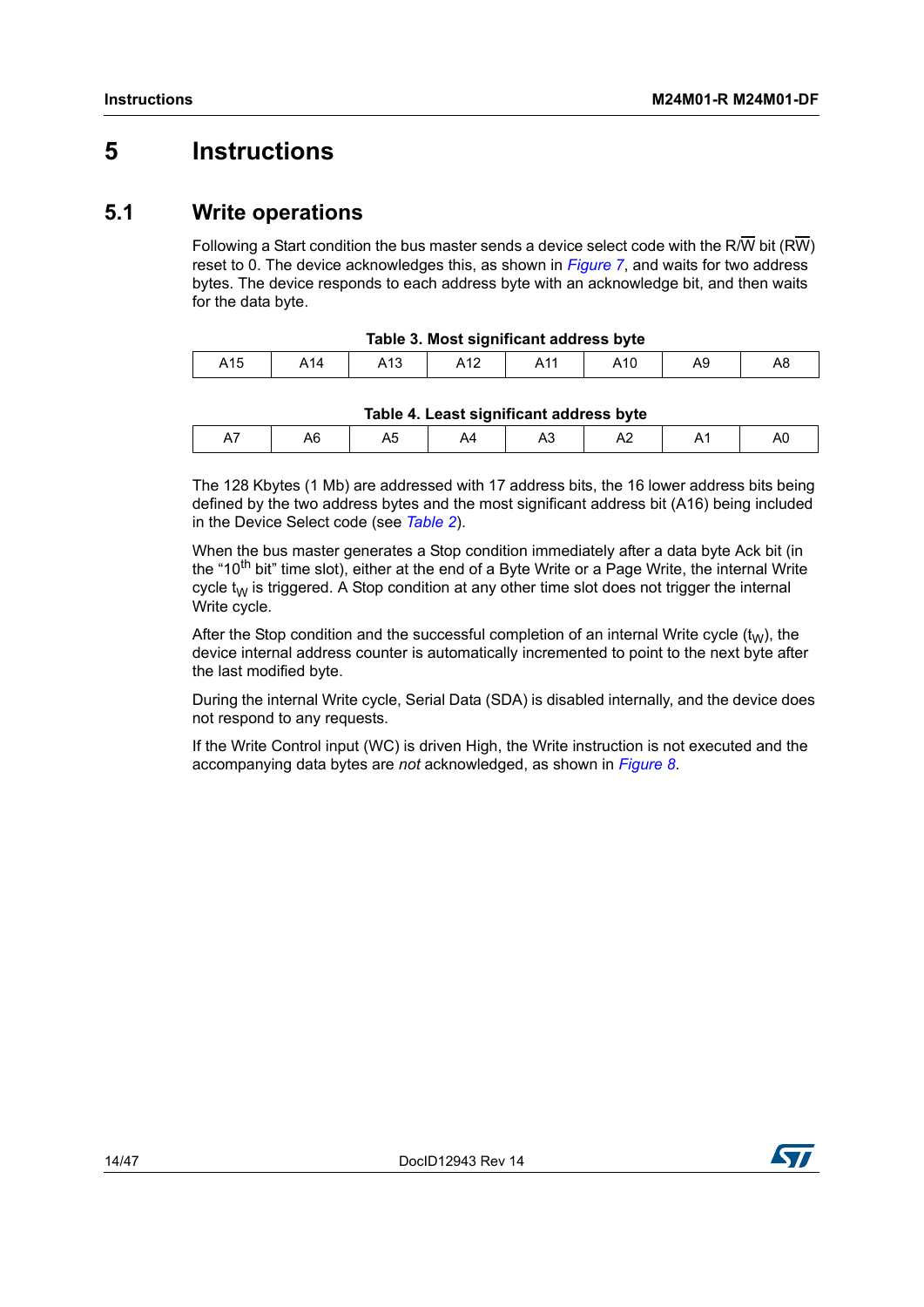#### <span id="page-14-0"></span>**5.1.1 Byte Write**

After the device select code and the address bytes, the bus master sends one data byte. If the addressed location is Write-protected, by Write Control  $(\overline{WC})$  being driven high, the device replies with NoAck, and the location is not modified. If, instead, the addressed location is not Write-protected, the device replies with Ack. The bus master terminates the transfer by generating a Stop condition, as shown in *[Figure](#page-14-1) 7*.

<span id="page-14-1"></span>

**Figure 7. Write mode sequences with WC = 0 (data write enabled)**

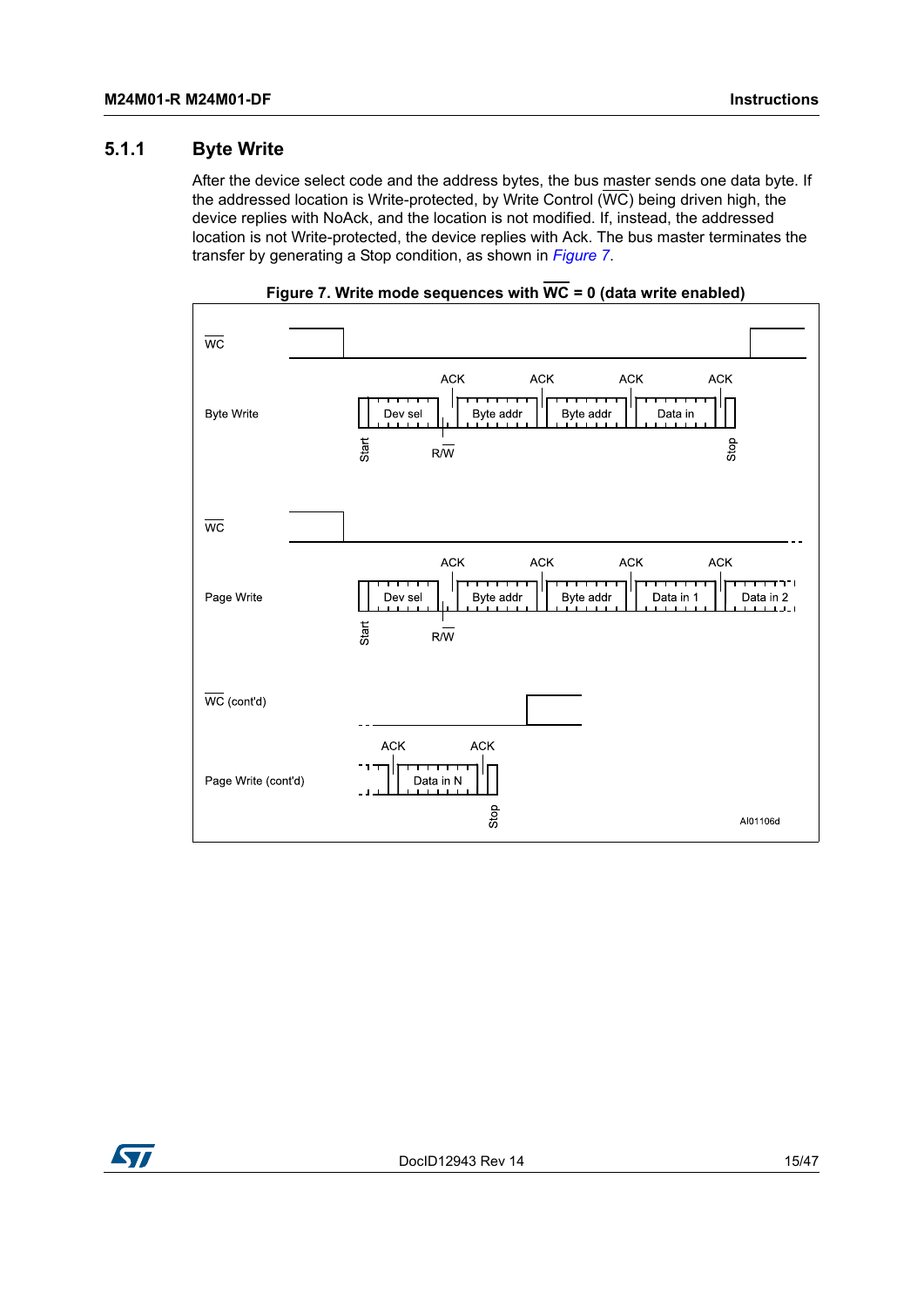### <span id="page-15-0"></span>**5.1.2 Page Write**

The Page Write mode allows up to 256 byte to be written in a single Write cycle, provided that they are all located in the same page in the memory: that is, the most significant memory address bits, b16-b8, are the same. If more bytes are sent than will fit up to the end of the page, a "roll-over" occurs, i.e. the bytes exceeding the page end are written on the same page, from location 0.

The bus master sends from 1 to 256 byte of data, each of which is acknowledged by the device if Write Control ( $\overline{WC}$ ) is low. If Write Control ( $\overline{WC}$ ) is high, the contents of the addressed memory location are not modified, and each data byte is followed by a NoAck, as shown in *[Figure](#page-15-1) 8*. After each transferred byte, the internal page address counter is incremented.

The transfer is terminated by the bus master generating a Stop condition.

<span id="page-15-1"></span>



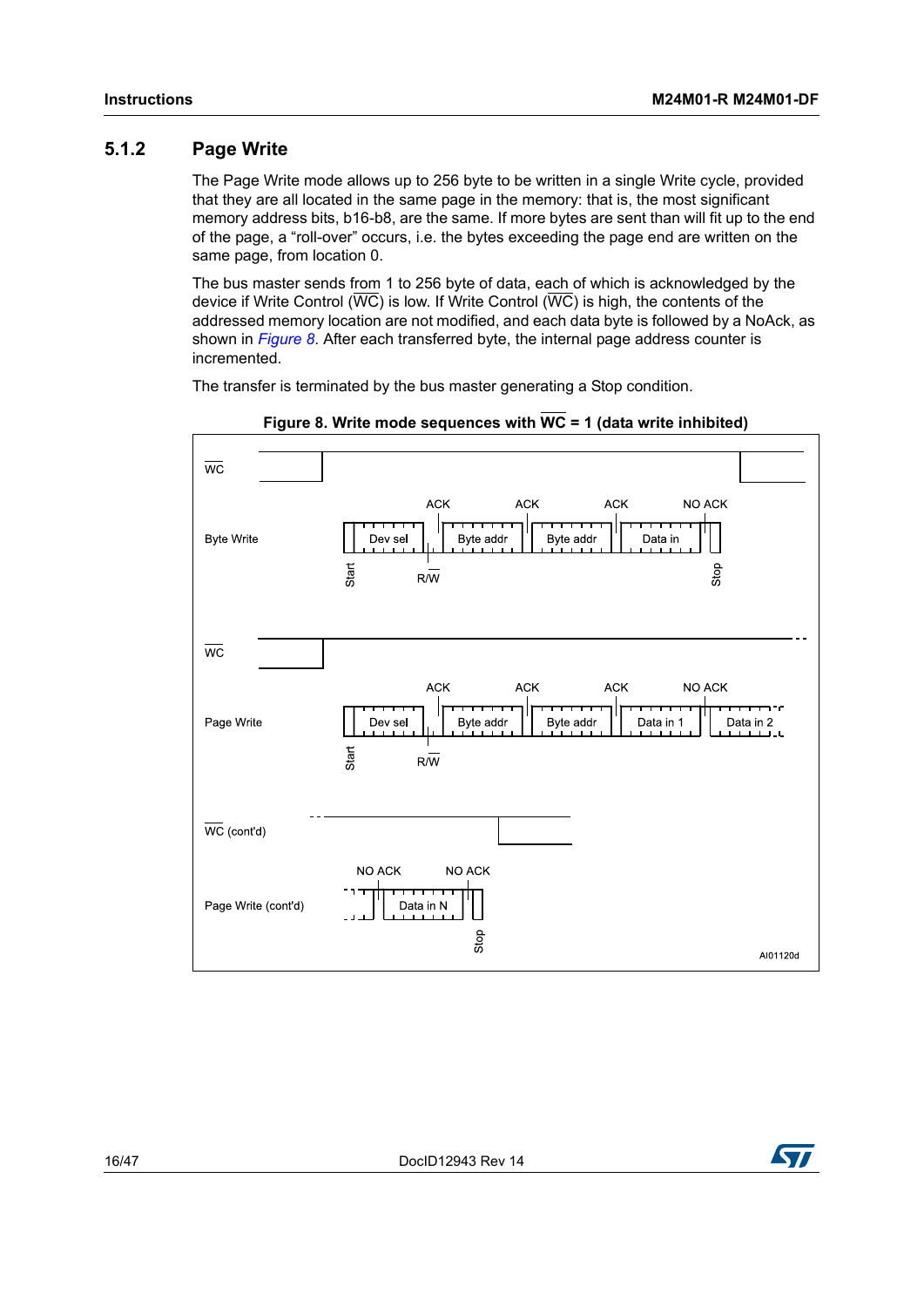### <span id="page-16-0"></span>**5.1.3 Write Identification Page (M24M01-D only)**

The Identification Page (256 byte) is an additional page which can be written and (later) permanently locked in Read-only mode. It is written by issuing the Write Identification Page instruction. This instruction uses the same protocol and format as Page Write (into memory array), except for the following differences:

- Device type identifier = 1011b
- MSB address bits A16/A8 are don't care except for address bit A10 which must be '0'. LSB address bits A7/A0 define the byte address inside the Identification page.

If the Identification page is locked, the data bytes transferred during the Write Identification Page instruction are not acknowledged (NoAck).

### <span id="page-16-1"></span>**5.1.4 Lock Identification Page (M24M01-D only)**

The Lock Identification Page instruction (Lock ID) permanently locks the Identification page in Read-only mode. The Lock ID instruction is similar to Byte Write (into memory array) with the following specific conditions:

- Device type identifier = 1011b
- Address bit A10 must be '1'; all other address bits are don't care
- The data byte must be equal to the binary value xxxx xx1x, where x is don't care

### <span id="page-16-2"></span>**5.1.5 ECC (Error Correction Code) and Write cycling(1)**

The Error Correction Code (ECC) is an internal logic function which is transparent for the <sup>2</sup>C communication protocol.

The ECC logic is implemented on each group of four EEPROM bytes<sup>(2)</sup>. Inside a group, if a single bit out of the four bytes happens to be erroneous during a Read operation, the ECC detects this bit and replaces it with the correct value. The read reliability is therefore much improved.

Even if the ECC function is performed on groups of four bytes, a single byte can be written/cycled independently. In this case, the ECC function also writes/cycles the three other bytes located in the same group<sup>(2)</sup>. As a consequence, the maximum cycling budget is defined at group level and the cycling can be distributed over the 4 bytes of the group: the sum of the cycles seen by byte0, byte1, byte2 and byte3 of the same group must remain below the maximum value defined *Table [10: Cycling performance](#page-24-0)*.

<sup>2.</sup>A group of four bytes is located at addresses [4\*N, 4\*N+1, 4\*N+2, 4\*N+3], where N is an integer.



<sup>1.</sup> Only for devices identified with process letter K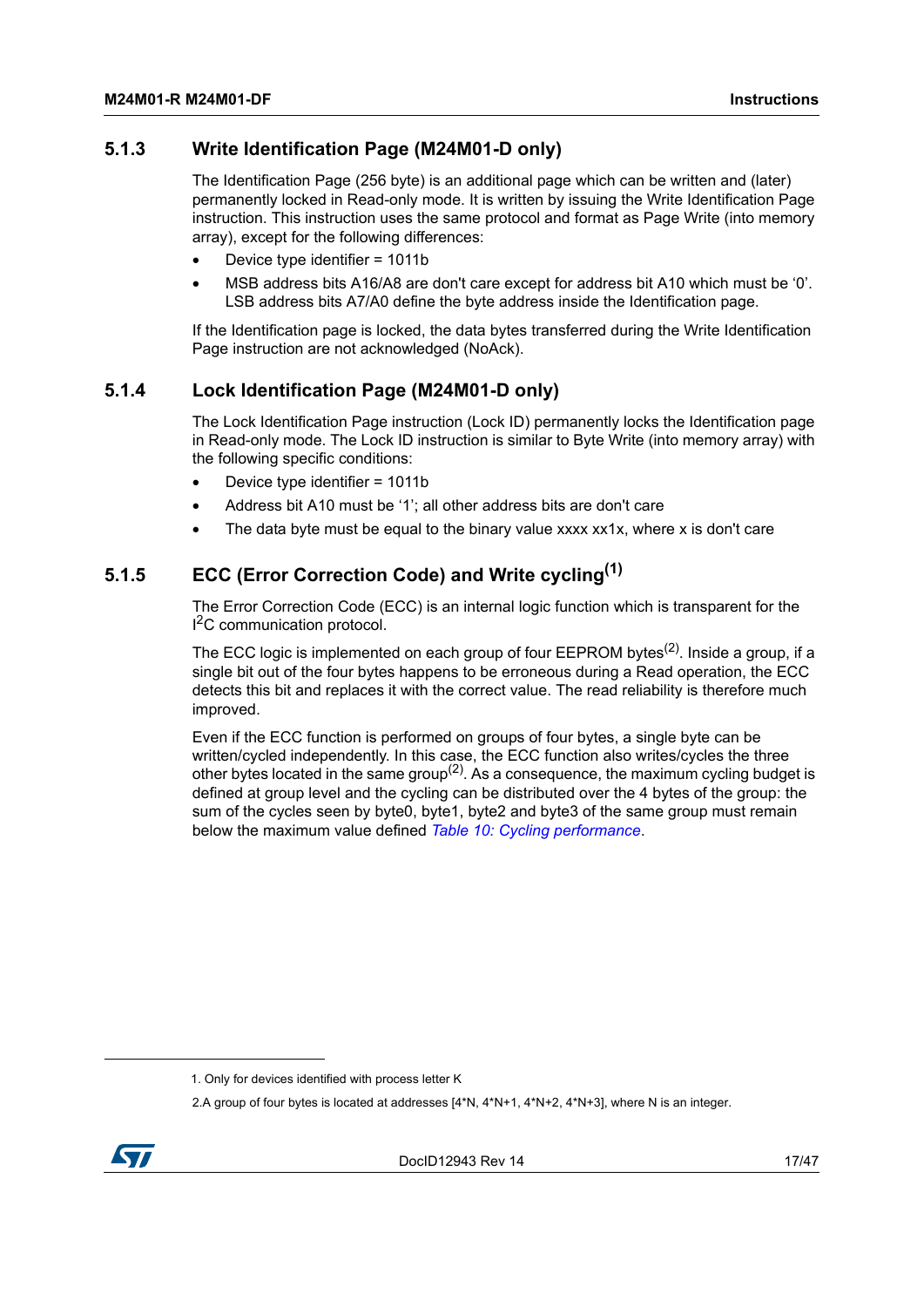### <span id="page-17-0"></span>**5.1.6 Minimizing Write delays by polling on ACK**

The maximum Write time (t<sub>w</sub>) is shown in AC characteristics tables in *Section 8: DC and AC [parameters](#page-23-0)*, but the typical time is shorter. To make use of this, a polling sequence can be used by the bus master.

The sequence, as shown in *[Figure](#page-17-1) 9*, is:

- Initial condition: a Write cycle is in progress.
- Step 1: the bus master issues a Start condition followed by a device select code (the first byte of the new instruction).
- Step 2: if the device is busy with the internal Write cycle, no Ack will be returned and the bus master goes back to Step 1. If the device has terminated the internal Write cycle, it responds with an Ack, indicating that the device is ready to receive the second part of the instruction (the first byte of this instruction having been sent during Step 1).

<span id="page-17-1"></span>

#### **Figure 9. Write cycle polling flowchart using ACK**

1. The seven most significant bits of the Device Select code of a Random Read (bottom right box in the figure) must be identical to the seven most significant bits of the Device Select code of the Write (polling instruction in the figure).

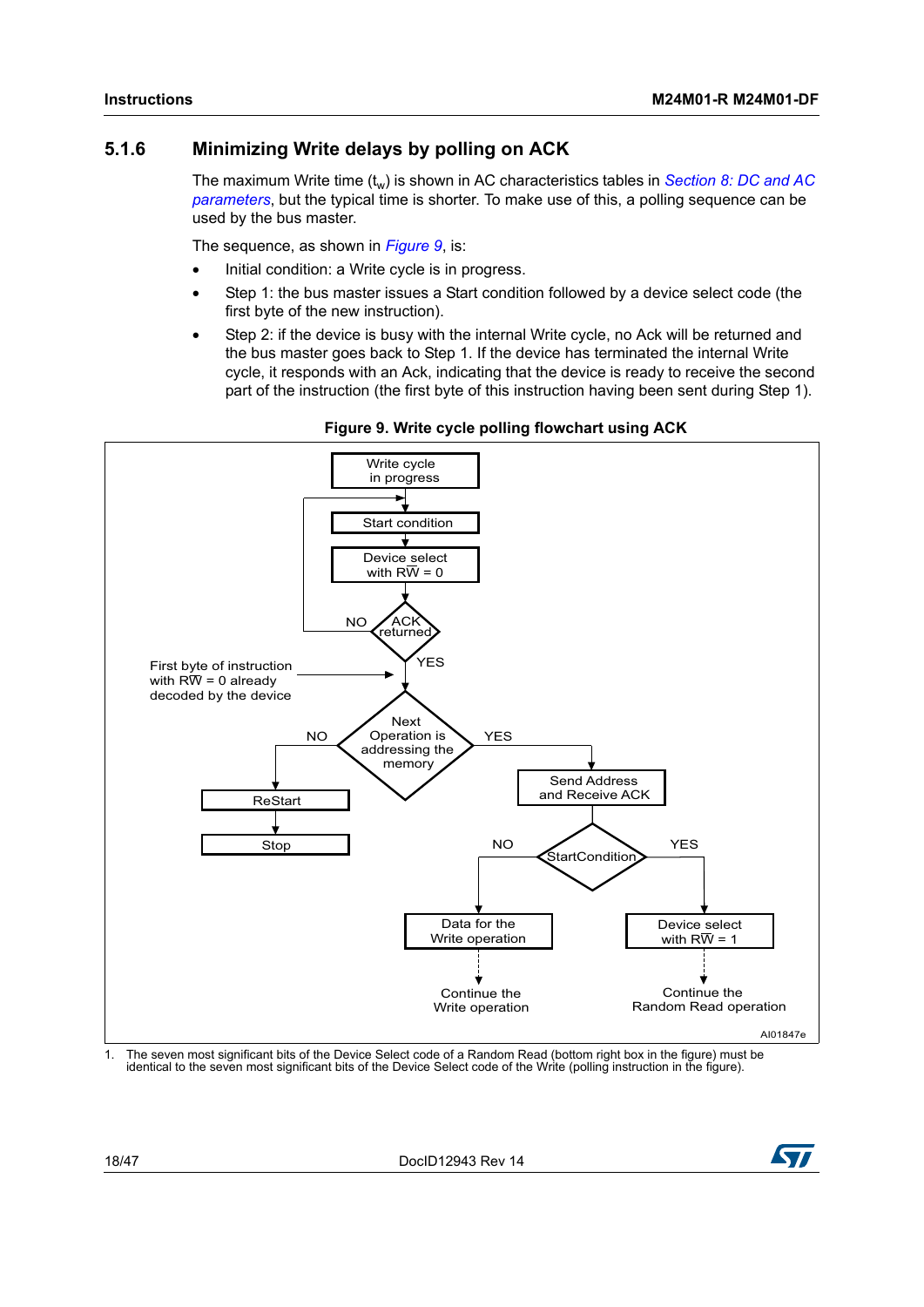## <span id="page-18-0"></span>**5.2 Read operations**

Read operations are performed independently of the state of the Write Control ( $\overline{\text{WC}}$ ) signal.

After the successful completion of a Read operation, the device internal address counter is incremented by one, to point to the next byte address.

<span id="page-18-1"></span>For the Read instructions, after each byte read (data out), the device waits for an acknowledgment (data in) during the 9th bit time. If the bus master does not acknowledge during this 9th time, the device terminates the data transfer and switches to its Standby mode.



**Figure 10. Read mode sequences**



DocID12943 Rev 14 19/[47](#page-46-0)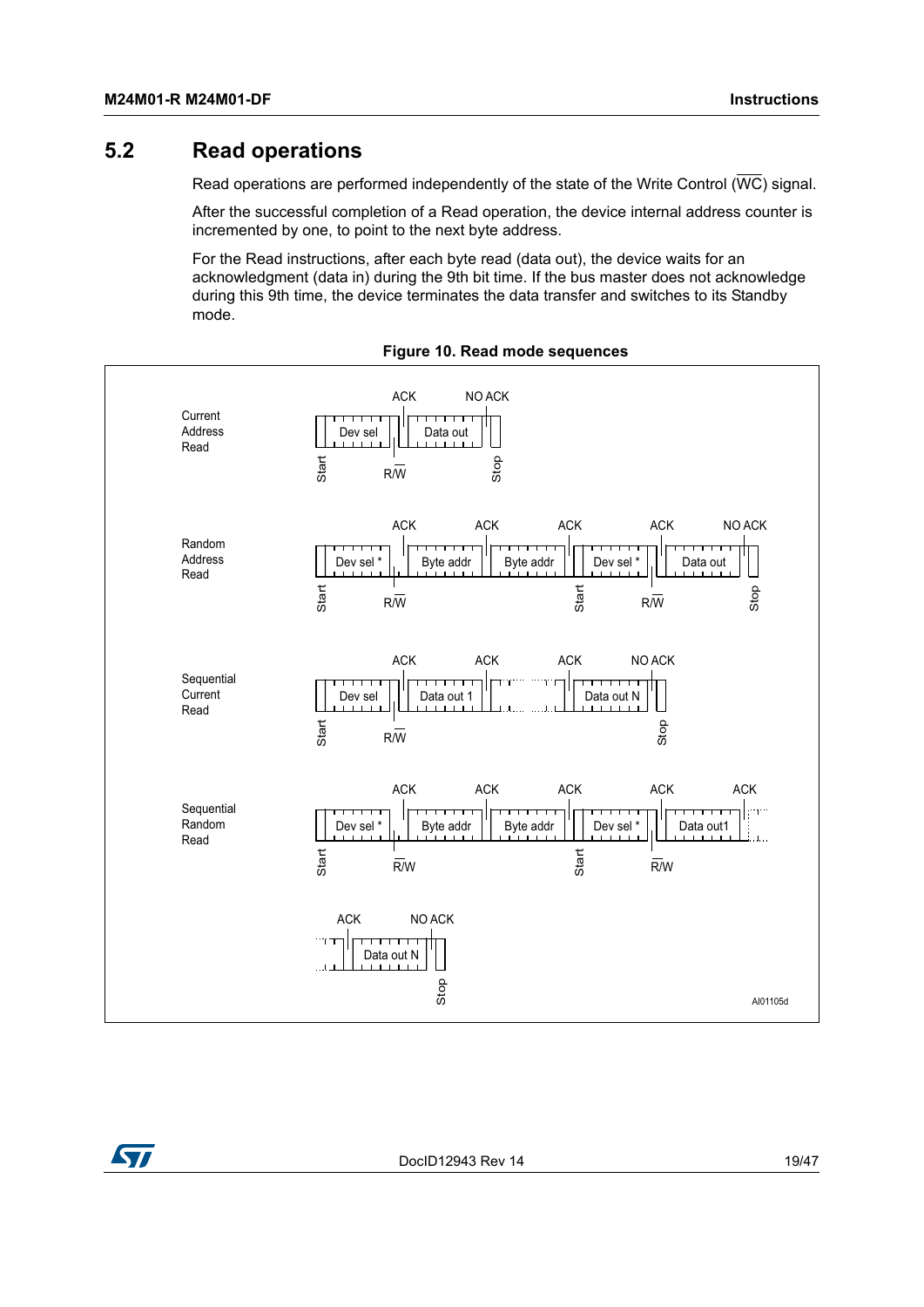### <span id="page-19-0"></span>**5.2.1 Random Address Read**

A dummy Write is first performed to load the address into this address counter (as shown in *[Figure](#page-18-1) 10*) but *without* sending a Stop condition. Then, the bus master sends another Start condition, and repeats the device select code, with the RW bit set to 1. The device acknowledges this, and outputs the contents of the addressed byte. The bus master must *not* acknowledge the byte, and terminates the transfer with a Stop condition.

### <span id="page-19-1"></span>**5.2.2 Current Address Read**

For the Current Address Read operation, following a Start condition, the bus master only sends a device select code with the R/W bit set to 1. The device acknowledges this, and outputs the byte addressed by the internal address counter. The counter is then incremented. The bus master terminates the transfer with a Stop condition, as shown in *[Figure](#page-18-1) 10*, *without* acknowledging the byte.

Note that the address counter value is defined by instructions accessing either the memory or the Identification page. When accessing the Identification page, the address counter value is loaded with the byte location in the Identification page, therefore the next Current Address Read in the memory uses this new address counter value. When accessing the memory, it is safer to always use the Random Address Read instruction (this instruction loads the address counter with the byte location to read in the memory, see *[Section](#page-19-0) 5.2.1*) instead of the Current Address Read instruction.

### <span id="page-19-2"></span>**5.2.3 Sequential Read**

This operation can be used after a Current Address Read or a Random Address Read. The bus master *does* acknowledge the data byte output, and sends additional clock pulses so that the device continues to output the next byte in sequence. To terminate the stream of bytes, the bus master must *not* acknowledge the last byte, and *must* generate a Stop condition, as shown in *[Figure](#page-18-1) 10*.

The output data comes from consecutive addresses, with the internal address counter automatically incremented after each byte output. After the last memory address, the address counter "rolls-over", and the device continues to output data from memory address 00h.

## <span id="page-19-3"></span>**5.3 Read Identification Page (M24M01-D only)**

The Identification Page (256 bytes) is an additional page which can be written and (later) permanently locked in Read-only mode.

The Identification Page can be read by issuing an Read Identification Page instruction. This instruction uses the same protocol and format as the Random Address Read (from memory array) with device type identifier defined as 1011b. The MSB address bits A16/A8 are don't care, the LSB address bits A7/A0 define the byte address inside the Identification Page. The number of bytes to read in the ID page must not exceed the page boundary (e.g.: when reading the Identification Page from location 100d, the number of bytes should be less than or equal to 156, as the ID page boundary is 256 bytes).

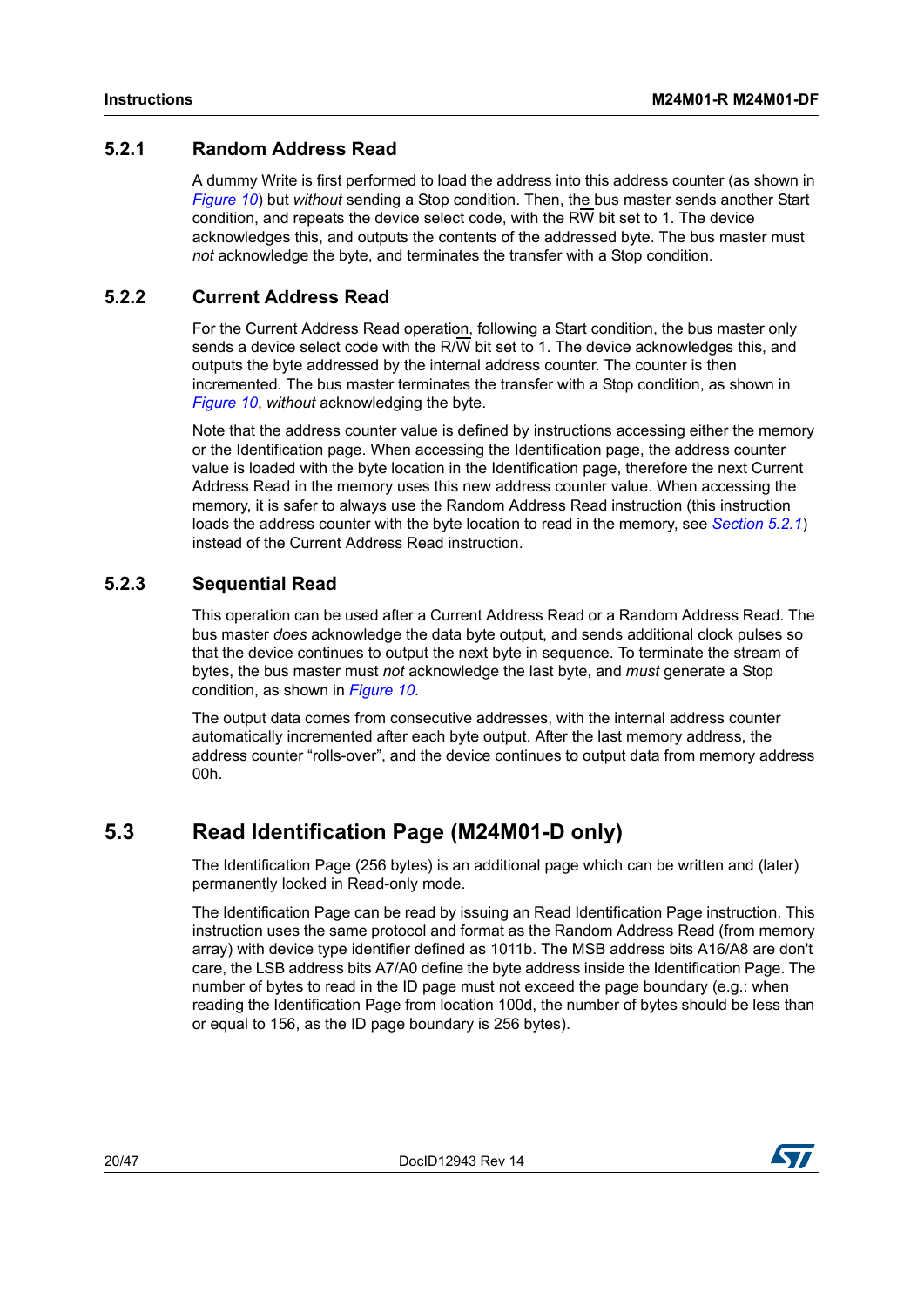## <span id="page-20-0"></span>**5.4 Read the lock status (M24M01-D only)**

The locked/unlocked status of the Identification page can be checked by transmitting a specific truncated command [Identification Page Write instruction + one data byte] to the device. The device returns an acknowledge bit if the Identification page is unlocked, otherwise a NoAck bit if the Identification page is locked.

Right after this, it is recommended to transmit to the device a Start condition followed by a Stop condition, so that:

- Start: the truncated command is not executed because the Start condition resets the device internal logic,
- Stop: the device is then set back into Standby mode by the Stop condition.

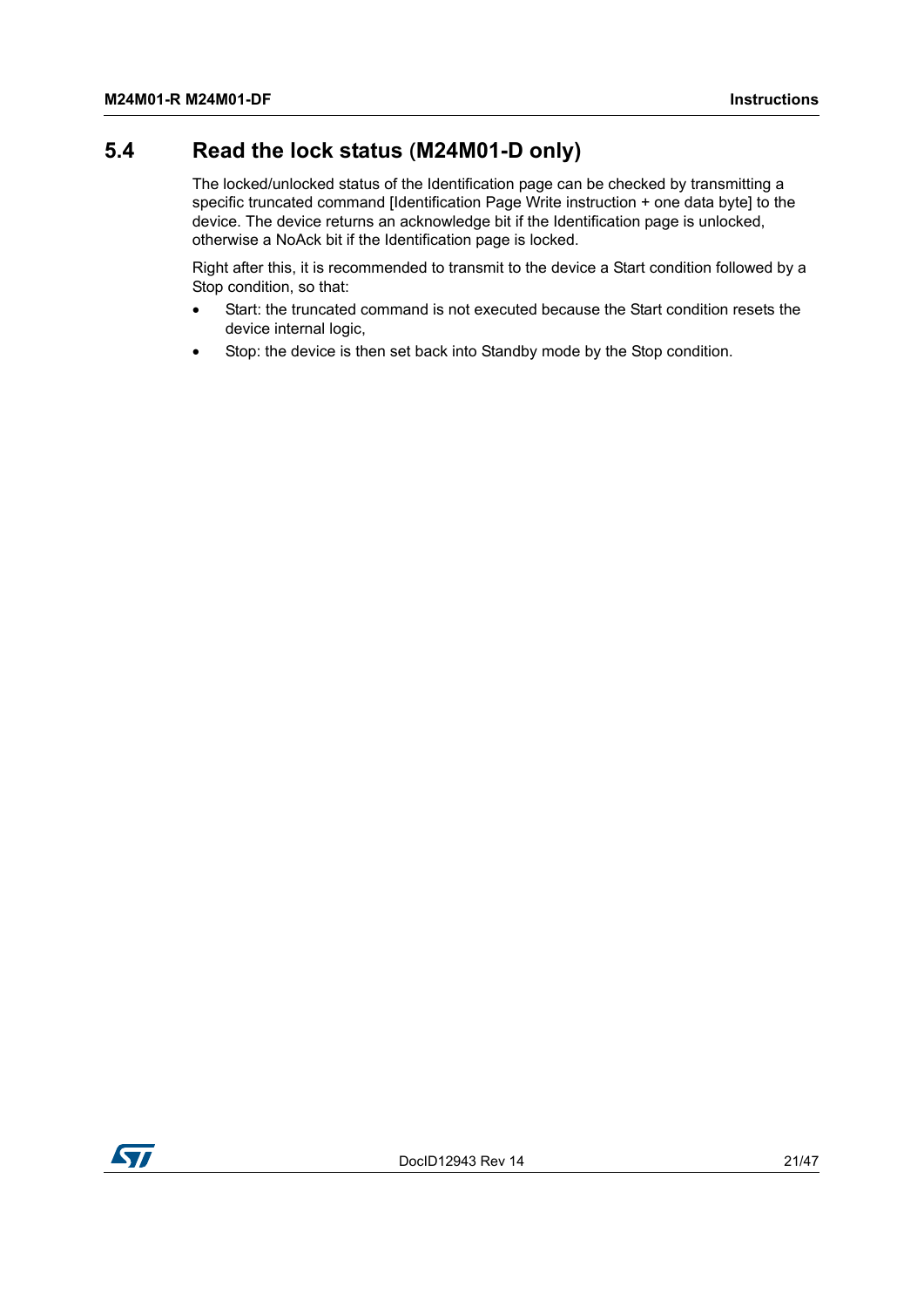# <span id="page-21-0"></span>**6 Initial delivery state**

The device is delivered with all the memory array bits and Identification page bits set to 1 (each byte contains FFh).

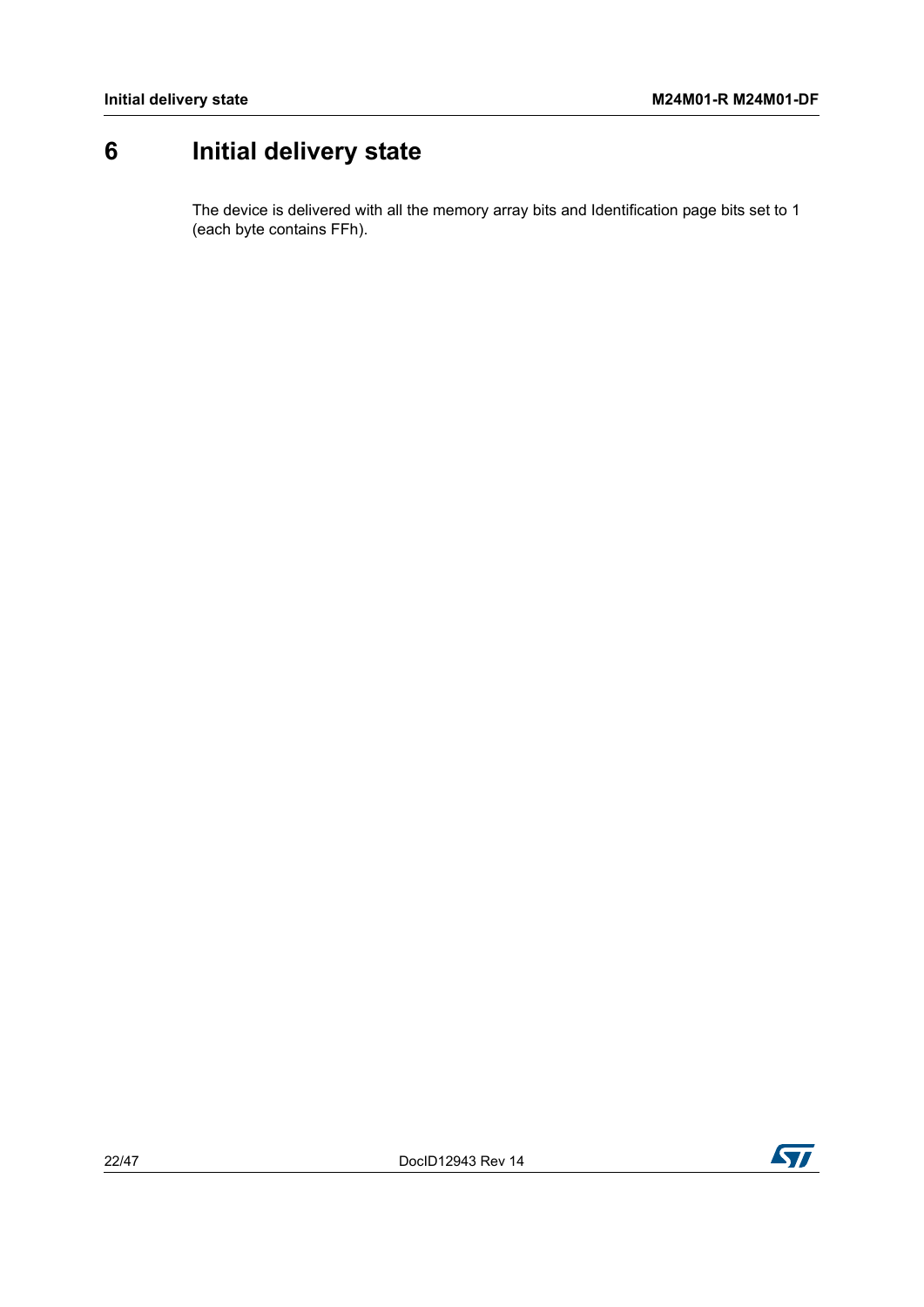# <span id="page-22-0"></span>**7 Maximum rating**

Stressing the device outside the ratings listed in *[Table](#page-22-1) 5* may cause permanent damage to the device. These are stress ratings only, and operation of the device at these, or any other conditions outside those indicated in the operating sections of this specification, is not implied. Exposure to absolute maximum rating conditions for extended periods may affect device reliability.

<span id="page-22-1"></span>

| Symbol                      | <b>Parameter</b>                                      |              | Max.         | Unit |
|-----------------------------|-------------------------------------------------------|--------------|--------------|------|
|                             | Ambient operating temperature                         | $-40$        | 130          | °C   |
| $\mathsf{T}_{\textsf{STG}}$ | Storage temperature                                   | $-65$        | 150          | °C   |
| T <sub>LEAD</sub>           | Lead temperature during soldering                     | see note (1) |              | °C   |
| $I_{OL}$                    | DC output current $(SDA = 0)$                         |              | 5            | mA   |
| $V_{10}$                    | Input or output range                                 | $-0.50$      | 6.5          | v    |
| $V_{\rm CC}$                | Supply voltage                                        | $-0.50$      | 6.5          | V    |
| $V_{ESD}$                   | Electrostatic pulse (Human Body model) <sup>(2)</sup> |              | $4000^{(3)}$ | V    |

| Table 5. Absolute maximum ratings |  |  |  |  |
|-----------------------------------|--|--|--|--|
|-----------------------------------|--|--|--|--|

1. Compliant with JEDEC Std J-STD-020D (for small body, Sn-Pb or Pb-free assembly), the ST ECOPACK®<br>7191395 specification, and the European directive on Restrictions of Hazardous Substances (RoHS<br>directive 2011/65/EU of Ju

2. Positive and negative pulses applied on different combinations of pin connections, according to AEC-Q100-002 (compliant with ANSI/ESDA/JEDEC JS-001-2012 standard, C1=100 pF, R1=1500 Ω).

3. 3000 V for previous devices (process letter A or B).

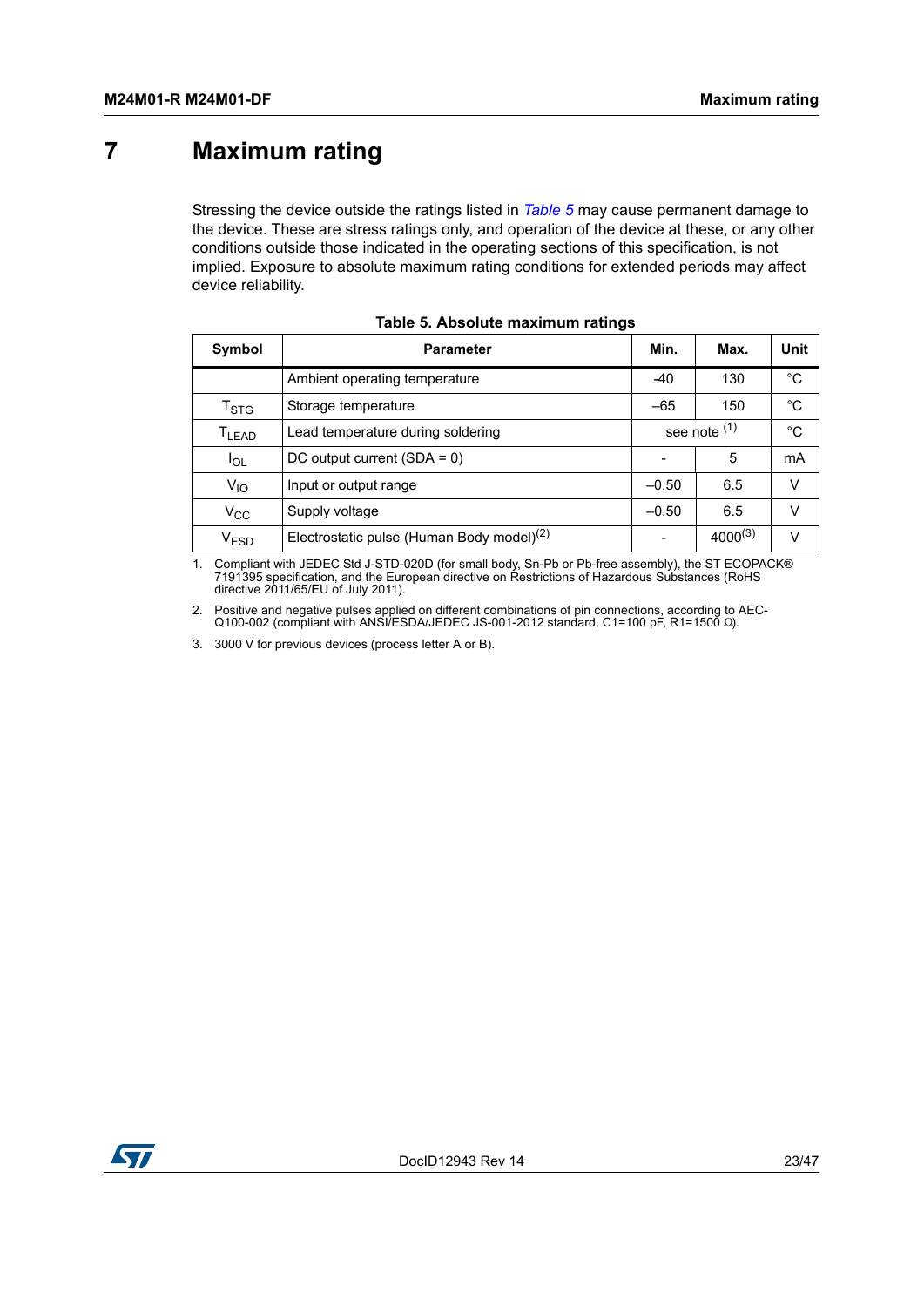# <span id="page-23-0"></span>**8 DC and AC parameters**

This section summarizes the operating and measurement conditions, and the DC and AC characteristics of the device.

<span id="page-23-1"></span>

| Symbol                  | <b>Parameter</b>              | Min.                     | Max. | Unit         |
|-------------------------|-------------------------------|--------------------------|------|--------------|
| $V_{\rm CC}$            | Supply voltage                | 1.8                      | 5.5  |              |
| $T_A$                   | Ambient operating temperature | $-40$                    | 85   | $^{\circ}$ C |
| $\mathsf{f}_\mathsf{C}$ | Operating clock frequency     | $\overline{\phantom{0}}$ |      | <b>MHz</b>   |

|  |  | Table 6. Operating conditions (voltage range R) |  |  |
|--|--|-------------------------------------------------|--|--|
|--|--|-------------------------------------------------|--|--|

<span id="page-23-2"></span>

| Symbol       | <b>Parameter</b>              | Min.  | Max. | Unit       |
|--------------|-------------------------------|-------|------|------------|
| $\rm v_{cc}$ | Supply voltage                | 1.7   | 5.5  |            |
| $T_A$        | Ambient operating temperature | $-40$ | 85   | °C         |
| $f_{\rm C}$  | Operating clock frequency     | -     |      | <b>MHz</b> |

#### **Table 8. AC measurement conditions**

<span id="page-23-3"></span>

| Symbol                    | <b>Parameter</b>                              | Min.                                       | Max. | Unit |
|---------------------------|-----------------------------------------------|--------------------------------------------|------|------|
| $\mathsf{C}_\mathsf{bus}$ | Load capacitance                              |                                            | 100  | рF   |
|                           | SCL input rise/fall time, SDA input fall time |                                            | 50   | ns   |
|                           | Input levels                                  | 0.2 V <sub>CC</sub> to 0.8 V <sub>CC</sub> |      |      |
|                           | Input and output timing reference levels      | 0.3 V <sub>CC</sub> to 0.7 V <sub>CC</sub> |      |      |

#### **Figure 11. AC measurement I/O waveform**

<span id="page-23-5"></span>

#### **Table 9. Input parameters**

<span id="page-23-4"></span>

| Symbol           | Parameter <sup>(1)</sup>       | <b>Test condition</b>   | Min.                     | Max. | Unit      |
|------------------|--------------------------------|-------------------------|--------------------------|------|-----------|
| $C_{IN}$         | Input capacitance (SDA)        | ۰                       | -                        | 8    | pF        |
| $C_{IN}$         | Input capacitance (other pins) |                         | $\overline{\phantom{0}}$ | 6    | pF        |
| $Z_L$            | Input impedance (WC)           | $V_{IN}$ < 0.3 $V_{CC}$ | 30                       |      | $k\Omega$ |
| $Z_{\mathsf{H}}$ |                                | $V_{IN}$ > 0.7 $V_{CC}$ | 400                      |      | $k\Omega$ |

1. Sampled only, not 100% tested.

24/[47](#page-46-0) DocID12943 Rev 14

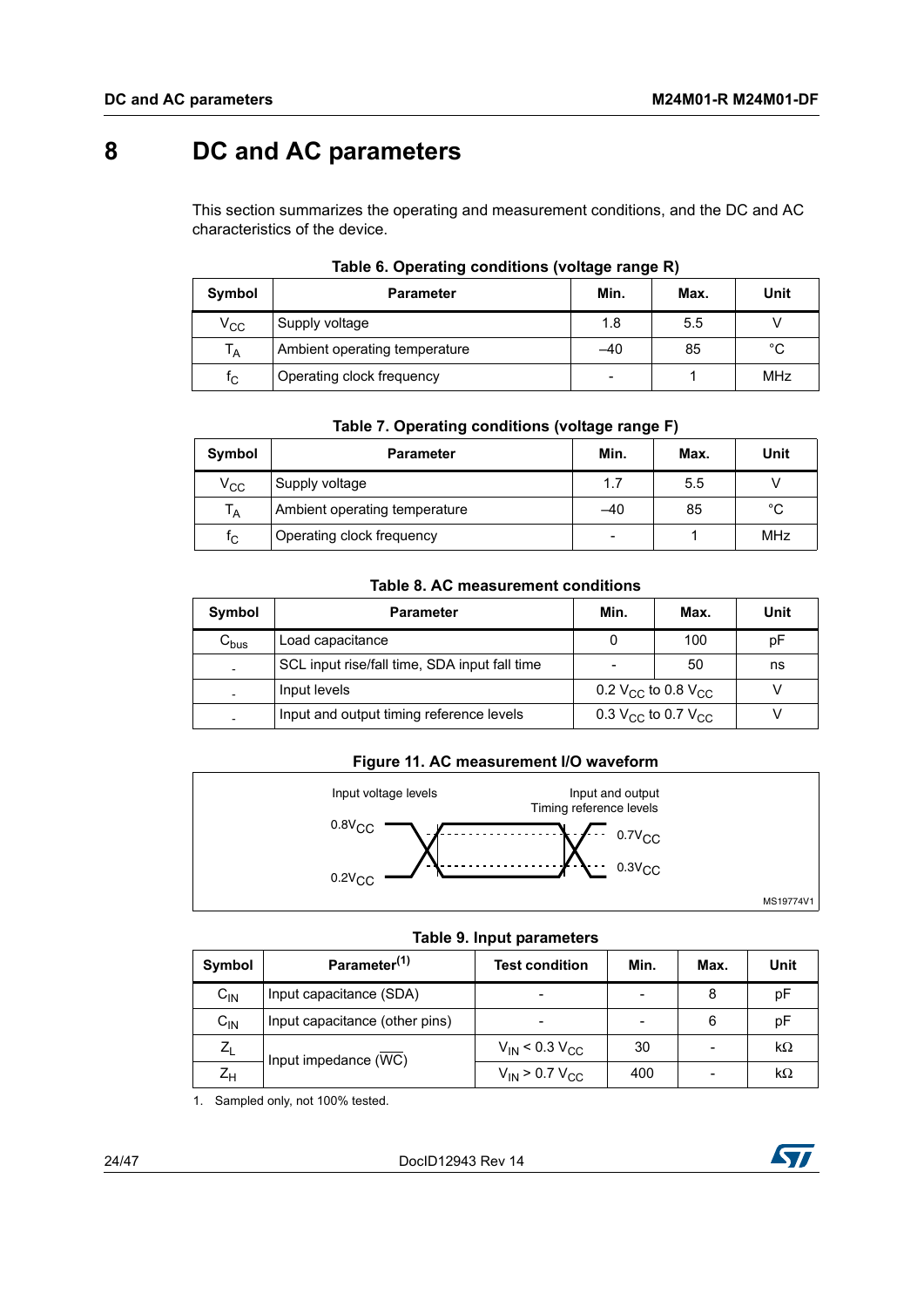<span id="page-24-0"></span>

| Symbol | <b>Parameter</b>   | Test condition <sup>(1)</sup>                                                  | Max.      | Unit              |
|--------|--------------------|--------------------------------------------------------------------------------|-----------|-------------------|
|        | Write cycle        | $T_A \le 25$ °C, $V_{CC}(min) < V_{CC} < V_{CC}(max)$                          | 4,000,000 | Write cycle $(3)$ |
| Ncycle | endurance $^{(2)}$ | $T_A$ = 85 °C, V <sub>CC</sub> (min) < V <sub>CC</sub> < V <sub>CC</sub> (max) | 1,200,000 |                   |

#### **Table 10. Cycling performance**

1. Cycling performance for products identified by process letter K

2. The write cycle endurance is defined for group of four bytes located at addresses [4\*N, 4\*N+1, 4\*N+2, 4\*N+3] where N is an integer. The Write cycle endurance is defined by characterization and qualification.

3. A Write cycle is executed when either a Page Write, a Byte write, a Write Identification Page or a Lock Identification Page instruction is decoded. When using the Byte Write, the Page Write or the Write Identification Page, refer also to *[Section 5.1.5: ECC \(Error Correction Code\) and Write cycling](#page-16-2)*

|  |  |  | Table 11. Memory cell data retention |  |
|--|--|--|--------------------------------------|--|
|--|--|--|--------------------------------------|--|

<span id="page-24-1"></span>

| $1800$ $11.1001101$ $1.0011$ and $10001101$ |                       |      |      |  |  |
|---------------------------------------------|-----------------------|------|------|--|--|
| <b>Parameter</b>                            | <b>Test condition</b> | Min. | Unit |  |  |
| Data retention <sup>(1)</sup>               | $T_A$ = 55 °C         | 200  | Year |  |  |

1. For products identified by process letter . The data retention behavior is checked in production, while the 200-year limit is defined from characterization and qualification results.

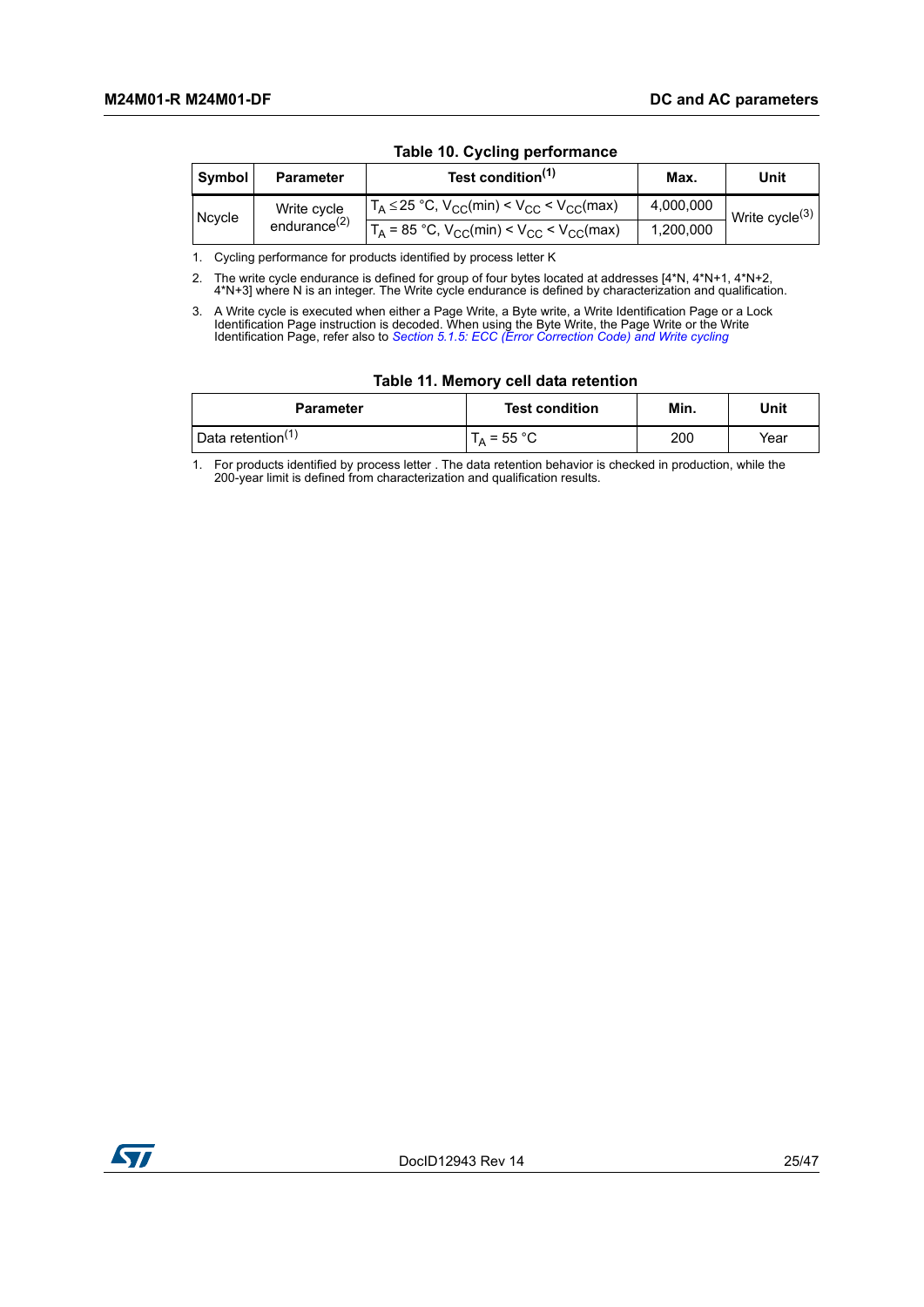<span id="page-25-0"></span>

| <b>Symbol</b>   | <b>Parameter</b>                                 | Test conditions (in addition to<br>those in Table 6)                                | Min.                     | Max.                   | <b>Unit</b> |  |
|-----------------|--------------------------------------------------|-------------------------------------------------------------------------------------|--------------------------|------------------------|-------------|--|
| Iы              | Input leakage current<br>(E1, E2, SCL, SDA)      | $V_{IN}$ = $V_{SS}$ or $V_{CC}$<br>device in Standby mode                           |                          | ±2                     | μA          |  |
| $I_{LO}$        | Output leakage current                           | SDA in Hi-Z, external voltage<br>applied on SDA: V <sub>SS</sub> or V <sub>CC</sub> |                          | ±2                     | μA          |  |
|                 |                                                  | $V_{CC}$ = 1.8 V, f <sub>c</sub> = 400 kHz                                          |                          | 1(1)                   |             |  |
| $I_{\rm CC}$    | Supply current (Read)                            | $V_{\rm CC}$ = 2.5 V, f <sub>c</sub> = 400 kHz                                      |                          | 1                      | mA          |  |
|                 |                                                  | $V_{CC}$ = 5.5 V, f <sub>c</sub> = 400 kHz                                          | $\overline{\phantom{a}}$ | $1.5^{(2)}$            |             |  |
|                 |                                                  | $f_c$ = 1 MHz                                                                       |                          | $1.5^{(3)}$            |             |  |
| $I_{CC0}$       | Supply current (Write)                           | During $t_W$                                                                        |                          | $2^{(4)(5)}$           | mA          |  |
|                 |                                                  | Device not selected.<br>$V_{IN}$ = $V_{SS}$ or $V_{CC}$ , $V_{CC}$ = 1.8 V          |                          | $3^{(6)}$              | μA          |  |
| $I_{\rm CC1}$   | Standby supply current                           | Device not selected,<br>$V_{IN}$ = $V_{SS}$ or $V_{CC}$ , $V_{CC}$ = 2.5 V          |                          | $3^{(7)}$              |             |  |
|                 |                                                  | Device not selected.<br>$V_{IN}$ = $V_{SS}$ or $V_{CC}$ , $V_{CC}$ = 5.5 V          |                          | $5^{(8)}$              |             |  |
|                 | Input low voltage                                | 1.8 V $\leq$ V <sub>CC</sub> < 2.5 V                                                | $-0.45$                  | $0.25$ $V_{CC}$        | $\vee$      |  |
| $V_{IL}$        | (Ei, SCL, SDA, $\overline{WC}$ ) <sup>(9)</sup>  | $2.5 V \leq V_{CC}$ < 5.5 V                                                         | $-0.45$                  | $0.30$ V <sub>CC</sub> |             |  |
|                 | Input high voltage                               | 1.8 $V \leq V_{CC}$ < 2.5 V                                                         | $0.75$ $V_{CC}$          | $V_{CC}+1$             | $\vee$      |  |
| V <sub>IH</sub> | (Ei, SCL; SDA, $\overline{WC}$ ) <sup>(10)</sup> | $2.5 V \leq V_{CC}$ < 5.5 V                                                         | $0.70 V_{CC}$            | $V_{CC}+1$             |             |  |
|                 |                                                  | $I_{OL}$ = 1.0 mA, $V_{CC}$ = 1.8 V                                                 |                          | 0.2                    |             |  |
| $V_{OL}$        | Output low voltage                               | $I_{\text{OI}}$ = 2.1 mA, $V_{\text{CC}}$ = 2.5 V                                   |                          | 0.4                    | V           |  |
|                 |                                                  | $I_{\text{OI}}$ = 3.0 mA, $V_{\text{CC}}$ = 5.5 V                                   |                          | 0.4                    |             |  |

1. Devices identified by process letter A or B offer  $I_{CC} = 0.8$  mA

2. The previous product identified by process letter A or B was specified with  $I_{cc(max)} = 2$  mA.

3. Devices identified by process letter A or B offer ICC = 2.5 mA.

4. Characterized only, not tested in production.

5. The previous product identified by process letter A or B was characterized with  $I_{cc0(max)} = 5$  mA.

6. Devices identified by process letter A or B offer  $I_{CC1} = 1 \mu A$ .

7. Devices identified by process letter A or B offer  $I_{CC1} = 2 \mu A$ .

8. Devices identified by process letter A or B offer  $I_{CC1}$  = 3 µA.

- 9. E<sub>i</sub> inputs should be tied to V<sub>SS</sub> (see *Section 2.3*).
- 10.  $E_i$  inputs should be tied to  $V_{CC}$  (see *Section 2.3*).

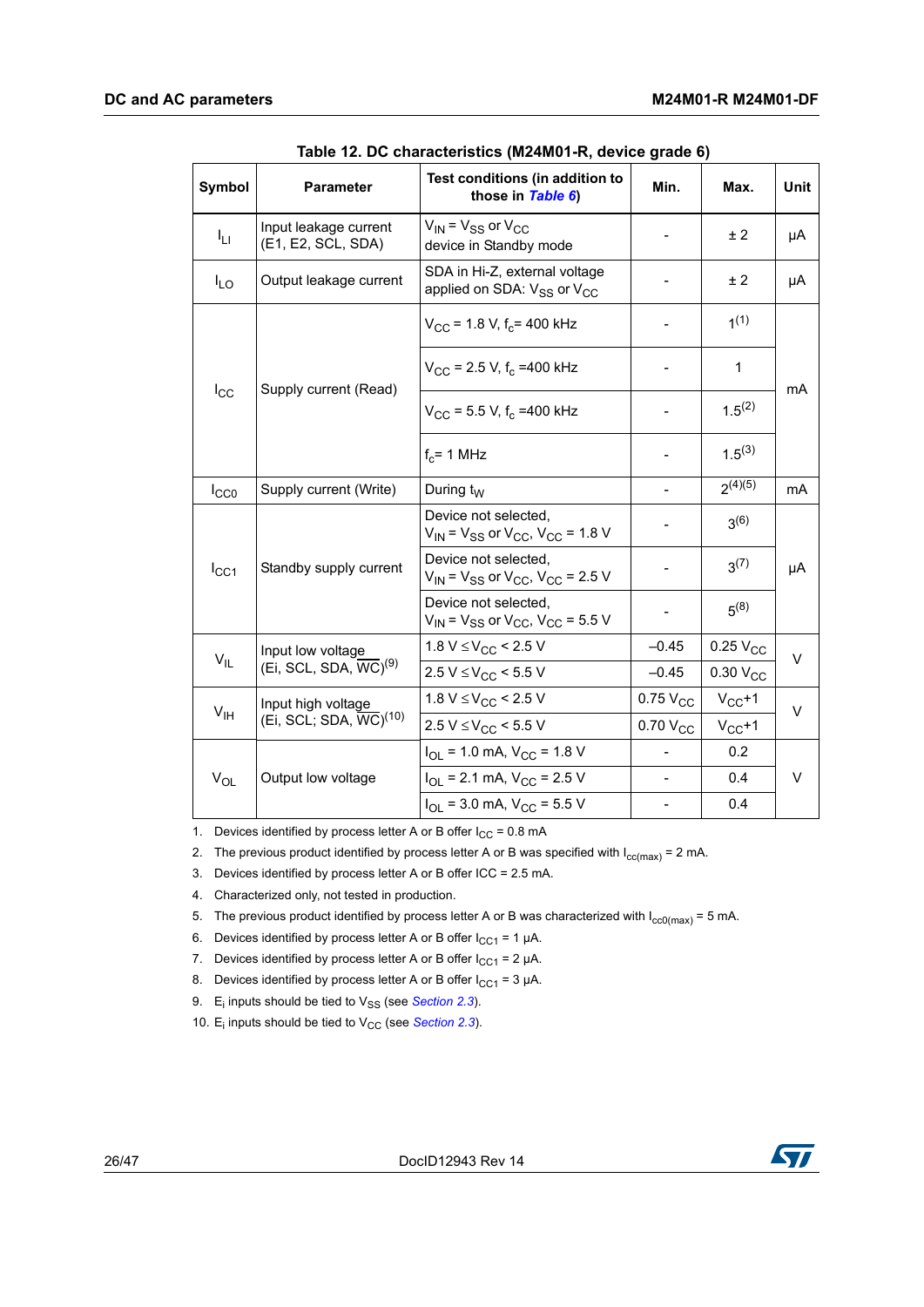<span id="page-26-0"></span>

| Symbol          | <b>Parameter</b>                                | Test conditions (in addition to<br>those in Table 6)                                | Min.                     | Max.                 | <b>Unit</b> |
|-----------------|-------------------------------------------------|-------------------------------------------------------------------------------------|--------------------------|----------------------|-------------|
| Īц              | Input leakage current<br>(E1, E2, SCL, SDA)     | $V_{\text{IN}}$ = $V_{SS}$ or $V_{CC}$<br>device in Standby mode                    |                          | ± 2                  | μA          |
| $I_{LO}$        | Output leakage current                          | SDA in Hi-Z, external voltage<br>applied on SDA: V <sub>SS</sub> or V <sub>CC</sub> |                          | ±2                   | μA          |
|                 |                                                 | $V_{\rm CC}$ = 1.7 V, $f_{\rm c}$ = 400 kHz                                         |                          | 1                    | mA          |
| $I_{\rm CC}$    | Supply current (Read)                           | $V_{\rm CC}$ = 2.5 V, f <sub>c</sub> = 400 kHz                                      |                          | 1                    | mA          |
|                 |                                                 | $V_{CC}$ = 5.5 V, f <sub>c</sub> = 400 kHz                                          | $\overline{\phantom{a}}$ | 1.5                  | mA          |
|                 |                                                 | $f_c$ = 1 MHz                                                                       |                          | 1.5                  | mA          |
| $I_{CC0}$       | Supply current (Write)                          | During $t_W$                                                                        |                          | $2^{(1)}$            | mA          |
|                 |                                                 | Device not selected.<br>$V_{IN}$ = $V_{SS}$ or $V_{CC}$ , $V_{CC}$ = 1.7 V          |                          | 3                    | μA          |
| $I_{\rm CC1}$   | Standby supply current                          | Device not selected,<br>$V_{IN}$ = $V_{SS}$ or $V_{CC}$ , $V_{CC}$ = 2.5 V          |                          | 3                    | μA          |
|                 |                                                 | Device not selected,<br>$V_{IN}$ = $V_{SS}$ or $V_{CC}$ , $V_{CC}$ = 5.5 V          |                          | 5                    | μA          |
|                 | Input low voltage                               | 1.7 $V \leq V_{CC}$ < 2.5 V                                                         | $-0.45$                  | $0.25$ $V_{CC}$      | V           |
| $V_{IL}$        | (Ei, SCL, SDA, $\overline{WC}$ ) <sup>(2)</sup> | $2.5 V \leq V_{CC}$ < 5.5 V                                                         | $-0.45$                  | 0.30 V <sub>CC</sub> | V           |
|                 | Input high voltage                              | 1.7 $V \leq V_{CC}$ < 2.5 V                                                         | $0.75$ $V_{CC}$          | $V_{CC}+1$           | ۷           |
| $V_{\text{IH}}$ | (Ei, SCL, SDA, $\overline{WC}$ ) <sup>(3)</sup> | $2.5 V \leq V_{CC}$ < 5.5 V                                                         | $0.70 V_{CC}$            | $V_{CC}+1$           | v           |
|                 |                                                 | $I_{OL}$ = 1.0 mA, $V_{CC}$ = 1.7 V                                                 |                          | 0.2                  | V           |
| $V_{OL}$        | Output low voltage                              | $I_{\text{OI}}$ = 2.1 mA, $V_{\text{CC}}$ = 2.5 V                                   |                          | 0.4                  | V           |
|                 |                                                 | $I_{\text{OI}}$ = 3.0 mA, $V_{\text{CC}}$ = 5.5 V                                   |                          | 0.4                  | V           |

1. Characterized only, not tested in production.

2. Ei inputs should be tied to VSS (see*Section 2.3*).

3. Ei inputs should be tied to Vcc (see *Section 2.3*).

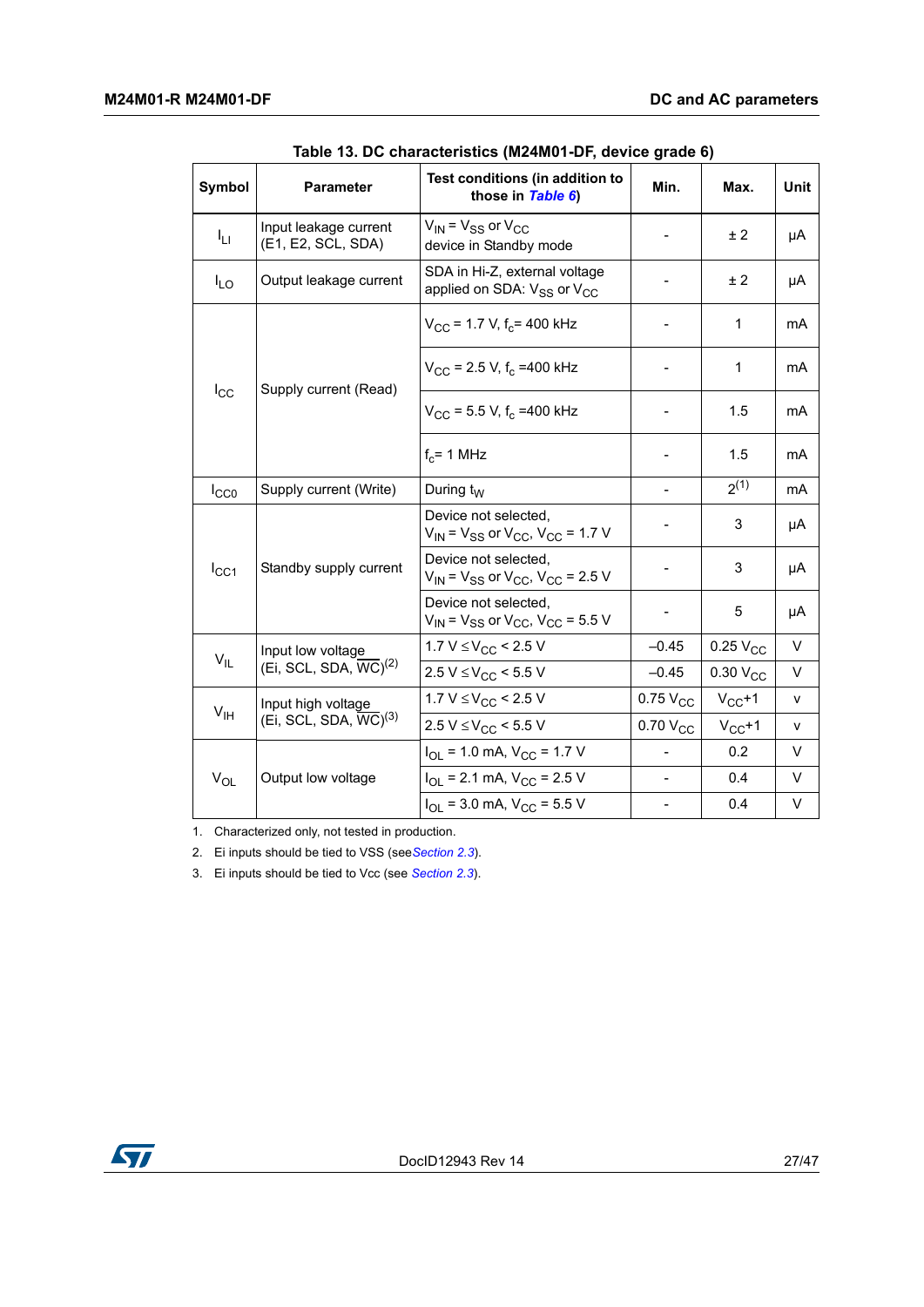<span id="page-27-0"></span>

| <b>Symbol</b>                | Alt.                | <b>Parameter</b>                                                     | Min.         | Max.       | <b>Unit</b> |
|------------------------------|---------------------|----------------------------------------------------------------------|--------------|------------|-------------|
| $f_{\rm C}$                  | $f_{\rm SCL}$       | Clock frequency                                                      |              | 400        | kHz         |
| $t_{CHCL}$                   | t <sub>HIGH</sub>   | Clock pulse width high                                               | 600          |            | ns          |
| t <sub>CLCH</sub>            | $t_{LOW}$           | Clock pulse width low                                                | 1300         |            | ns          |
| $t_{QL1QL2}$ <sup>(1)</sup>  | tF                  | SDA (out) fall time                                                  | $20^{(2)}$   | 300        | ns          |
| t <sub>XH1XH2</sub>          | t <sub>R</sub>      | Input signal rise time                                               | (3)          | (3)        | ns          |
| t <sub>XL1XL2</sub>          | t⊧                  | Input signal fall time                                               | (3)          | (3)        | ns          |
| t <sub>DXCH</sub>            | t <sub>SU:DAT</sub> | Data in set up time                                                  | 100          |            | ns          |
| $t_{\text{CLDX}}$            | <sup>t</sup> HD:DAT | Data in hold time                                                    | $\Omega$     |            | ns          |
| $t_{\text{CLQX}}^{(4)}$      | $t_{DH}$            | Data out hold time                                                   | 100          |            | ns          |
| $t_{\text{CLQV}}^{(5)}$      | $t_{AA}$            | Clock low to next data valid (access time)                           |              | 900        | ns          |
| t <sub>CHDL</sub>            | t <sub>SU:STA</sub> | Start condition setup time                                           | 600          |            | ns          |
| t <sub>DLCL</sub>            | <sup>t</sup> HD:STA | Start condition hold time                                            | 600          |            | ns          |
| t <sub>CHDH</sub>            | $t_{\text{SU:STO}}$ | Stop condition set up time                                           | 600          |            | ns          |
| <sup>t</sup> DHDL            | $t_{\text{BUF}}$    | Time between Stop condition and next Start<br>condition              | 1300         |            | ns          |
| $t_{WLDL}$ <sup>(6)(1)</sup> | $t_{\text{SU:WC}}$  | WC set up time (before the Start condition)                          | $\mathbf{0}$ |            | μs          |
| $t_{DHWH}$ $(7)(1)$          | t <sub>HD:WC</sub>  | WC hold time (after the Stop condition)                              | 1            |            | μs          |
| $t_{\mathsf{W}}$             | $t_{WR}$            | Internal Write cycle duration                                        |              | 5          | ms          |
| $t_{NS}$ <sup>(1)</sup>      |                     | Pulse width ignored (input filter on SCL and<br>SDA) - single glitch |              | $50^{(8)}$ | ns          |

**Table 14. 400 kHz AC characteristics** 

1. Characterized only, not tested in production.

2. With  $C_L$  = 10 pF.

3. There is no min. or max. values for the input signal rise and fall times. It is however recommended by the l<del>'</del>C specification that the input signal rise and fall times be more than 20 ns and less than 300 ns when<br>f<sub>C</sub> < 400 kHz.

4. To avoid spurious Start and Stop conditions, a minimum delay is placed between SCL=1 and the falling or rising edge of SDA.

5.  $t_{\text{CLOV}}$  is the time (from the falling edge of SCL) required by the SDA bus line to reach either 0.3V<sub>CC</sub> or 0.7V<sub>CC</sub>, assuming that R<sub>bus</sub> × C<sub>bus</sub> time constant is within the values specified in *[Figure 12](#page-29-0).* 

6.  $\overline{WC}$ =0 set up time condition to enable the execution of a WRITE command.

7.  $\overline{WC}$  =0 hold time condition to enable the execution of a WRITE command.

8. The previous products were specified with a  $t_{NS}(max)$  longer than 50 ns, it should be noted that  $t_{NS}(max)=50$ ns is the value defined by the I<sup>2</sup>C-bus specification.

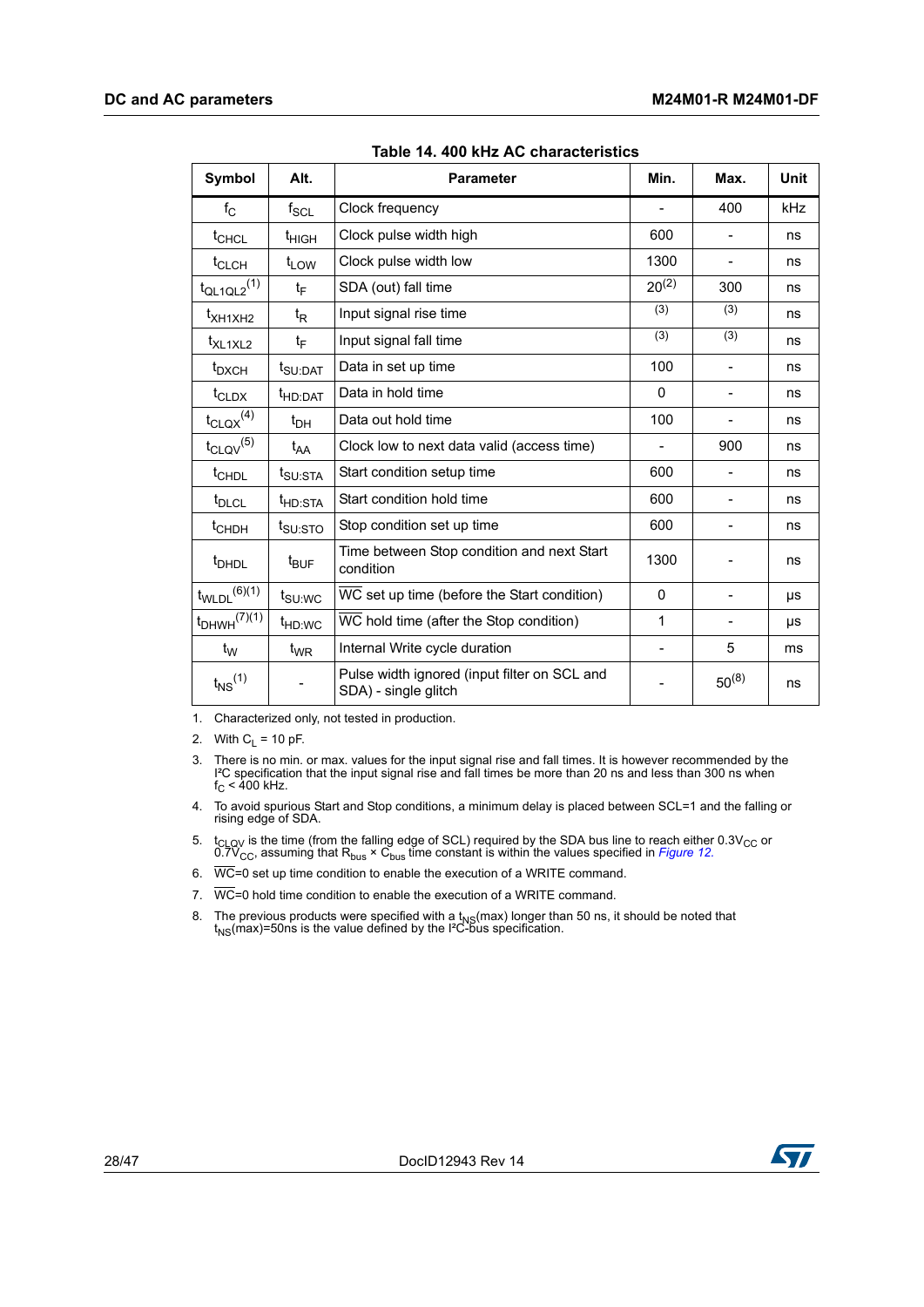<span id="page-28-0"></span>

| Symbol                       | Alt.                | <b>Parameter</b>                                        | Min.           | Max.                     | <b>Unit</b> |
|------------------------------|---------------------|---------------------------------------------------------|----------------|--------------------------|-------------|
| $f_{\rm C}$                  | $f_{\rm SCL}$       | Clock frequency                                         | 0              | $\mathbf 1$              | <b>MHz</b>  |
| t <sub>CHCL</sub>            | t <sub>HIGH</sub>   | Clock pulse width high                                  | 300            | $\overline{\phantom{a}}$ | ns          |
| $t_{CLCH}$                   | $t_{LOW}$           | Clock pulse width low                                   | 400            |                          | ns          |
| t <sub>XH1XH2</sub>          | $t_{\mathsf{R}}$    | Input signal rise time                                  | (1)            | (1)                      | ns          |
| t <sub>XL1XL2</sub>          | t⊧                  | Input signal fall time                                  | (1)            | (1)                      | ns          |
| $t_{QL1QL2}$ <sup>(8)</sup>  | t <sub>F</sub>      | SDA (out) fall time                                     | $\overline{a}$ | 120                      | ns          |
| $t_{\text{DXCX}}$            | t <sub>SU:DAT</sub> | Data in setup time                                      | 80             |                          | ns          |
| $t_{\text{CLDX}}$            | t <sub>HD:DAT</sub> | Data in hold time                                       | 0              | $\overline{\phantom{a}}$ | ns          |
| $t_{\text{CLQX}}^{(2)}$      | $t_{DH}$            | Data out hold time                                      | 50             |                          | ns          |
| $t_{\text{CLQV}}^{(3)}$      | t <sub>AA</sub>     | Clock low to next data valid (access time)              |                | 500                      | ns          |
| $t$ <sub>CHDL</sub>          | t <sub>SU:STA</sub> | Start condition setup time                              | 250            |                          | ns          |
| t <sub>DLCL</sub>            | t <sub>HD:STA</sub> | Start condition hold time                               | 250            |                          | ns          |
| t <sub>CHDH</sub>            | t <sub>SU:STO</sub> | Stop condition setup time                               | 250            | $\qquad \qquad -$        | ns          |
| <sup>t</sup> DHDL            | $t_{\text{BUF}}$    | Time between Stop condition and next Start<br>condition | 500            |                          | ns          |
| $t_{WLDL}$ <sup>(4)(8)</sup> | $t_{SU:WC}$         | WC set up time (before the Start condition)             | 0              | $\overline{\phantom{a}}$ | μs          |
| $t_{DHWH}^{(5)(8)}$          | $t_{HD:WC}$         | WC hold time (after the Stop condition)                 | 1              |                          | μs          |
| $t_{\mathsf{W}}$             | $t_{WR}$            | Write time                                              |                | 5                        | ms          |
| $t_{NS}$ <sup>(6)</sup>      |                     | Pulse width ignored (input filter on SCL and<br>SDA)    |                | $50^{(7)}$               | ns          |

**Table 15. 1 MHz AC characteristics** 

1. There is no min. or max. values for the input signal rise and fall times. It is however recommended by the I<sup>2</sup>C specification that the input signal rise and fall times be more than 20 ns and less than 120 ns when  $f_C <$ 

2. To avoid spurious Start and Stop conditions, a minimum delay is placed between SCL=1 and the falling or rising edge of SDA.

3. t<sub>CLQV</sub> is the time (from the falling edge of SCL) required by the SDA bus line to reach either 0.3 V<sub>CC</sub> or 0.7 V<sub>CC</sub>, assuming that the Rbus × Cbus time constant is within the values specified in *Figure 13*.

4.  $\overline{WC}$ =0 set up time condition to enable the execution of a WRITE command.

5.  $\overline{WC}$ =0 hold time condition to enable the execution of a WRITE command.

6. Characterized only, not tested in production.

7. The previous products were specified with a  $t_{NS}$ (max) longer than 50 ns, it should be noted that  $t_{NS}$ (max)=50ns is the value defined by the I<sup>2</sup>C-bus specification.

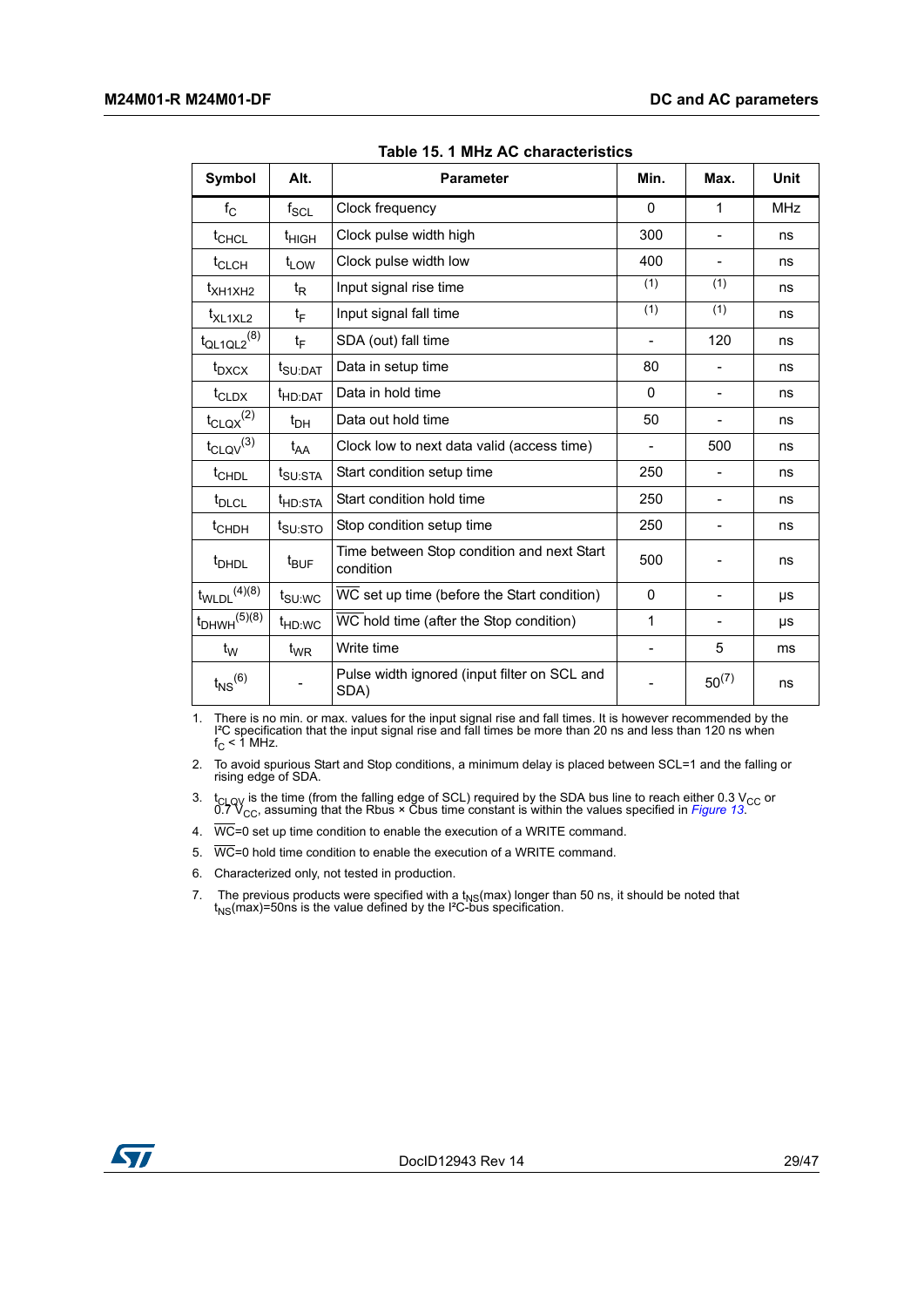<span id="page-29-0"></span>

#### Figure 12. Maximum R<sub>bus</sub> value versus bus parasitic capacitance (C<sub>bus</sub>) for an I2C bus at maximum frequency f<sub>C</sub> = 400 kHz

Figure 13. Maximum R<sub>bus</sub> value versus bus parasitic capacitance C<sub>bus</sub>) for an I2C bus at maximum frequency f<sub>C</sub> = 1MHz

<span id="page-29-1"></span>

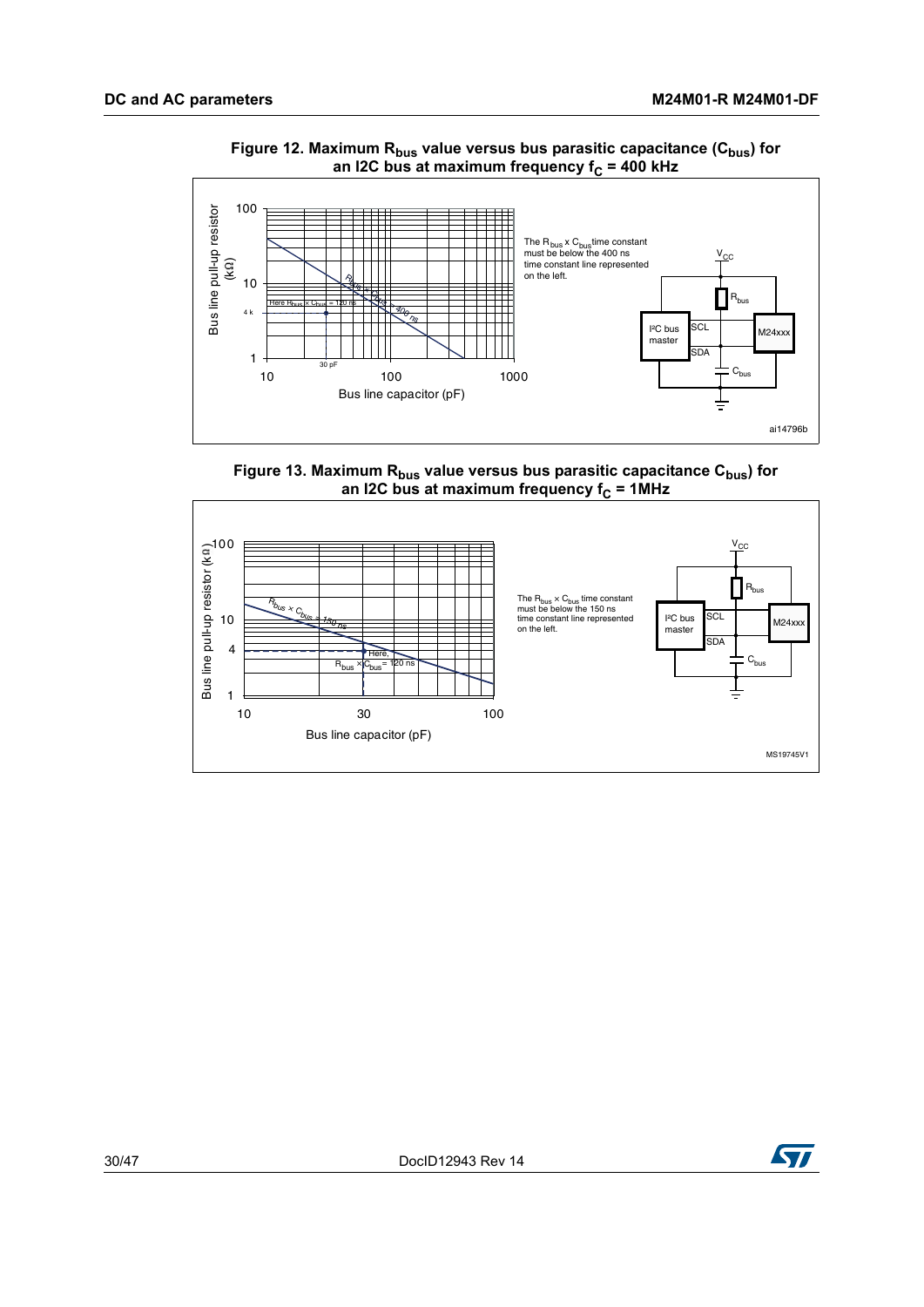<span id="page-30-0"></span>

**Figure 14. AC waveforms** 

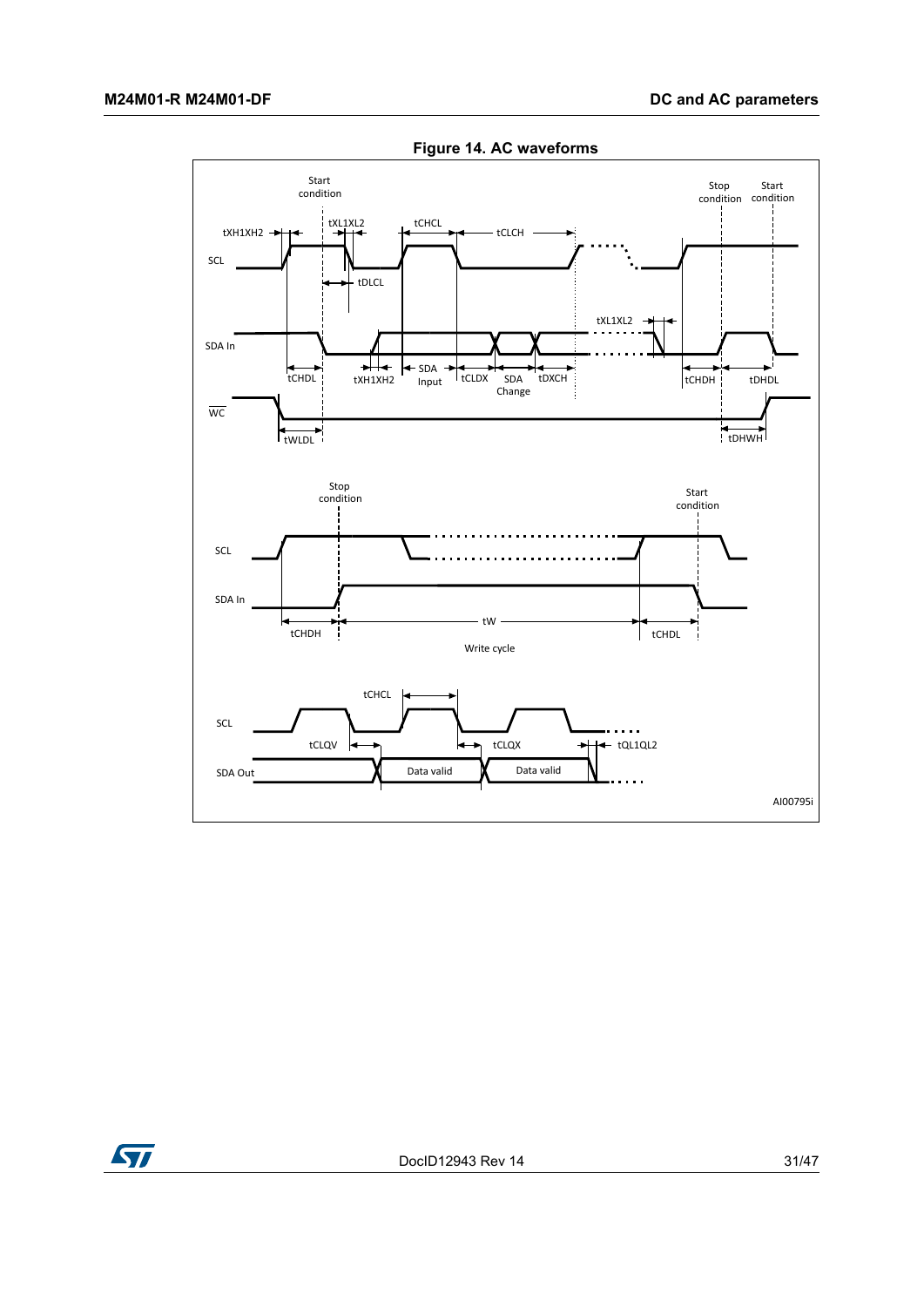# <span id="page-31-0"></span>**9 Package information**

In order to meet environmental requirements, ST offers these devices in different grades of ECOPACK® packages, depending on their level of environmental compliance. ECOPACK® specifications, grade definitions and product status are available at: *www.st.com*. ECOPACK® is an ST trademark.

For die information concerning the M24M01 delivered in unsawn wafer, please contact your nearest ST Sales Office.

## <span id="page-31-1"></span>**9.1 TSSOP8 package information**



<span id="page-31-3"></span>**Figure 15.TSSOP8 – 3x4.4 mm, 0.65 mm pitch, 8-lead thin shrink small outline, package outline**

1. Drawing is not to scale.

#### <span id="page-31-2"></span>**Table 16. TSSOP8 – 3 x 4.4 mm, 0.65 mm pitch, 8-lead thin shrink small outline, package mechanical data**

|                |       | millimeters |       |        | inches <sup>(1)</sup> |        |
|----------------|-------|-------------|-------|--------|-----------------------|--------|
| Symbol         | Min.  | Typ.        | Max.  | Min.   | Typ.                  | Max.   |
| A              |       | -           | 1.200 |        | ۰                     | 0.0472 |
| A <sub>1</sub> | 0.050 | -           | 0.150 | 0.0020 |                       | 0.0059 |
| A <sub>2</sub> | 0.800 | 1.000       | 1.050 | 0.0315 | 0.0394                | 0.0413 |
| b              | 0.190 |             | 0.300 | 0.0075 |                       | 0.0118 |
| c              | 0.090 |             | 0.200 | 0.0035 |                       | 0.0079 |
| <b>CP</b>      |       | -           | 0.100 |        | -                     | 0.0039 |
| D              | 2.900 | 3.000       | 3.100 | 0.1142 | 0.1181                | 0.1220 |
| e              |       | 0.650       |       |        | 0.0256                |        |

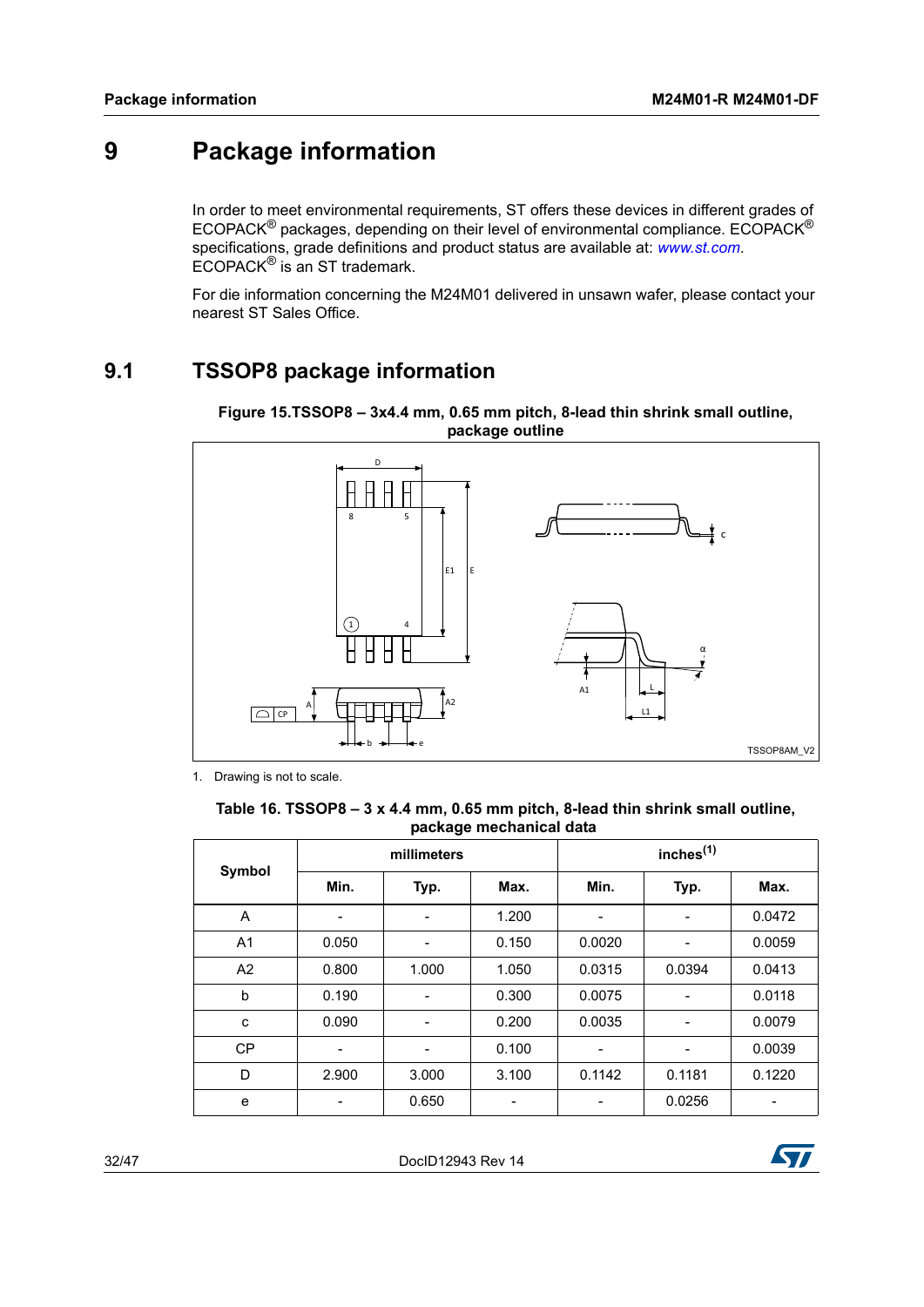#### **Table 16. TSSOP8 – 3 x 4.4 mm, 0.65 mm pitch, 8-lead thin shrink small outline, package mechanical data (continued)**

|          |                          | millimeters              |             |             | inches $(1)$             |             |
|----------|--------------------------|--------------------------|-------------|-------------|--------------------------|-------------|
| Symbol   | Min.                     | Typ.                     | Max.        | Min.        | Typ.                     | Max.        |
| E        | 6.200                    | 6.400                    | 6.600       | 0.2441      | 0.2520                   | 0.2598      |
| E1       | 4.300                    | 4.400                    | 4.500       | 0.1693      | 0.1732                   | 0.1772      |
|          | 0.450                    | 0.600                    | 0.750       | 0.0177      | 0.0236                   | 0.0295      |
| L1       | $\overline{\phantom{0}}$ | 1.000                    | -           | -           | 0.0394                   | -           |
| $\alpha$ | $0^{\circ}$              | $\overline{\phantom{a}}$ | $8^{\circ}$ | $0^{\circ}$ | $\overline{\phantom{a}}$ | $8^{\circ}$ |

1. Values in inches are converted from mm and rounded to four decimal digits.

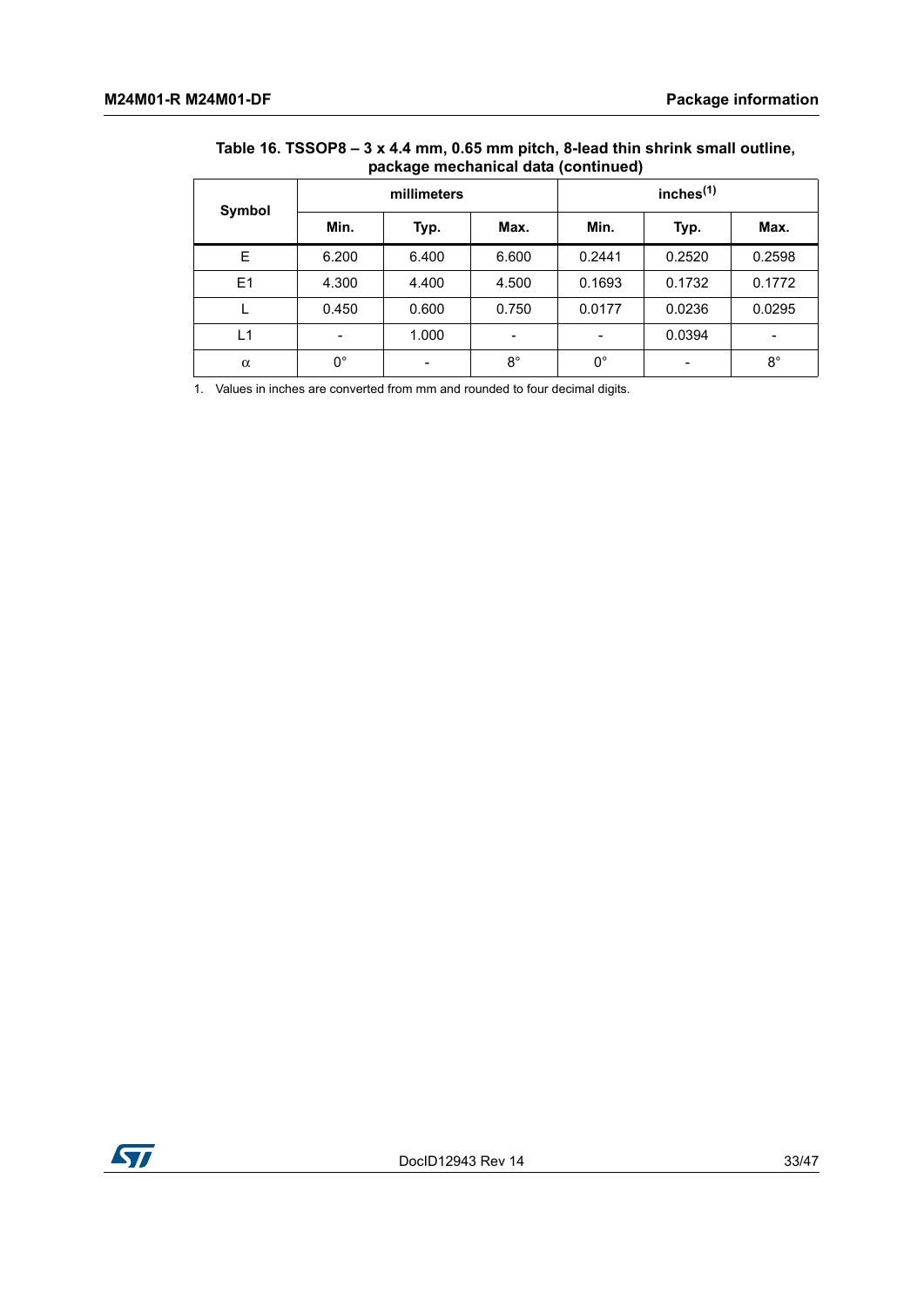## <span id="page-33-0"></span>**9.2 SO8N package information**

<span id="page-33-2"></span>**Figure 16. SO8N – 3.9x4.9 mm, 8-lead plastic small outline, 150 mils body width, package outline**



1. Drawing is not to scale.

<span id="page-33-1"></span>

| Table 17. SO8N – 3.9x4.9 mm, 8-lead plastic small outline, 150 mils body width, |  |
|---------------------------------------------------------------------------------|--|
| package mechanical data                                                         |  |

| Symbol         |             | millimeters              |                          | inches <sup>(1)</sup>        |                          |             |
|----------------|-------------|--------------------------|--------------------------|------------------------------|--------------------------|-------------|
|                | Min.        | Typ.                     | Max.                     | Min.                         | Typ.                     | Max.        |
| A              |             | $\overline{\phantom{a}}$ | 1.750                    | $\qquad \qquad \blacksquare$ |                          | 0.0689      |
| A <sub>1</sub> | 0.100       | -                        | 0.250                    | 0.0039                       | -                        | 0.0098      |
| A2             | 1.250       | $\overline{\phantom{a}}$ |                          | 0.0492                       | $\blacksquare$           |             |
| b              | 0.280       | -                        | 0.480                    | 0.0110                       |                          | 0.0189      |
| C              | 0.170       | -                        | 0.230                    | 0.0067                       |                          | 0.0091      |
| $\mathsf D$    | 4.800       | 4.900                    | 5.000                    | 0.1890                       | 0.1929                   | 0.1969      |
| E              | 5.800       | 6.000                    | 6.200                    | 0.2283                       | 0.2362                   | 0.2441      |
| E1             | 3.800       | 3.900                    | 4.000                    | 0.1496                       | 0.1535                   | 0.1575      |
| e              |             | 1.270                    | $\blacksquare$           |                              | 0.0500                   | $\sim$      |
| h              | 0.250       |                          | 0.500                    | 0.0098                       |                          | 0.0197      |
| k              | $0^{\circ}$ | $\overline{\phantom{a}}$ | $8^{\circ}$              | $0^{\circ}$                  | $\overline{\phantom{a}}$ | $8^{\circ}$ |
| L              | 0.400       | $\overline{\phantom{0}}$ | 1.270                    | 0.0157                       |                          | 0.0500      |
| L1             |             | 1.040                    | $\overline{\phantom{a}}$ |                              | 0.0409                   | -           |
| ccc            |             |                          | 0.100                    |                              |                          | 0.0039      |

1. Values in inches are converted from mm and rounded to four decimal digits.

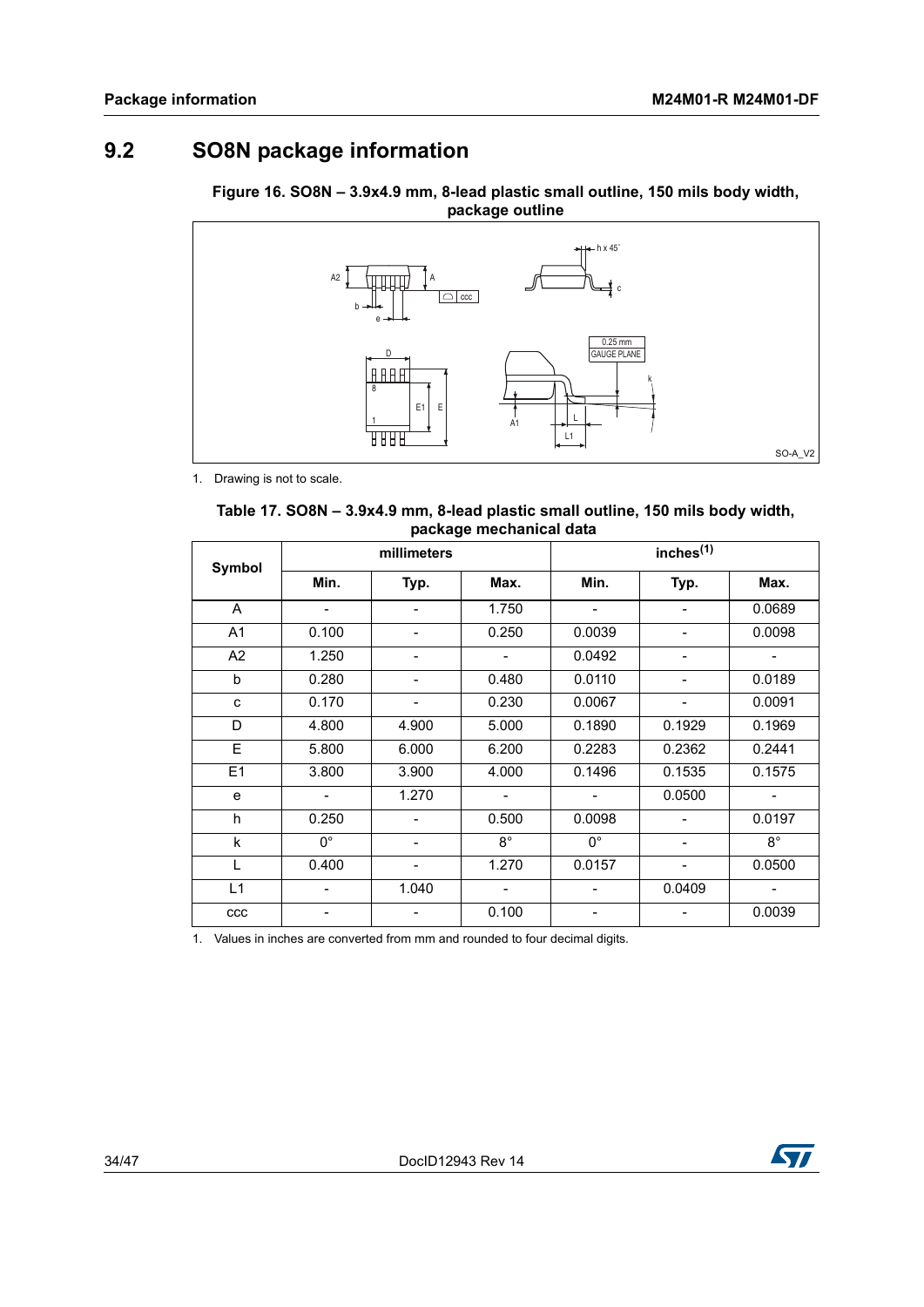<span id="page-34-0"></span>



1. Dimensions are expressed in millimeters.

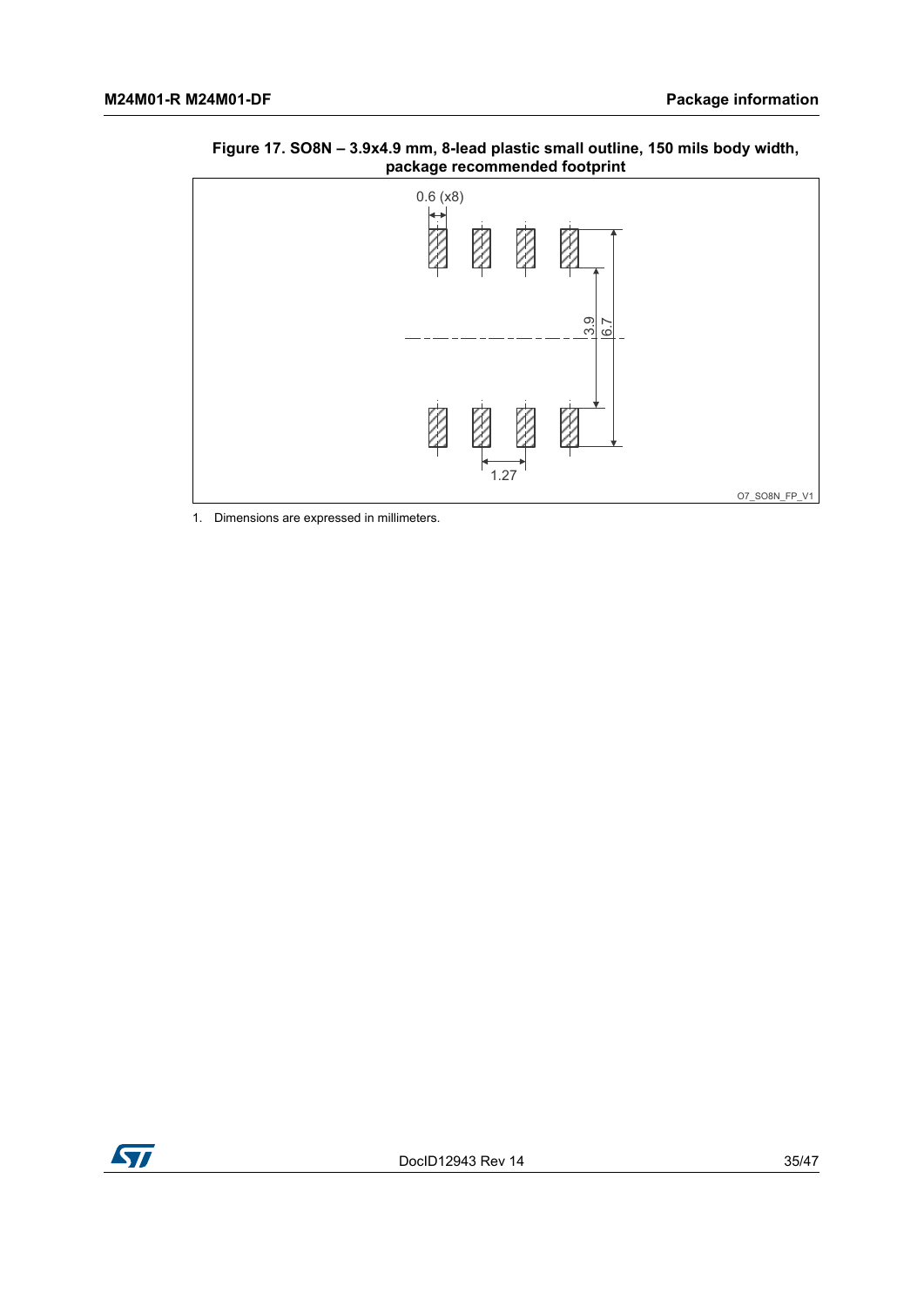## <span id="page-35-0"></span>**9.3 WLCSP8 ultra thin package information**



<span id="page-35-2"></span>**Figure 18. WLCSP - 8 balls, 2.578x1.716 mm, 0.5 mm pitch, wafer level chip scale package outline**

- 1. Drawing is not to scale.
- 2. Dimension is measured at the maximum bump diameter parallel to primary datum Z.
- 3. Primary datum Z and seating plane are defined by the spherical crowns of the bump.
- 4. Bump position designation per JESD 95-1, SPP-010.

<span id="page-35-1"></span>

| Table 18. WLCSP - 8 balls, 2.578x1.716 mm, 0.5 mm pitch, wafer level chip scale |                 |  |  |
|---------------------------------------------------------------------------------|-----------------|--|--|
|                                                                                 | mechanical data |  |  |

| Symbol         |       | millimeters |            | inches <sup>(1)</sup> |            |            |  |
|----------------|-------|-------------|------------|-----------------------|------------|------------|--|
|                | Min   | <b>Typ</b>  | <b>Max</b> | Min                   | <b>Typ</b> | <b>Max</b> |  |
| A              | 0.425 | 0.465       | 0.505      | 0.0167                | 0.0183     | 0.0199     |  |
| A <sub>1</sub> |       | 0.190       | -          |                       | 0.0075     | -          |  |
| A2             |       | 0.275       |            |                       | 0.0108     |            |  |
| b              |       | 0.270       |            |                       | 0.0106     |            |  |
| D              | -     | 2.578       | 2.598      |                       | 0.1015     | 0.1023     |  |
| Е              |       | 1.716       | 1.736      |                       | 0.0676     | 0.0683     |  |
| e              |       | 1.000       |            |                       | 0.0394     |            |  |
| e <sub>1</sub> |       | 0.866       |            |                       | 0.0341     |            |  |
| e2             |       | 0.500       | ۰          |                       | 0.0197     | -          |  |
| e3             |       | 0.500       |            |                       | 0.0197     |            |  |
| F              |       | 0.425       | -          |                       | 0.0167     | -          |  |

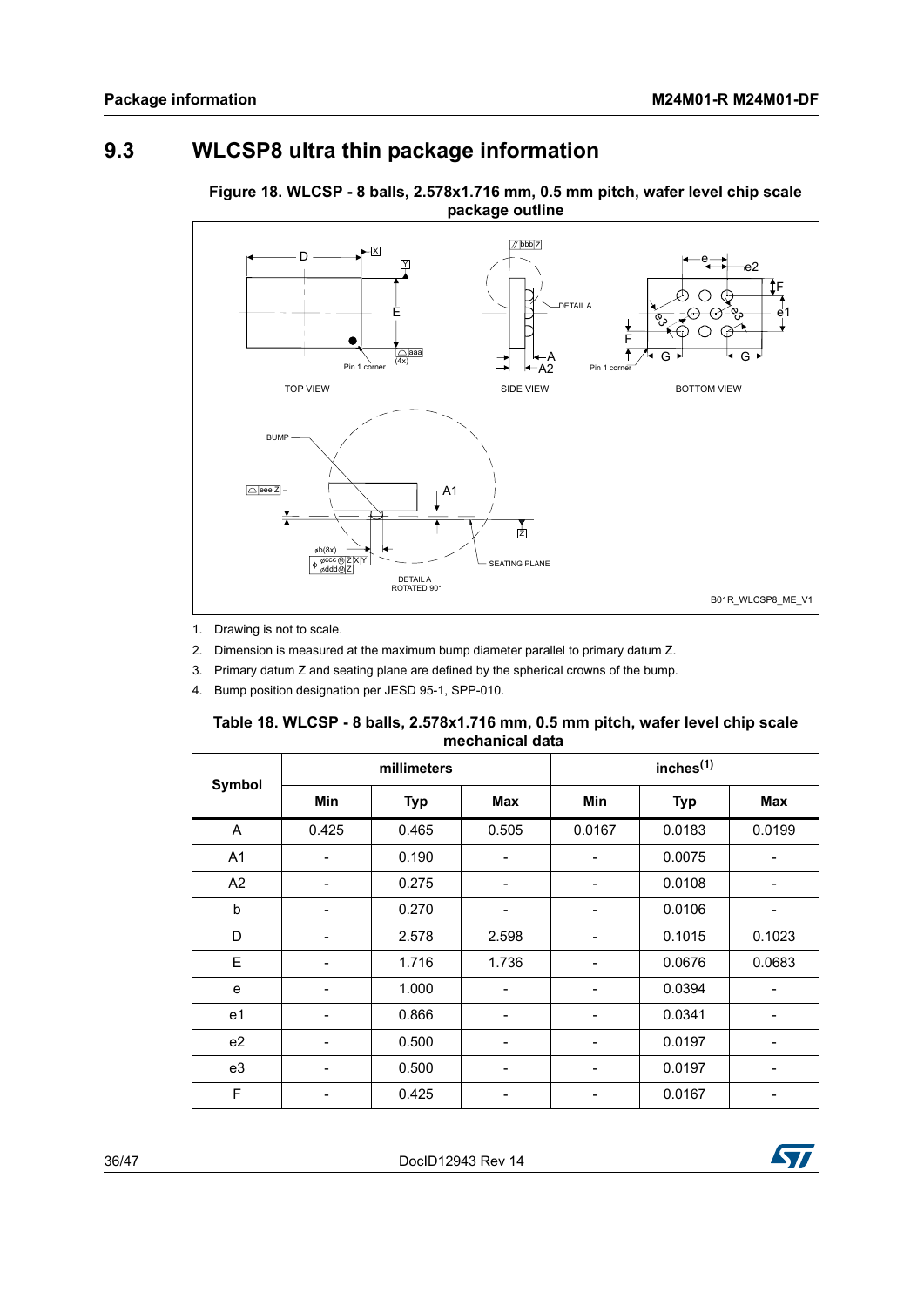#### **Table 18. WLCSP - 8 balls, 2.578x1.716 mm, 0.5 mm pitch, wafer level chip scale mechanical data (continued)**

|     | millimeters   |       |                              | inches <sup>(1)</sup> |            |            |
|-----|---------------|-------|------------------------------|-----------------------|------------|------------|
|     | Symbol<br>Min |       | Max                          | Min                   | <b>Typ</b> | <b>Max</b> |
| G   |               | 0.789 | $\qquad \qquad \blacksquare$ |                       | 0.0311     |            |
| aaa |               | 0.11  | $\qquad \qquad \blacksquare$ |                       | 0.0043     |            |
| bbb |               | 0.11  | $\overline{\phantom{a}}$     |                       | 0.0043     |            |
| ccc |               | 0.11  | -                            | -                     | 0.0043     |            |
| ddd |               | 0.06  | -                            |                       | 0.0024     |            |
| eee |               | 0.06  | -                            |                       | 0.0024     |            |

1. Values in inches are converted from mm and rounded to 4 decimal digits.

<span id="page-36-0"></span>



1. Dimensions are expressed in millimeters.

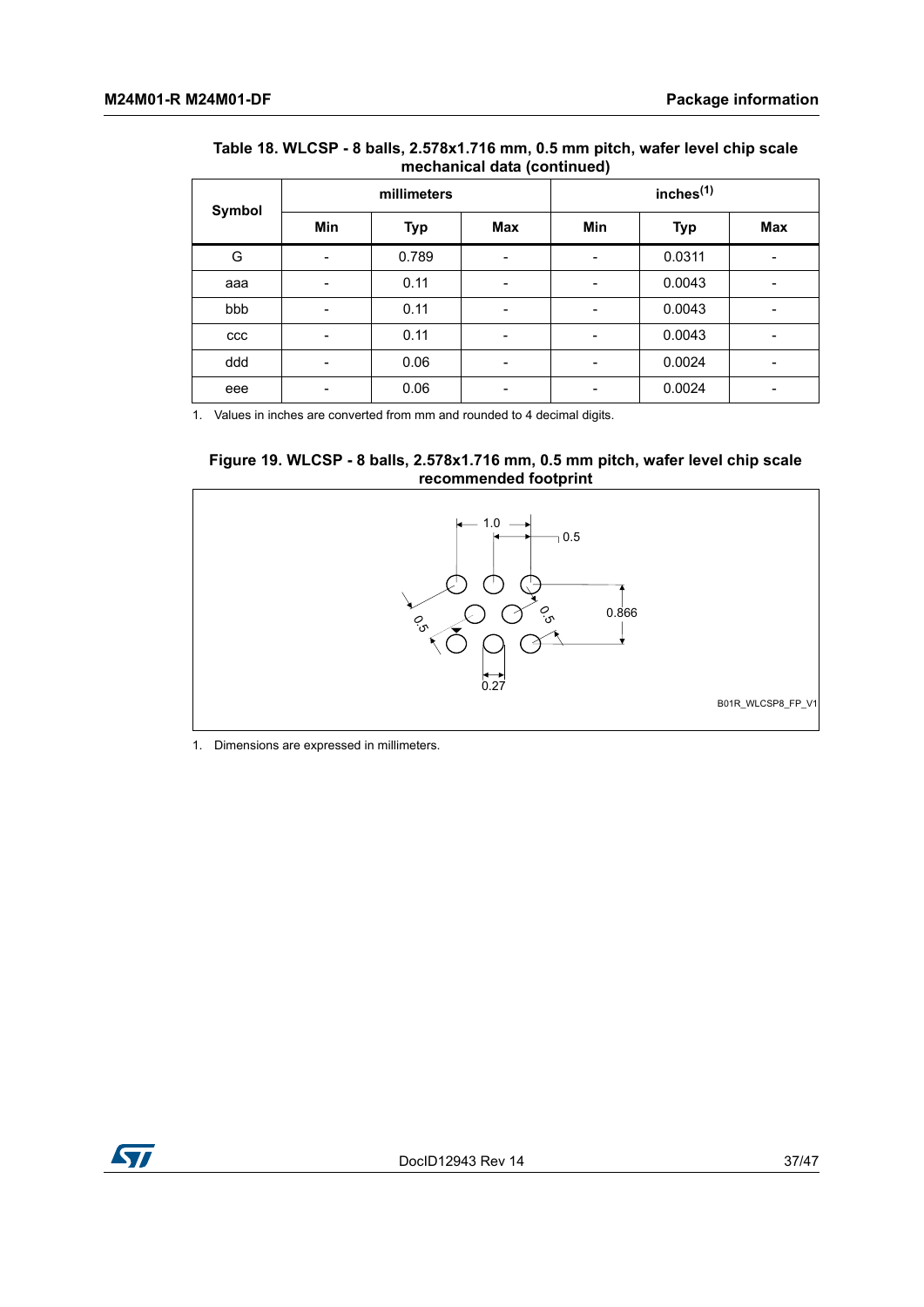## <span id="page-37-0"></span>**9.4 WLCSP8 package information**



<span id="page-37-2"></span>**Figure 20. WLCSP- 8-bump, without BSC, 2.578 x 1.716 mm, wafer level chip scale package outline**

1. Drawing is not to scale.

2. Primary datum Z and seating plane are defined by the spherical crowns of the bump.

| Pasuage canno               |             |            |            |                       |            |            |
|-----------------------------|-------------|------------|------------|-----------------------|------------|------------|
|                             | millimeters |            |            | inches <sup>(1)</sup> |            |            |
| <b>Symbol</b><br><b>Min</b> |             | <b>Typ</b> | <b>Max</b> | Min                   | <b>Typ</b> | <b>Max</b> |
| A                           | 0.500       | 0.540      | 0.580      | 0.0197                | 0.0213     | 0.0228     |
| A <sub>1</sub>              |             | 0.190      |            |                       | 0.0075     |            |
| A2                          |             | 0.350      |            |                       | 0.0138     |            |
| $b^{(2)}$                   |             | 0.270      |            |                       | 0.0106     |            |
| D                           |             | 2.578      | 2.598      |                       | 0.1015     | 0.1023     |
| E                           |             | 1.716      | 1.736      |                       | 0.0676     | 0.0683     |
| e                           |             | 1.000      |            |                       | 0.0394     |            |
| e <sub>1</sub>              |             | 0.866      |            |                       | 0.0341     |            |

<span id="page-37-1"></span>

| Table 19. WLCSP-8-bump, without BSC, 2.578 x 1.716 mm, wafer level chip scale |                 |  |  |
|-------------------------------------------------------------------------------|-----------------|--|--|
|                                                                               | package outline |  |  |

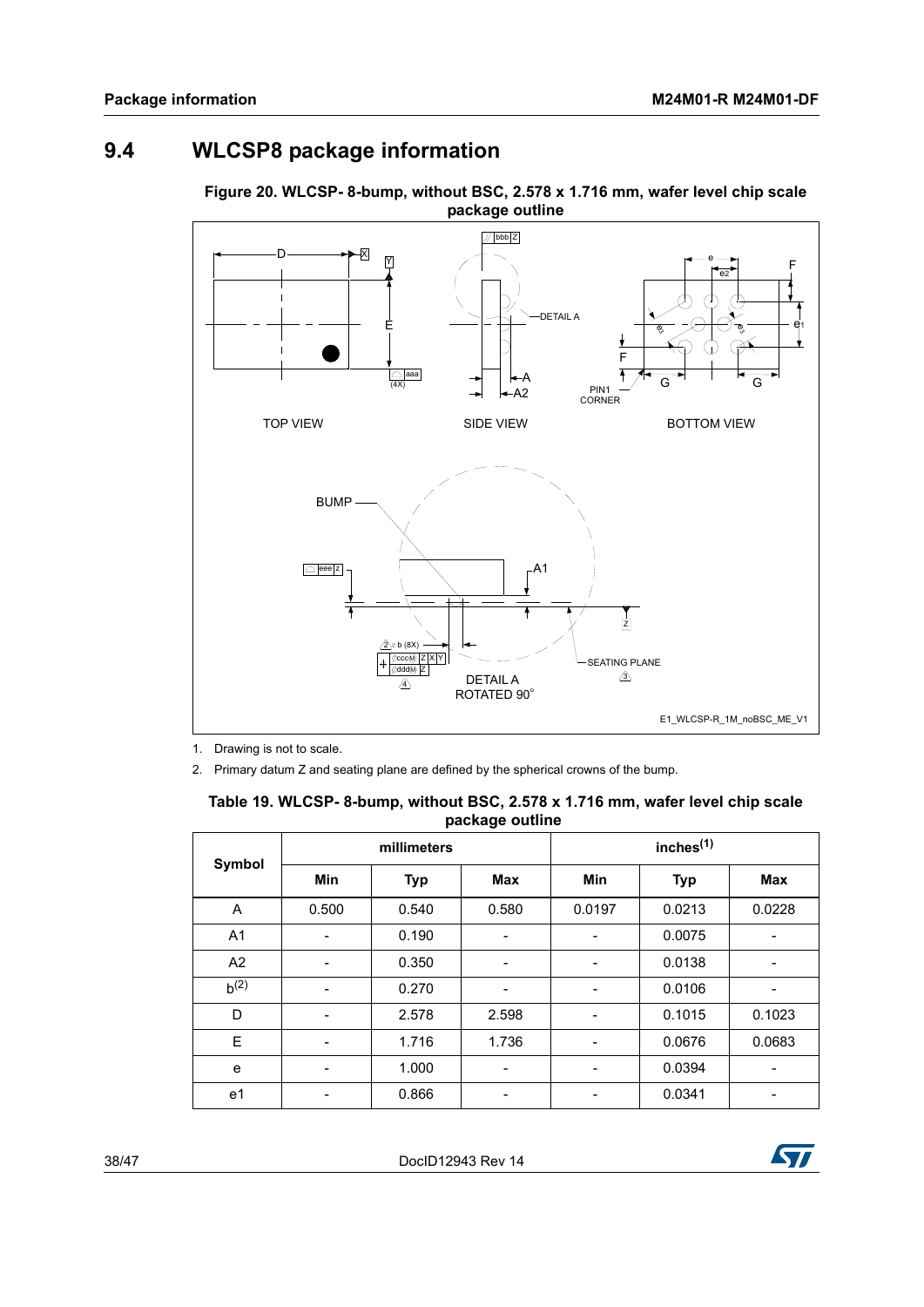|     | package outline (continueu)<br>millimeters |       |            |     |            |     |
|-----|--------------------------------------------|-------|------------|-----|------------|-----|
|     | <b>Symbol</b><br>Min                       |       | <b>Max</b> | Min | <b>Typ</b> | Max |
| e2  |                                            | 0.500 | -          |     | 0.0197     |     |
| e3  |                                            | 0.500 | -          |     | 0.0197     |     |
| F   |                                            | 0.425 | -          |     | 0.0167     |     |
| G   |                                            | 0.789 |            |     | 0.0311     |     |
| aaa |                                            | 0.110 | -          | -   | 0.0043     | ۰   |
| bbb |                                            | 0.110 | -          |     | 0.0043     |     |
| ccc |                                            | 0.110 | -          |     | 0.0043     |     |
| ddd |                                            | 0.060 | -          |     | 0.0024     |     |
| eee |                                            | 0.060 | -          | -   | 0.0024     | -   |

#### **Table 19. WLCSP- 8-bump, without BSC, 2.578 x 1.716 mm, wafer level chip scale package outline (continued)**

1. Values in inches are converted from mm and rounded to 4 decimal digits.

2. Dimension is measured at the maximum bump diameter parallel to primary datum Z.

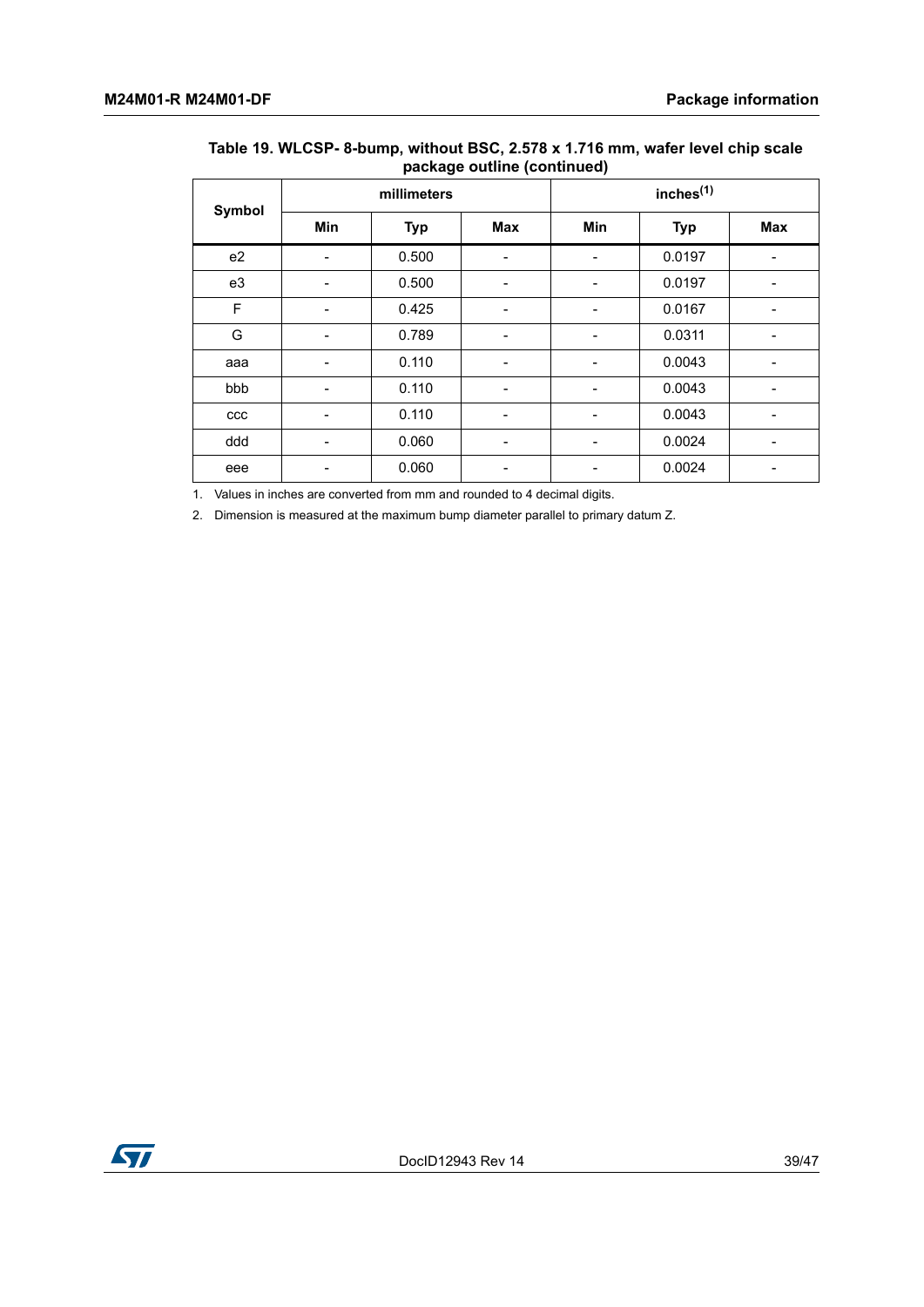

#### <span id="page-39-1"></span>**Figure 21. WLCSP- 8-bump, with BSC, 2.578 x 1.716 mm, wafer level chip scale package outline**

1. Drawing is not to scale.

2. Primary datum Z and seating plane are defined by the spherical crowns of the bump.

<span id="page-39-0"></span>

| Table 20. WLCSP-8-bump, with BSC, 2.578 x 1.716 mm, wafer level chip scale |
|----------------------------------------------------------------------------|
| package outline                                                            |

|                | millimeters |            |                          | inches <sup>(1)</sup> |            |                              |
|----------------|-------------|------------|--------------------------|-----------------------|------------|------------------------------|
| Symbol         | Min         | <b>Typ</b> | Max                      | Min                   | <b>Typ</b> | Max                          |
| A              | 0.525       | 0.565      | 0.605                    | 0.0207                | 0.0222     | 0.0238                       |
| A <sub>1</sub> |             | 0.190      |                          |                       | 0.0075     |                              |
| A2             |             | 0.350      |                          |                       | 0.0138     |                              |
| A <sub>3</sub> |             | 0.025      |                          |                       | 0.0010     |                              |
| $b^{(2)}$      |             | 0.270      | ۰                        |                       | 0.0106     |                              |
| D              |             | 2.578      | 2.598                    |                       | 0.1015     | 0.1023                       |
| E              |             | 1.716      | 1.736                    |                       | 0.0676     | 0.0683                       |
| e              |             | 1.000      | $\overline{\phantom{0}}$ | -                     | 0.0394     | $\qquad \qquad \blacksquare$ |
| e <sub>1</sub> |             | 0.866      | -                        |                       | 0.0341     | -                            |
| e2             |             | 0.500      |                          |                       | 0.0197     |                              |

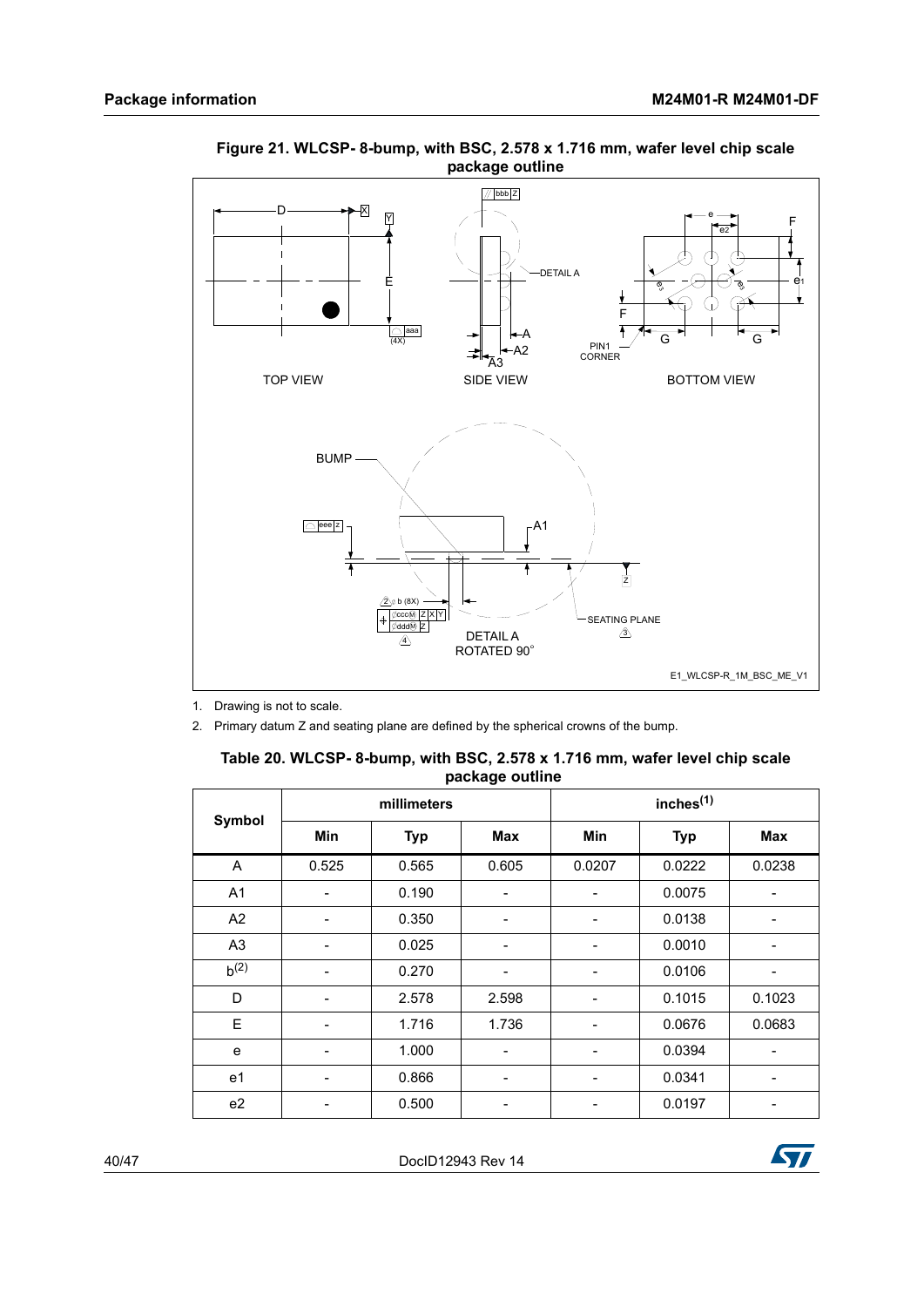| package outline (continued) |             |            |     |                       |            |     |
|-----------------------------|-------------|------------|-----|-----------------------|------------|-----|
|                             | millimeters |            |     | inches <sup>(1)</sup> |            |     |
| Symbol                      | Min         | <b>Typ</b> | Max | Min                   | <b>Typ</b> | Max |
| e3                          |             | 0.500      | ۰   |                       | 0.0197     |     |
| F                           |             | 0.425      |     |                       | 0.0167     |     |
| G                           |             | 0.789      |     |                       | 0.0311     |     |
| aaa                         |             | 0.110      |     |                       | 0.0043     |     |
| bbb                         |             | 0.110      |     |                       | 0.0043     |     |

ccc | - | 0.110 | - | - | 0.0043 | ddd | - | 0.060 | - | - | 0.0024 | eee | - | 0.060 | - | - | 0.0024 | -

# **Table 20. WLCSP- 8-bump, with BSC, 2.578 x 1.716 mm, wafer level chip scale**

1. Values in inches are converted from mm and rounded to 4 decimal digits.

2. Dimension is measured at the maximum bump diameter parallel to primary datum Z.



<span id="page-40-0"></span>

1. Dimensions are expressed in millimeters.

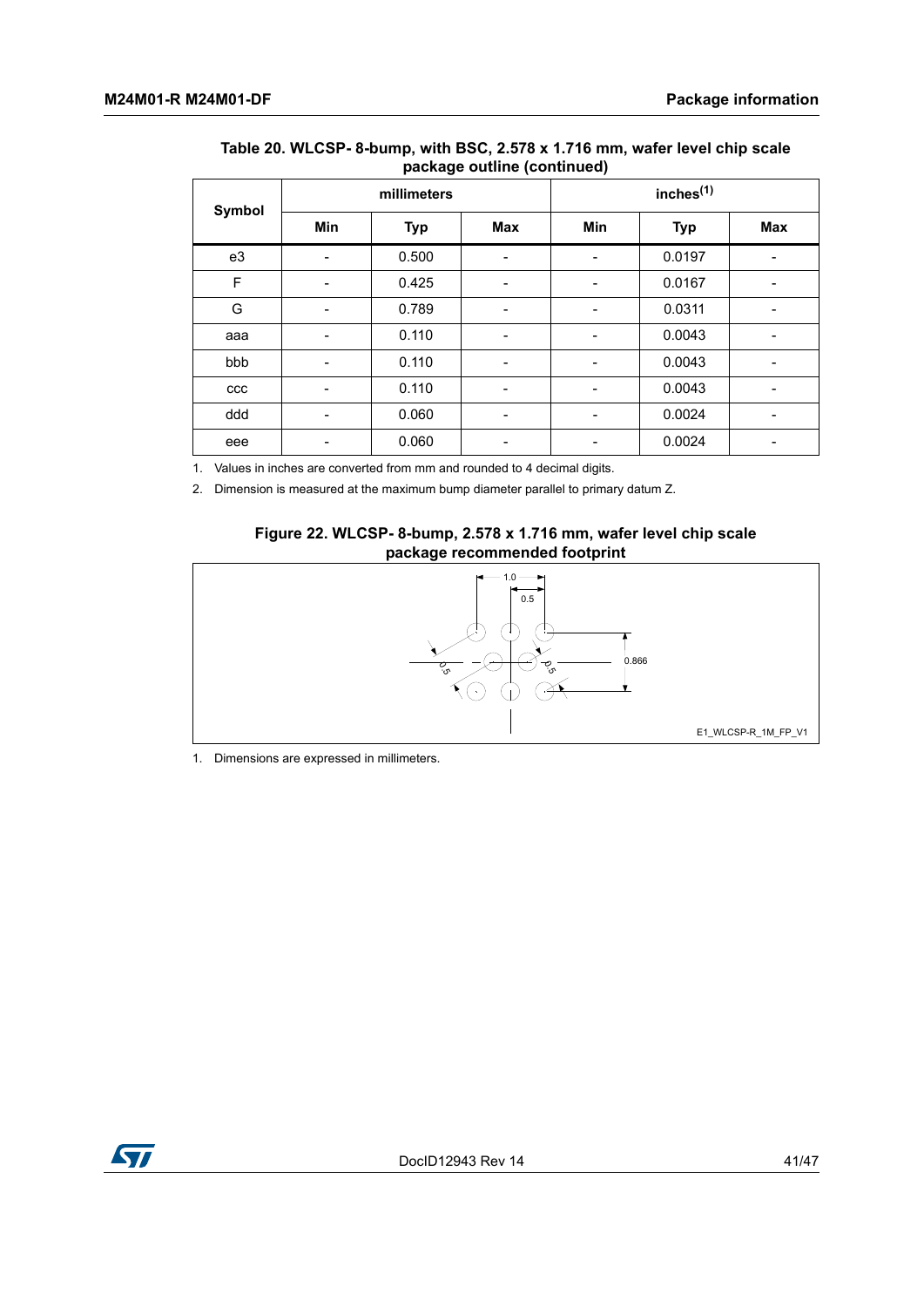# <span id="page-41-0"></span>**10 Ordering information**

<span id="page-41-1"></span>

| Table 21. Ordering information scheme                                     |        |    |        |   |     |
|---------------------------------------------------------------------------|--------|----|--------|---|-----|
| Example:                                                                  | M24M01 | -D | R MN 6 | т | P K |
| Device type                                                               |        |    |        |   |     |
| $M24 = I2C$ serial access EEPROM                                          |        |    |        |   |     |
| <b>Device function</b>                                                    |        |    |        |   |     |
| $M01 = 1$ Mbit (128 K x 8 bit)                                            |        |    |        |   |     |
| <b>Device family</b>                                                      |        |    |        |   |     |
| Blank = Without Identification page                                       |        |    |        |   |     |
| $D =$ With Identification page                                            |        |    |        |   |     |
| <b>Operating voltage</b>                                                  |        |    |        |   |     |
| $R = V_{CC} = 1.8 V$ to 5.5 V                                             |        |    |        |   |     |
| $F = V_{CC} = 1.7 V$ to 5.5 V                                             |        |    |        |   |     |
| Package $(1)$                                                             |        |    |        |   |     |
| $MN = SO8(150 \text{ mil width})$                                         |        |    |        |   |     |
| DW = TSSOP8 (169 mil width)                                               |        |    |        |   |     |
| $CS = WLCSP$                                                              |        |    |        |   |     |
| $CX = WLCSP$ ultra thin                                                   |        |    |        |   |     |
| Device grade                                                              |        |    |        |   |     |
| 6 = Industrial: device tested with standard test flow over $-40$ to 85 °C |        |    |        |   |     |
| Option                                                                    |        |    |        |   |     |
| $T =$ Tape and reel packing                                               |        |    |        |   |     |
| $blank = tube$ packing                                                    |        |    |        |   |     |
| <b>Plating technology</b>                                                 |        |    |        |   |     |
| $P = ECOPACK2^{\circledR}$ (RoHS compliant)                               |        |    |        |   |     |
| Process $^{(2)}$                                                          |        |    |        |   |     |

#### /K = Manufacturing technology code

- 1. All packages are ECOPACK2® (RoHS compliant and free of brominated, chlorinated and antimony-oxide flame retardants)
- 2. The process letters apply to WLCSP device only. These process letters appear on the device package (marking) and on the shipment box. Please contact your nearest ST Sales Office for further information.

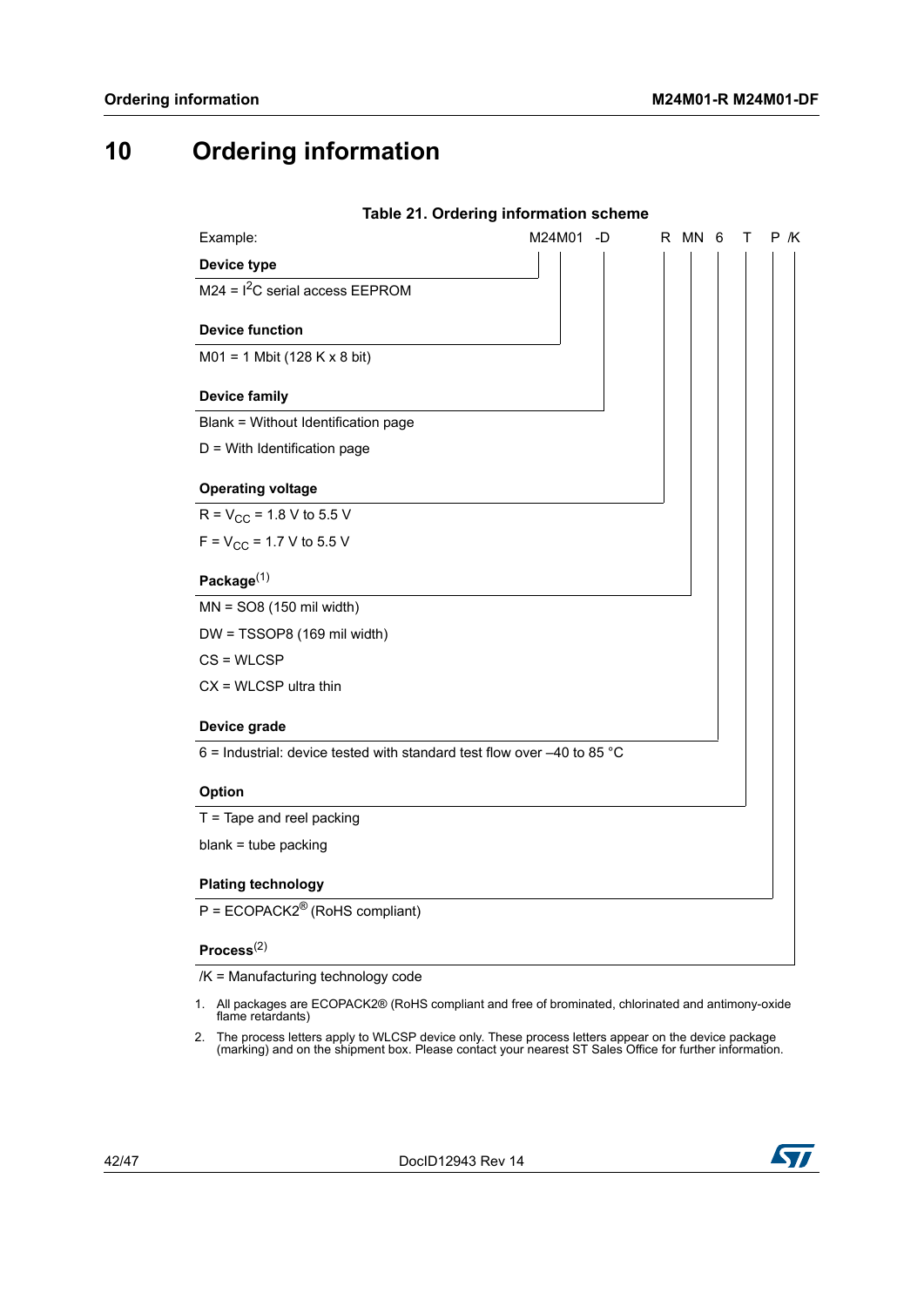<span id="page-42-0"></span>

| Example:                                | M24M01 | D | F<br>Κ<br>W 20 | 1/90 |
|-----------------------------------------|--------|---|----------------|------|
|                                         |        |   |                |      |
| Device type                             |        |   |                |      |
| $M24 = I2C$ serial access EEPROM        |        |   |                |      |
|                                         |        |   |                |      |
| <b>Device function</b>                  |        |   |                |      |
| $MO1 = 1Mbit (128 K x 8 bit)$           |        |   |                |      |
|                                         |        |   |                |      |
| <b>Device family</b>                    |        |   |                |      |
| D = With Identification page            |        |   |                |      |
|                                         |        |   |                |      |
| <b>Operating voltage</b>                |        |   |                |      |
| $F = V_{CC} = 1.7 V$ to 5.5 V           |        |   |                |      |
|                                         |        |   |                |      |
| <b>Process</b>                          |        |   |                |      |
| $K = F8H$                               |        |   |                |      |
|                                         |        |   |                |      |
| <b>Delivery form</b>                    |        |   |                |      |
| $W =$ Unsawn wafer                      |        |   |                |      |
|                                         |        |   |                |      |
| <b>Wafer thickness</b>                  |        |   |                |      |
| 20 = Non-backlapped wafer               |        |   |                |      |
|                                         |        |   |                |      |
| <b>Wafer testing</b>                    |        |   |                |      |
| $I = Inkless test$                      |        |   |                |      |
|                                         |        |   |                |      |
| Device grade                            |        |   |                |      |
| $90 = -40^{\circ}$ C to 85 $^{\circ}$ C |        |   |                |      |

### **Table 22. Ordering information scheme (unsawn wafer)(1)**

1. For all information concerning the M24M01 delivered in unsawn wafer, please contact your nearest ST Sales Office.

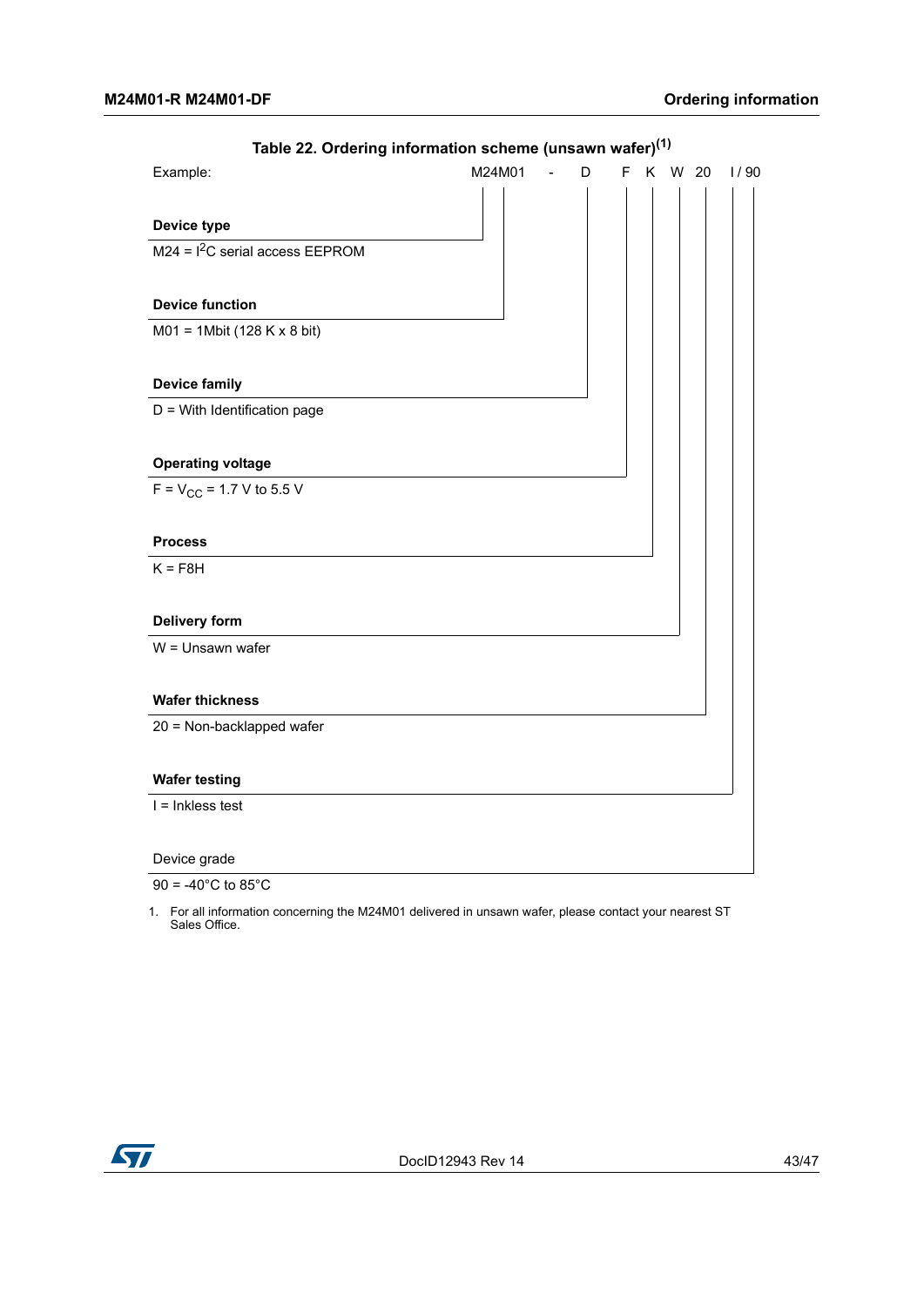#### **Engineering samples**

Parts marked as ES or E are not yet qualified and therefore not approved for use in production. ST is not responsible for any consequences deriving from such use. In no event, will ST be liable for the customer using of these engineering samples in production. ST's quality department must be contacted prior to any decision to use these engineering samples to run qualification activity.

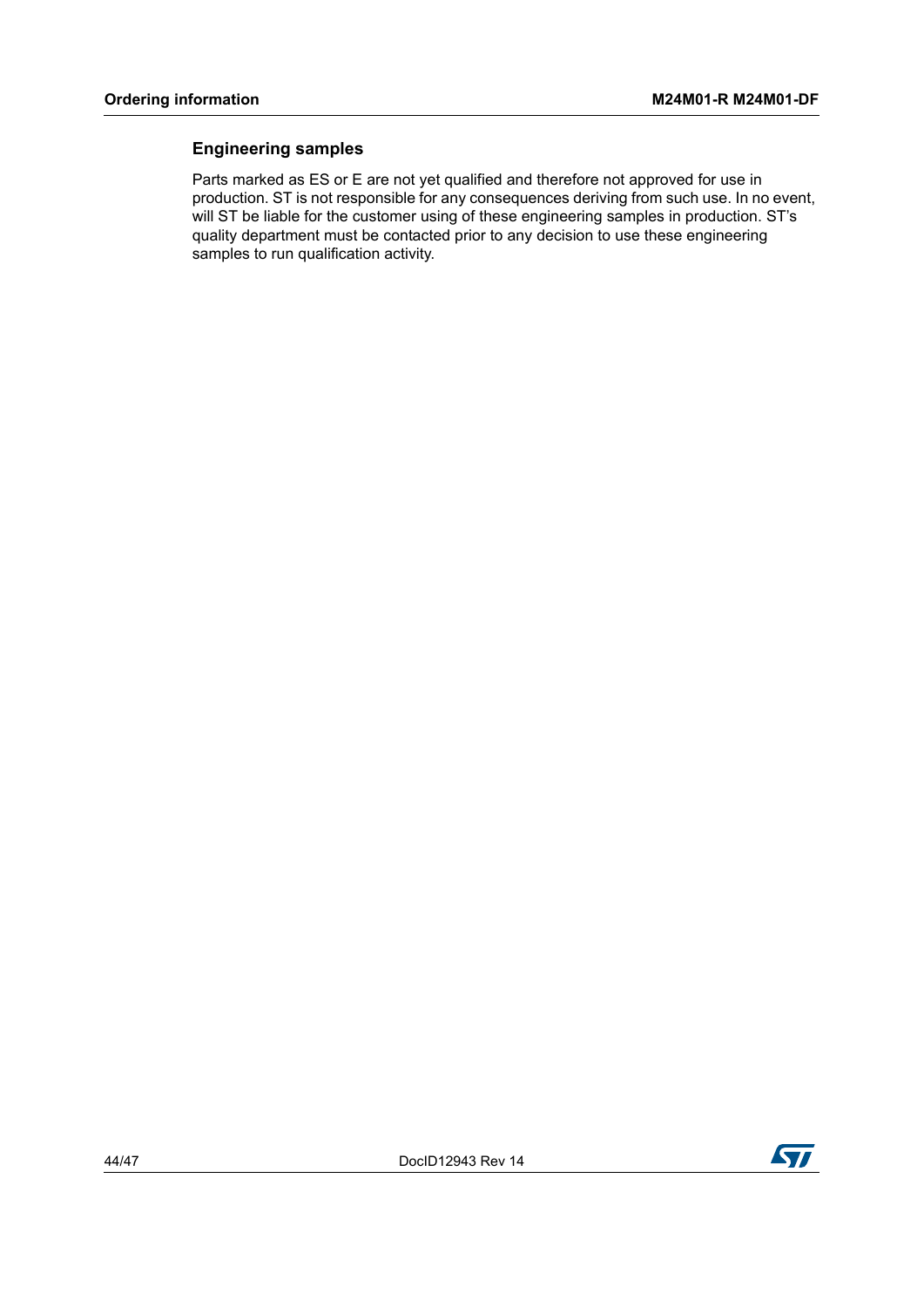# <span id="page-44-0"></span>**11 Revision history**

<span id="page-44-1"></span>

| <b>Date</b> | <b>Revision</b> | <b>Changes</b>                                                                                                                                                                                                                                                                                                                                        |
|-------------|-----------------|-------------------------------------------------------------------------------------------------------------------------------------------------------------------------------------------------------------------------------------------------------------------------------------------------------------------------------------------------------|
|             |                 | Updated Features on page 1.<br>Updated Figure 3: WLCSP8 connections (bumps side view), Figure 5:<br>Maximum Rbus value versus bus parasitic capacitance (Cbus) for an<br>I2C bus at maximum frequency $fC = 400$ kHz and Figure 6: Maximum<br>Rbus value versus bus parasitic capacitance (Cbus) for an I2C bus at<br>maximum frequency $fC = 1MHz$ . |
| 02-May-2011 | 8               | Updated Table 10: DC characteristics (M24M01-R and M24M01-HR).<br>Updated footnote 5 of Table 14: AC characteristics at 1 MHz<br>$(M24M01-HR)$ .                                                                                                                                                                                                      |
|             |                 | Modified description of Write Control in Section 3.6: Write operations.<br>Replaced $C_1$ with $C_{bus}$ in Table 7: AC measurement conditions.<br>Changed note 4 about t <sub>CLOV</sub> in Table 13: AC characteristics at<br>400 kHz (M24M01-R and M24M01-W).                                                                                      |
| 23-Apr-2012 | 9               | Datasheet split into:<br>- M24M01-R, M24M01-DF (this datasheet) for standard products<br>$(range 6)$ ,<br>- M24M01-125 datasheet for automotive products (range 3).                                                                                                                                                                                   |
| 26-Sep-2012 | 10              | Updated:<br>- Section 5.2.2: Current Address Read<br>- Table 2: Device select code<br>- WLCSP package<br>Changed layout of Features.<br>Rephrased some parts of Section 5.1.2: Page Write, Section 5.2:<br>Read operations, Table 10: Cycling performance and Table 11:<br>Memory cell data retention.                                                |

| Table 23. Document revision history |  |  |  |  |
|-------------------------------------|--|--|--|--|
|-------------------------------------|--|--|--|--|

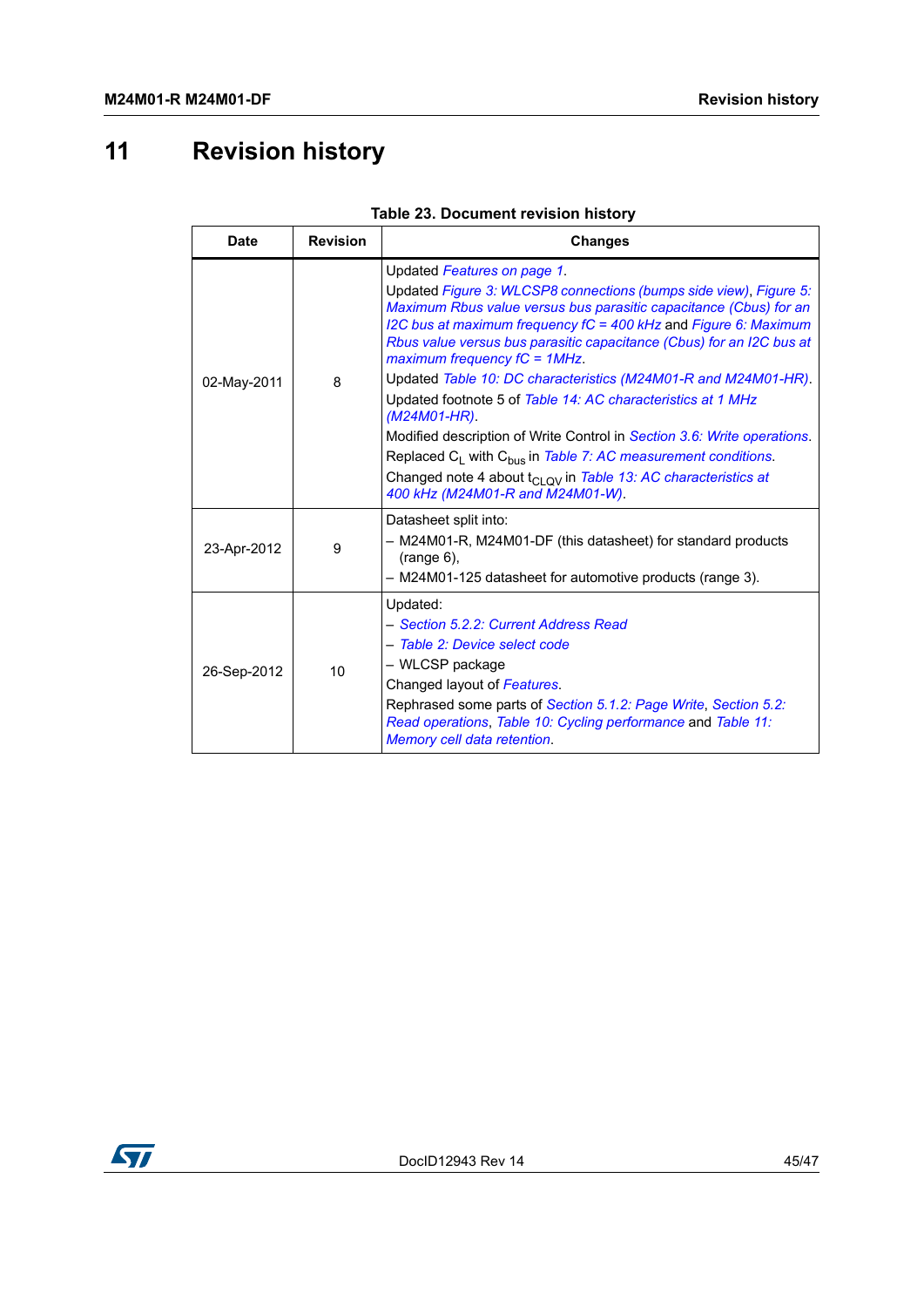| Date         | <b>Revision</b> | able 20. Document revision motory (continued)<br><b>Changes</b>                                                                                                                                                                                                                                                                                                                                                                                                                                                                                                                                                                                                  |
|--------------|-----------------|------------------------------------------------------------------------------------------------------------------------------------------------------------------------------------------------------------------------------------------------------------------------------------------------------------------------------------------------------------------------------------------------------------------------------------------------------------------------------------------------------------------------------------------------------------------------------------------------------------------------------------------------------------------|
| 13-May-2015  | 11              | Added:<br>- Unsawn wafer reference on cover page and Table 21: Ordering<br>information scheme (unsawn wafer)<br>- Figure 3<br>$-$ Notes 1 and 2 on Table 5<br>- title of Table 10<br>- note 1 on Table 11<br>- V <sub>IL</sub> parameter on Table 12 and Table 13<br>- t <sub>NS</sub> max value on Table 14 and Table 15<br>- note 9 on Table 13<br>– Table 20<br>Added:<br>- Notes 9 and 10 on Table 12<br>– Notes 2and 3 on <i>Table 13</i><br>- Figure 19: WLCSP 8-bump wafer-length chip-scale package<br>recommended land pattern<br>$-$ Table 21<br>- Engineering samples reference<br>Removed:<br>- note 5 on Min value of $t_{\text{cLOX}}$ Table 13    |
| 10-June-2015 | 12              | Updated:<br>- Note 1 on Figure 2<br>- Table 20<br>– note 1 on <i>Table 20</i>                                                                                                                                                                                                                                                                                                                                                                                                                                                                                                                                                                                    |
| 04-Jul-2016  | 13              | Updated:<br>- Table 12: DC characteristics (M24M01-R, device grade 6),<br>Table 13: DC characteristics (M24M01-DF, device grade 6),<br>Table 18: WLCSP-8-bump, without BSC, 2.578 x 1.716 mm, wafer<br>level chip scale package outline, Figure 18: WLCSP- 8-bump,<br>without BSC, 2.578 x 1.716 mm, wafer level chip scale package<br>outline, Figure 20: WLCSP-8-bump, 2.578 x 1.716 mm, wafer level<br>chip scale package recommended footprint<br>Added:<br>- Table 19: WLCSP-8-bump, with BSC, 2.578 x 1.716 mm, wafer<br>level chip scale package outline, Figure 19: WLCSP- 8-bump, with<br>BSC, 2.578 x 1.716 mm, wafer level chip scale package outline |
| 23-Oct-2017  | 14              | Added CX reference in WLCSP package in cover page, Section 9.3:<br><b>WLCSP8</b> ultra thin package information.<br>Updated title in Figure 3: WLCSP connections (top view, marking<br>side, with balls on the underside), Table 5: Absolute maximum<br>ratings, Table 21: Ordering information scheme                                                                                                                                                                                                                                                                                                                                                           |